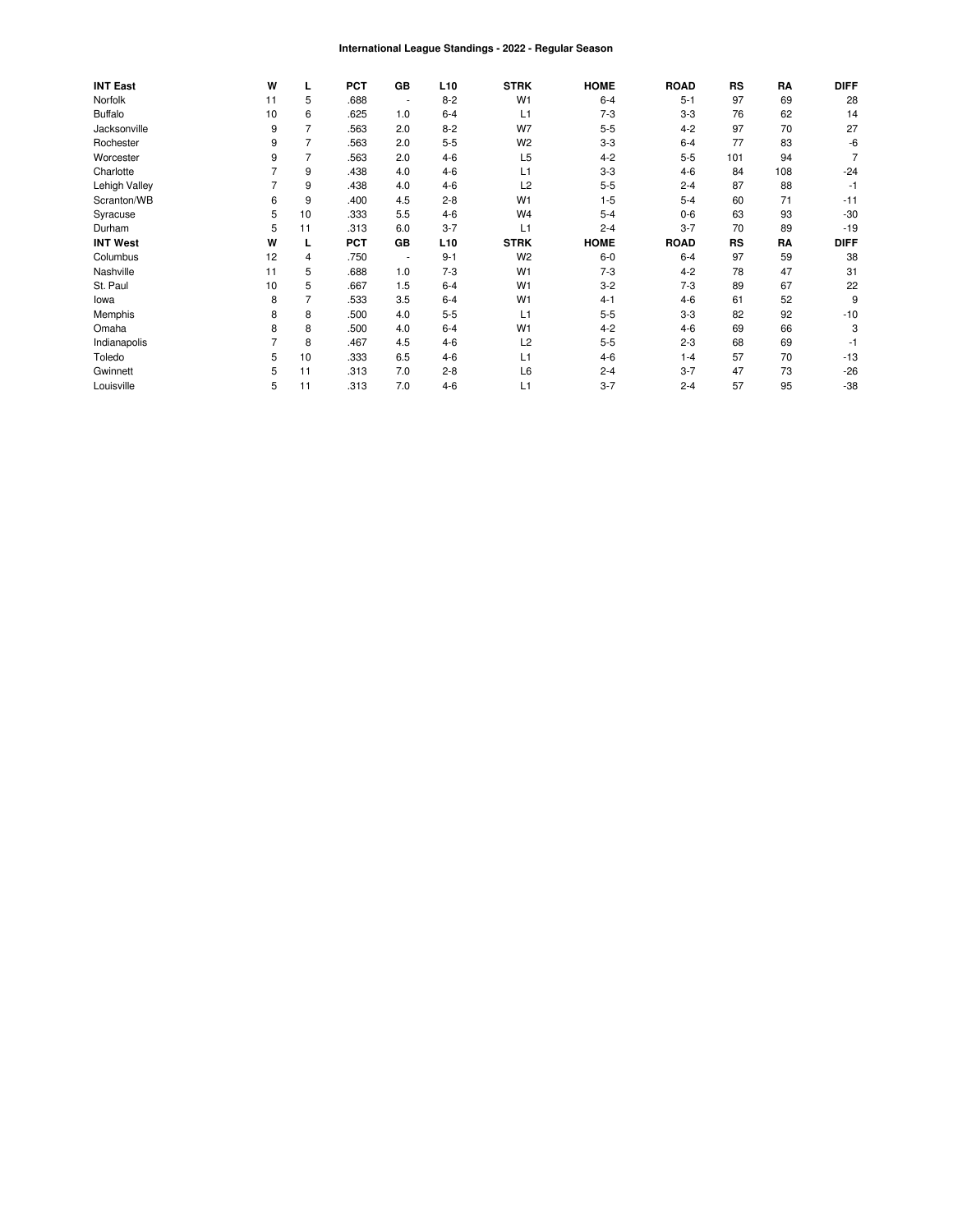### **International Hitting Leaders - 2022 - Regular Season - Qualified Players**

|                                                             |                                                                                                                                                                           | <b>AVG</b>                                                                                                                                |                                                                                                                       |                                                |                                                                                                                                                             | HR                                                                                                                              |                                                                                                      |                   |                                                                                                                                        | RBI       |                                                                                                               |                                                             |                                                                                                                     | <b>OBP</b>                                                                                                                                                             |                                                                                                                      |                                                                                           |
|-------------------------------------------------------------|---------------------------------------------------------------------------------------------------------------------------------------------------------------------------|-------------------------------------------------------------------------------------------------------------------------------------------|-----------------------------------------------------------------------------------------------------------------------|------------------------------------------------|-------------------------------------------------------------------------------------------------------------------------------------------------------------|---------------------------------------------------------------------------------------------------------------------------------|------------------------------------------------------------------------------------------------------|-------------------|----------------------------------------------------------------------------------------------------------------------------------------|-----------|---------------------------------------------------------------------------------------------------------------|-------------------------------------------------------------|---------------------------------------------------------------------------------------------------------------------|------------------------------------------------------------------------------------------------------------------------------------------------------------------------|----------------------------------------------------------------------------------------------------------------------|-------------------------------------------------------------------------------------------|
| #<br>1<br>$\overline{c}$<br>3<br>4<br>5<br>6<br>7<br>8<br>9 | Player<br>Refsnyder, R<br>Banks, N<br>Large, C<br>Leblanc, C<br>González, E<br>Bannon, R<br>Mitchell, C<br>Palka, D<br>Quintana, L<br>10 Rivera, E                        | Team<br><b>WOR</b><br><b>ROC</b><br><b>BUF</b><br><b>JAX</b><br>JAX<br><b>NOR</b><br><b>IND</b><br><b>SYR</b><br><b>JAX</b><br><b>OMA</b> | <b>AVG</b><br>.400<br>.383<br>.375<br>.372<br>.364<br>.353<br>.348<br>.343<br>.340<br>.340                            | 1.<br>2<br>2<br>$\overline{7}$                 | # Player<br>Gorman, N<br>2 Fitzgerald, R<br>2 Palka, D<br>2 Rizer, J<br>Yepez, J<br>Young, J<br>9 tied                                                      | Team<br><b>MEM</b><br><b>WOR</b><br><b>SYR</b><br><b>NOR</b><br><b>MEM</b><br><b>IOW</b>                                        | <b>HR</b><br>$\overline{7}$<br>5<br>5<br>5<br>5<br>5<br>$\overline{4}$                               | 9                 | # Player<br>1 Cordero, F<br>2 Palka, D<br>2 Yepez, J<br>4 Díaz, L<br>4 Nevin, T<br>6 Fitzgerald, R<br>6 Paredes, I<br>6 Pasquantino, V | 4 tied    | Team<br><b>WOR</b><br><b>SYR</b><br>MEM<br>JAX<br><b>NOR</b><br><b>WOR</b><br><b>DUR</b><br>OMA               | RBI<br>18<br>17<br>17<br>15<br>15<br>14<br>14<br>14<br>13   |                                                                                                                     | # Player<br>1 Refsnyder, R<br>2 Large, C<br>3 Taylor, S<br>4 Leblanc, C<br>5 Sánchez, Y<br>6 Tolman, M<br>7 Pasquantino, V<br>8 Sands, D<br>9 Bannon, R<br>9 Rivera, E | Team<br><b>WOR</b><br><b>BUF</b><br><b>BUF</b><br><b>JAX</b><br><b>WOR</b><br>COL<br>OMA<br>LHV<br><b>NOR</b><br>OMA | <b>OBP</b><br>.551<br>.474<br>.464<br>462<br>.458<br>.453<br>.448<br>.446<br>.441<br>.441 |
|                                                             |                                                                                                                                                                           | <b>SLG</b>                                                                                                                                |                                                                                                                       |                                                |                                                                                                                                                             | <b>OPS</b>                                                                                                                      |                                                                                                      |                   |                                                                                                                                        | н         |                                                                                                               |                                                             |                                                                                                                     | 2B                                                                                                                                                                     |                                                                                                                      |                                                                                           |
| #<br>1<br>2<br>3<br>4<br>5<br>6<br>7<br>8<br>9<br>10        | Player<br>Palka, D<br>Gorman, N<br>Fitzgerald, R<br>Leblanc, C<br>Martin, M<br>Rivera, E<br>Palacios, J<br>Sánchez, Y<br>Young, J<br>2 tied                               | Team<br><b>SYR</b><br><b>MEM</b><br><b>WOR</b><br>JAX<br><b>IND</b><br><b>OMA</b><br>2 Teams<br><b>WOR</b><br><b>IOW</b>                  | <b>SLG</b><br>.886<br>.755<br>.739<br>.721<br>.688<br>.640<br>.639<br>.638<br>.634<br>.630                            | #<br>1<br>2<br>3<br>4<br>5<br>6<br>7<br>8<br>9 | <b>Player</b><br>Palka, D<br>Leblanc, C<br>Refsnyder, R<br>Gorman, N<br>Fitzgerald, R<br>Sánchez, Y<br>Rivera, E<br>Palacios, J<br>Martin, M<br>10 Banks, N | Team<br><b>SYR</b><br><b>JAX</b><br><b>WOR</b><br>MEM<br><b>WOR</b><br><b>WOR</b><br><b>OMA</b><br>2 Teams<br><b>IND</b><br>ROC | <b>OPS</b><br>1.325<br>1.183<br>1.151<br>1.144<br>1.116<br>1.096<br>1.081<br>1.058<br>1.034<br>1.016 | 4<br>5            | # Player<br>1 García, L<br>2 González, E<br>2 Stevenson, A<br>Cedrola, L                                                               | 8 tied    | Team<br><b>ROC</b><br>JAX<br><b>ROC</b><br>LOU                                                                | н<br>23<br>20<br>20<br>19<br>18                             | #<br>$\mathbf{1}$<br>$\overline{c}$<br>$\overline{c}$<br>$\overline{c}$<br>5<br>5<br>5<br>5<br>5<br>10              | Player<br>Noll, J<br>Lewis, R<br>Miranda, J<br>Short, Z<br>Cordero, F<br>Demeritte, T<br>Martin, M<br>Paredes, I<br>Stowers, K<br>9 tied                               | Team<br><b>ROC</b><br><b>STP</b><br><b>STP</b><br>TOL<br><b>WOR</b><br><b>GWN</b><br>IND<br><b>DUR</b><br><b>NOR</b> | 2Β<br>8<br>7<br>$\overline{7}$<br>$\overline{7}$<br>6<br>6<br>6<br>6<br>6<br>5            |
|                                                             |                                                                                                                                                                           | 3B                                                                                                                                        |                                                                                                                       |                                                |                                                                                                                                                             | BB                                                                                                                              |                                                                                                      |                   |                                                                                                                                        | XBH       |                                                                                                               |                                                             |                                                                                                                     | TB                                                                                                                                                                     |                                                                                                                      |                                                                                           |
|                                                             | # Player<br>1 Martin, M<br>1 Vargas, I<br>3 Casey, D<br>3 Demeritte, T<br>3 Fitzgerald, R<br>3 García, L<br>3 Gonzalez, O<br>3 Robson, J<br>3 Stevenson, A<br>3 Toffey, W | Team<br><b>IND</b><br><b>IOW</b><br><b>ROC</b><br><b>GWN</b><br><b>WOR</b><br><b>ROC</b><br>COL<br><b>TOL</b><br><b>ROC</b><br>LHV        | 3B<br>3<br>3<br>2<br>$\overline{c}$<br>$\overline{c}$<br>$\overline{c}$<br>2<br>$\overline{c}$<br>2<br>$\overline{c}$ | 5<br>5<br>8                                    | # Player<br>1 Sands, D<br>2 Pasquantino, V<br>2 Taylor, S<br>2 Tolman, M<br>5 Andreoli, J<br>Sánchez, Y<br>Stevenson, C<br>5 tied                           | Team<br>LHV<br><b>OMA</b><br><b>BUF</b><br>COL<br>LHV<br><b>WOR</b><br><b>DUR</b>                                               | BB<br>14<br>13<br>13<br>13<br>12<br>12<br>12<br>11                                                   | 9                 | # Player<br>1 Martin, M<br>2 Demeritte, T<br>2 Noll, J<br>2 Paredes, I<br>5 Cordero, F<br>5 Gonzalez, O<br>5 Lewis, R<br>5 Palka, D    | 7 tied    | Team<br><b>IND</b><br><b>GWN</b><br><b>ROC</b><br><b>DUR</b><br><b>WOR</b><br>COL<br><b>STP</b><br><b>SYR</b> | <b>XBH</b><br>11<br>10<br>10<br>10<br>9<br>9<br>9<br>9<br>8 | #<br>$\mathbf{1}$<br>2<br>$\overline{c}$<br>$\overline{4}$<br>5<br>5<br>$\overline{7}$<br>$\overline{7}$<br>7<br>10 | Player<br>Gorman, N<br>García, L<br>Gonzalez, O<br>Fitzgerald, R<br>Martin, M<br>Paredes. I<br>Cordero, F<br>Pérez, C<br>Rivera, E<br>2 tied                           | Team<br><b>MEM</b><br><b>ROC</b><br>COL<br><b>WOR</b><br><b>IND</b><br><b>DUR</b><br><b>WOR</b><br><b>CLT</b><br>OMA | TВ<br>37<br>36<br>36<br>34<br>33<br>33<br>32<br>32<br>32<br>31                            |
|                                                             |                                                                                                                                                                           | R                                                                                                                                         |                                                                                                                       |                                                |                                                                                                                                                             | SB                                                                                                                              |                                                                                                      |                   |                                                                                                                                        | <b>CS</b> |                                                                                                               |                                                             |                                                                                                                     |                                                                                                                                                                        |                                                                                                                      |                                                                                           |
| 1<br>3<br>5                                                 | # Player<br>Burdick, P<br>1 García, L<br>Bannon, R<br>3 Fermin, J<br>Casas, T<br>5 Lewis, R                                                                               | Team<br><b>JAX</b><br><b>ROC</b><br><b>NOR</b><br>COL<br><b>WOR</b><br><b>STP</b>                                                         | R<br>16<br>16<br>15<br>15<br>14<br>14                                                                                 | 1<br>2<br>2<br>6                               | # Player<br>Machado, D<br>2 Brodey, Q<br>Hicklen, B<br>2 Robson, J<br>Taylor, S<br>6 tied                                                                   | Team<br><b>IOW</b><br><b>SYR</b><br><b>OMA</b><br><b>TOL</b><br><b>BUF</b>                                                      | SB<br>7<br>6<br>6<br>6<br>6<br>5                                                                     | $\mathbf{1}$<br>3 | # Player<br>DeShields, D<br>1 Miller, B<br>3 Bae, J<br>3 Bauers, J<br>3 Robson, J<br>Rutherford, B                                     |           | Team<br><b>GWN</b><br><b>JAX</b><br><b>IND</b><br>LOU<br><b>TOL</b><br><b>CLT</b>                             | СS<br>3<br>3<br>2<br>2<br>$\overline{c}$<br>$\overline{c}$  |                                                                                                                     |                                                                                                                                                                        |                                                                                                                      |                                                                                           |

47 tied 1

[Gorman,](https://research.mlb.com/players/669357/stats#orgId=117) N [MEM](https://research.mlb.com/teams/235/stats#timeframe=2022) 13

8 5 tied 12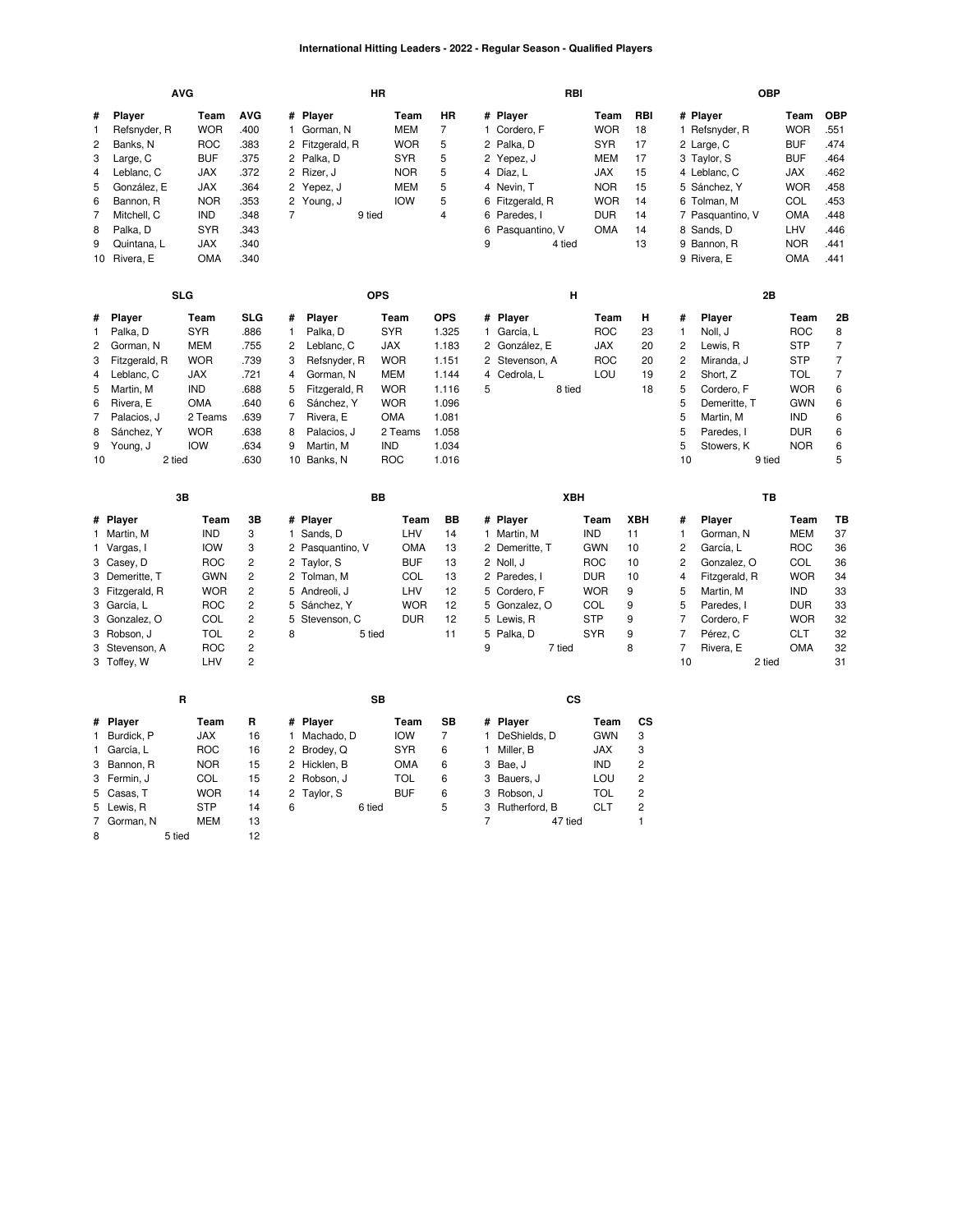# **International Pitching Leaders - 2022 - Regular Season - Qualified Players**

|   |                 | ERA         |      |   | W                |            |   |   | <b>SO</b>       |            |                |    | GS             |            |    |
|---|-----------------|-------------|------|---|------------------|------------|---|---|-----------------|------------|----------------|----|----------------|------------|----|
| # | Player          | Team        | ERA  |   | # Player         | Team       | W |   | # Player        | Team       | SO             |    | # Player       | Team       | GS |
|   | Small, E        | <b>NAS</b>  | 0.49 |   | Alexander, J     | <b>NAS</b> | 3 |   | Small, E        | <b>NAS</b> | 24             |    | Dugger, R      | <b>DUR</b> | 4  |
| 2 | Rodriguez, N    | <b>TOL</b>  | 0.63 |   | Hart, K          | <b>WOR</b> | 3 |   | 2 Rodriguez, G  | <b>NOR</b> | 23             |    | 1 Hernandez, D | <b>WOR</b> | 4  |
| 3 | Swarmer, M      | <b>IOW</b>  | 1.08 |   | Lawrence, C      | <b>BUF</b> | 3 |   | 3 Meyer, M      | JAX        | 20             |    | 1 Lively, B    | LOU        | 4  |
| 4 | Bradish, K      | <b>NOR</b>  | 1.20 | 4 | 16 tied          |            | 2 |   | 3 Muller, K     | <b>GWN</b> | 20             |    | Marvel, J      | LHV        | 4  |
| 5 | Meyer, M        | <b>JAX</b>  | 1.23 |   |                  |            |   |   | 3 Toussaint, T  | <b>GWN</b> | 20             |    | 1 McClure, K   | <b>CLT</b> | 4  |
| 5 | Seabold, C      | <b>WOR</b>  | 1.23 |   |                  |            |   |   | 6 De Jong, C    | IND        | 19             | 1. | Small, E       | <b>NAS</b> | 4  |
| 7 | Rodriguez, G    | <b>NOR</b>  | 1.26 |   |                  |            |   |   | 6 Krook, M      | <b>SWB</b> | 19             |    | 1 Tetreault, J | <b>ROC</b> | 4  |
| 8 | Smeltzer, D     | <b>STP</b>  | 1.29 |   |                  |            |   |   | 8 Liberatore, M | <b>MEM</b> | 18             |    | 1 Zeuch, T     | MEM        | 4  |
| 9 | Wesneski, H     | <b>SWB</b>  | 1.38 |   |                  |            |   | 9 | 6 tied          |            | 17             | 9  | 52 tied        |            | 3  |
|   | 10 Toussaint, T | <b>GWN</b>  | 1.42 |   |                  |            |   |   |                 |            |                |    |                |            |    |
|   |                 | $_{\rm CG}$ |      |   | <b>SHO</b>       |            |   |   | G               |            |                |    | SV             |            |    |
|   | # Player        | Team        | СG   |   | # Player<br>Team | <b>SHO</b> |   |   | # Player        | Team       | G              |    | # Player       | Team       | SV |
|   | 1 Sulser, B     | IND         |      |   |                  |            |   |   | Baldonado, A    | <b>ROC</b> | $\overline{7}$ |    | 1 Cruz, F      | LOU        | 3  |
|   |                 |             |      |   |                  |            |   |   | Brazoban, H     | <b>JAX</b> | 7              |    | Johnston, K    | <b>BUF</b> | 3  |
|   |                 |             |      |   |                  |            |   |   | Clippard, T     | <b>ROC</b> | 7              |    | Minaya, J      | <b>STP</b> | 3  |
|   |                 |             |      |   |                  |            |   |   | Diehl, P        | <b>LOU</b> | 7              |    | 1 Walsh, J     | <b>MEM</b> | 3  |
|   |                 |             |      |   |                  |            |   |   | 1 Kelley, T     | <b>NAS</b> | 7              | 5  | 13 tied        |            | 2  |
|   |                 |             |      |   |                  |            |   |   | Naile, J        | <b>MEM</b> | 7              |    |                |            |    |
|   |                 |             |      |   |                  |            |   |   | 1 Weems, J      | <b>ROC</b> | 7              |    |                |            |    |

| IP             |            |      |        | <b>AVG</b>   |            |            |   | <b>WHIP</b>   |            |             |          | <b>WPCT</b> |             |
|----------------|------------|------|--------|--------------|------------|------------|---|---------------|------------|-------------|----------|-------------|-------------|
| # Player       | Team       | ΙP   | #      | Player       | Team       | <b>AVG</b> | # | Player        | Team       | <b>WHIP</b> | # Player | Team        | <b>WPCT</b> |
| 1 Small, E     | <b>NAS</b> | 18.1 |        | Small, E     | <b>NAS</b> | .098       |   | Rodriguez, G  | <b>NOR</b> | 0.49        |          | 16 tied     | 1.000       |
| 2 Tetreault, J | <b>ROC</b> | 17.1 | $^{2}$ | Meyer, M     | JAX        | .102       | 2 | Meyer, M      | JAX        | 0.55        |          |             |             |
| 3 Benjamin, W  | <b>CLT</b> | 17.0 | 3      | Rodriguez, G | <b>NOR</b> | .109       | 3 | Bradish, K    | <b>NOR</b> | 0.73        |          |             |             |
| 3 Lively, B    | LOU        | 17.0 | 4      | Bradish, K   | <b>NOR</b> | .148       | 4 | Lawrence, C   | <b>BUF</b> | 0.80        |          |             |             |
| 5 Swarmer, M   | <b>IOW</b> | 16.2 | 5.     | Wesneski, H  | <b>SWB</b> | .152       | 5 | Muller, K     | <b>GWN</b> | 0.83        |          |             |             |
| 6 Lawrence, C  | <b>BUF</b> | 16.1 | 6      | De Jong, C   | <b>IND</b> | .156       | 6 | Montgomery, M | <b>SYR</b> | 0.83        |          |             |             |
| 7 Garrett, B   | <b>JAX</b> | 16.0 |        | Toussaint. T | <b>GWN</b> | .167       |   | Wesneski, H   | <b>SWB</b> | 0.85        |          |             |             |
| 7 McClure, K   | <b>CLT</b> | 16.0 | 8      | Seabold, C   | <b>WOR</b> | .180       | 8 | De Jona. C    | <b>IND</b> | 0.92        |          |             |             |
| 9 Muller, K    | <b>GWN</b> | 15.2 | 8      | Swarmer, M   | <b>IOW</b> | .180       | 9 | Benjamin, W   | CLT        | 0.94        |          |             |             |
| 9 Zeuch, T     | <b>MEM</b> | 15.2 | 10     | Lawrence, C  | <b>BUF</b> | .182       |   | 10 Seabold, C | <b>WOR</b> | 0.95        |          |             |             |

8 38 tied 6

### **Triple-A Team Hitting - 2022 - Regular Season**

| Team                             | League     | <b>AVG</b> | G  | AB          | R   | н             |            |    |                |     |     |       | TB 2B 3B HR RBI BB IBB SO SB CS |            |     |                | <b>OBP</b> |      | SLG OPS SAC |          | <b>SF</b> | <b>HBP</b>     | <b>GIDP</b> | LOB |
|----------------------------------|------------|------------|----|-------------|-----|---------------|------------|----|----------------|-----|-----|-------|---------------------------------|------------|-----|----------------|------------|------|-------------|----------|-----------|----------------|-------------|-----|
| Oklahoma City Dodgers            | <b>PCL</b> | .280       | 16 | 557         | 108 | 156           | 269 25     |    | 11             | 22  | 101 | 84    | 0                               | 149        | 9   |                | .377       | .483 | .860        | 0        | 6         | 6              | 11          | 128 |
| Round Rock Express               | <b>PCL</b> | .277       | 16 | 553         | 88  |               | 153 246 30 |    | 3              | 19  | 79  | 44    |                                 | 0.167      | 14  | 8              | .339       | .445 | .784        | 1        | 0         | 8              | g           | 102 |
| Salt Lake Bees                   | <b>PCL</b> | .275       |    | 16 523      |     | 95 144 215 29 |            |    | 3              | 12  | 89  | 63    |                                 | 0, 113, 11 |     |                | .356       | .411 | .767        | 0        | 6         | 6              | 17          | 104 |
| Las Vegas Aviators               | PCL        | .274       | 16 | 540         |     | 75 148        | 234 28     |    | 2              | 18  | 67  | 66    |                                 | 0.148      | 11  | 2              | .353       | .433 | .786        | 0        |           | $\overline{2}$ | g           | 129 |
| <b>Rochester Red Wings</b>       | <b>INT</b> |            |    | .273 16 564 |     | 77 154 252 31 |            |    | 8              | -17 |     | 74 54 |                                 | 2 146 13   |     |                | .345       | .447 | .792        | $\Omega$ | 2         | 9              | 13          | 131 |
| Jacksonville Jumbo Shrimp        | INT        | .267       | 16 | 550         |     | 97 147        | 244 30     |    | 2              | 21  | 94  | 62    |                                 | 0.136      | 13  | 3              | .352       | .444 | .796        | 0        |           | 13             | 14          | 113 |
| <b>Buffalo Bisons</b>            | INT        | .266       | 16 | 511         |     | 76 136        | 190 27     |    | 0              | 9   | 69  | 61    |                                 | 0.129      | 21  | 5              | .357       | .372 | .729        | 0        |           | 12             | 9           | 129 |
| <b>Norfolk Tides</b>             | INT        | .262       |    | 16 534      |     | 97 140 241 32 |            |    | 3              | 21  |     | 86 77 |                                 | 1 140 14   |     | 2              | .366       | .451 | .817        | 3        | З         | 12             | 9           | 127 |
| El Paso Chihuahuas               | PCL        | .256       |    | 16 539      |     | 86 138 236 31 |            |    | 2              | 21  |     | 80 71 |                                 | 0.148      | 10  |                | .346       | .438 | .784        | 2        | 6         | 6              | 12          | 114 |
| Albuquerque Isotopes             | <b>PCL</b> | .253       |    | 16 550      | 91  |               | 139 246 24 |    | $\overline{7}$ | 23  |     | 82 63 |                                 | 0.134      | 9   | 2              | .334       | .447 | .781        | 1        | 8         | 8              | 8           | 119 |
| <b>Worcester Red Sox</b>         | INT        | .251       | 16 | 518         | 101 | 130           | 242        | 27 | $\overline{2}$ | 27  | 97  | 78    |                                 | 1 166      | 12  | 4              | .359       | .467 | .826        | 0        | 3         | 11             | 5           | 111 |
| Reno Aces                        | PCL        | .250       |    | 16 543      | 79  |               | 136 258 32 |    | 3              | 28  |     | 75 61 |                                 | 1 129      | 13  | 5              | .333       | .475 | .808        | 0        | 3         | 8              | 11          | 118 |
| Indianapolis Indians             | INT        | .249       | 15 | 469         |     | 68 117        | 184 30     |    | 5              | 9   | 63  | -58   |                                 | 0.131      | -24 | 3              | .339       | .392 | .731        | 3        | 3         | $\overline{7}$ | 11          | 105 |
| Sacramento River Cats            | <b>PCL</b> | .246       | 16 | 557         |     | 82 137 221    |            | 26 | 2              | 18  | 80  | 74    |                                 | 1 173      | 21  | 3              | .339       | .397 | .736        |          | 2         | 5              | 5           | 132 |
| Nashville Sounds                 | INT        |            |    | 243 16 522  |     | 78 127 203 28 |            |    | 6              | 12  |     | 74 63 |                                 | $0$ 148 17 |     |                | .329       | .389 | .718        | 0        | 6         | $\overline{7}$ | 9           | 109 |
| <b>Charlotte Knights</b>         | INT        | .242       | 16 | 541         | 84  | 131           | 212 25     |    | 1              | 18  | 79  | 65    |                                 | 0.142      | 11  | 5              | .328       | .392 | .720        |          | 6         | 7              | 12          | 107 |
| <b>Tacoma Rainiers</b>           | <b>PCL</b> | .240       | 16 | 530         |     | 72 127 218 24 |            |    | 2              | 21  |     | 68 67 |                                 | 0 163 30   |     | 4              | .331       | .411 | .742        | 3        | 5         | 8              |             | 126 |
| <b>Columbus Clippers</b>         | INT        | .239       | 16 | 519         |     | 97 124        | 230 27     |    | 5              | 23  | 91  | 78    |                                 | 0 132      | 16  | 3              | .349       | .443 | .792        |          | 4         | 12             | 10          | 115 |
| Lehigh Valley IronPigs           | INT        | .237       | 16 | 494         |     | 87 117        | 188 32     |    | 3              | 11  |     | 73 76 |                                 | 1 130      | 5   | 2              | .342       | .381 | .723        | 2        | 4         | 5              | 7           | 101 |
| <b>Memphis Redbirds</b>          | INT        | .237       | 16 | 520         |     | 82 123 214 13 |            |    | 0              | 26  | 76  | - 51  |                                 | 0.137      | 13  | $\overline{2}$ | .313       | .412 | .725        | 0        | 5         | 9              | 13          | 85  |
| St. Paul Saints                  | INT        | .234       | 15 | 499         |     | 89 117        | 206 35     |    | 3              | 16  | 76  | 72    |                                 | 0.135      | 13  | 3              | .333       | .413 | .746        | 0        | 4         | 4              | 8           | 106 |
| <b>Iowa Cubs</b>                 | <b>INT</b> | .231       | 15 | 494         |     | 61 114 185 21 |            |    | 4              | -14 |     | 57 50 |                                 | 2 139      | -19 | 2              | .305       | .374 | .679        |          | 6         | 5              | 4           | 107 |
| Durham Bulls                     | INT        | .230       | 16 | 531         | 70  | 122           | 196 28     |    | 5              | 12  | 65  | 71    |                                 | 0 166      | 13  | 5              | .320       | .369 | .689        |          |           | $\overline{2}$ | 11          | 114 |
| <b>Sugar Land Space Cowboys</b>  | PCL        | .229       |    | 16 545      |     | 69 125 198 28 |            |    | 6              | 11  | 66  | 75    |                                 | 2 162 18   |     | 3              | .333       | .363 | .696        | 0        | 4         | 12             | 14          | 128 |
| Omaha Storm Chasers              | INT        | .229       | 16 | 506         |     | 69 116        | 191 19     |    | 4              | 16  | 64  | 77    |                                 | 0.151      | 24  | 2              | .338       | .377 | .715        | 2        | 5         | 9              | 14          | 122 |
| Scranton/Wilkes-Barre RailRiders | <b>INT</b> | .222       | 15 | 465         |     | 60 103        | 173 20     |    | 1              | 16  | 55  | 55    |                                 | 0.124      | 10  |                | .312       | .372 | .684        | 1        | 4         | 8              | 12          | 99  |
| <b>Gwinnett Stripers</b>         | INT        | .217       |    | 16 515      |     | 47 112 182 25 |            |    | 3              | 13  | 45  | 49    |                                 | 0, 140, 15 |     | 5              | .290       | .353 | .643        | $\Omega$ | 3         | 5              | 13          | 97  |
| Louisville Bats                  | INT        | .217       | 16 | 530         | 57  | 115           | 177        | 26 | 0              | 12  | 50  | 59    |                                 | 0.137      | 11  | 3              | .300       | .334 | .634        | 0        | 2         | 5              | 12          | 111 |
| <b>Toledo Mud Hens</b>           | INT        | .216       | 15 | 505         | 57  | 109           | 185 30     |    | 5              | 12  | 51  | 63    |                                 | 1 174      | 21  | 5              | .306       | .366 | .672        |          | 6         | 5              | 4           | 123 |
| <b>Syracuse Mets</b>             | INT        | 200        |    | 15 449      | 63  | 90            | 154 16     |    | $\Omega$       | 16  | 58  | 56    |                                 | 0, 134, 16 |     | 4              | .299       | 343  | .642        | 2        |           | 9              | 14          | 82  |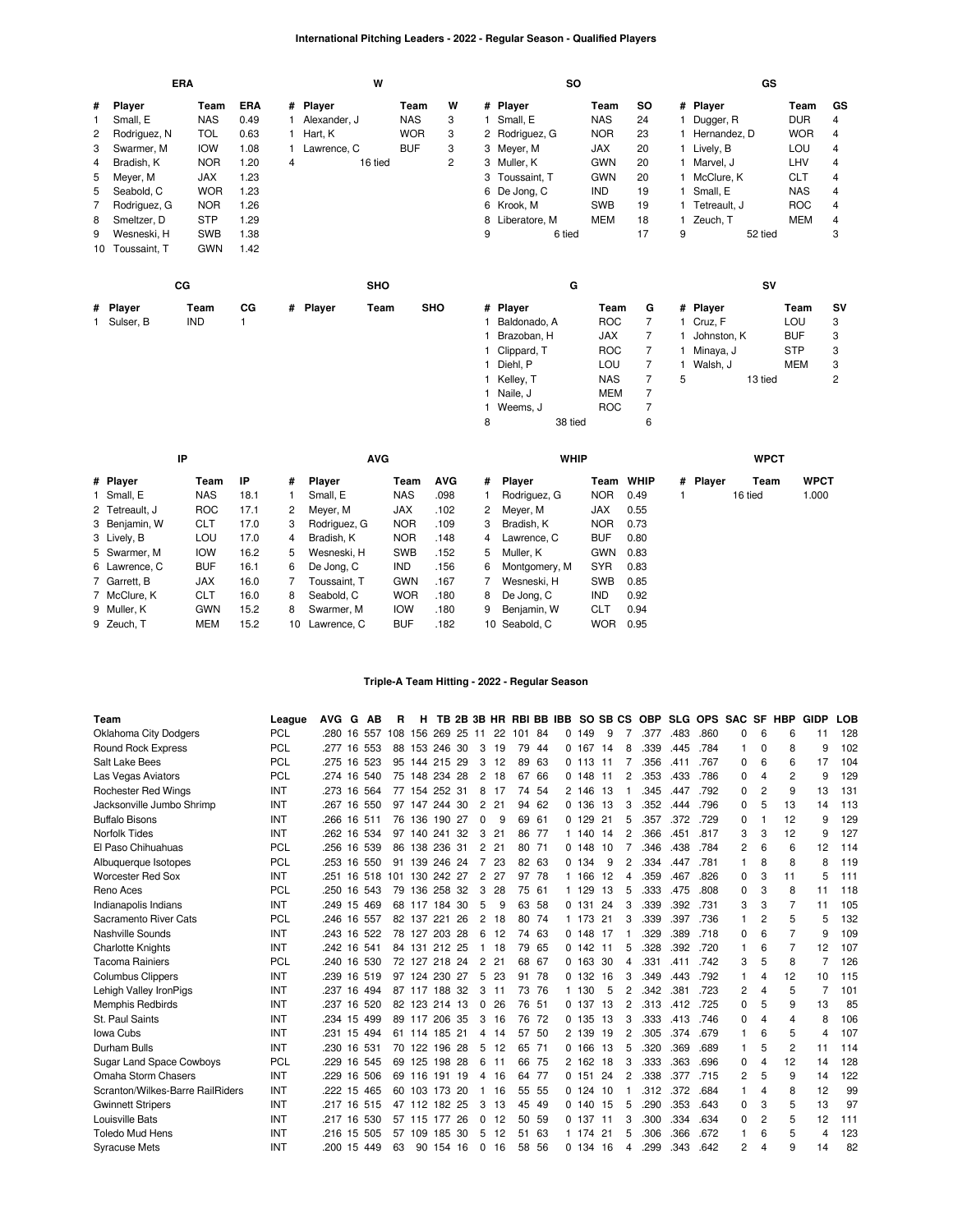| Team                                 | League W L ERA G GS CG SHO GF HLD SV SVO |                   |                 |  |          |       |                |                | ΙP<br>н                      |    |          |     |                      |         |     |                |           |      | R ER HR HB BB IBB SO WP BK WHIP AVG GO/AO GIDP TBF AB |            |
|--------------------------------------|------------------------------------------|-------------------|-----------------|--|----------|-------|----------------|----------------|------------------------------|----|----------|-----|----------------------|---------|-----|----------------|-----------|------|-------------------------------------------------------|------------|
| Nashville Sounds                     | INT                                      | 11                | 5 2.60 16 16    |  | - 0      | 3 16  | 18             | 6              | 7142.0106                    | 47 | -41      | 9   | 6 62                 | 0 1 5 7 | 6   | -1             | 1.18 .205 |      | 0.95                                                  | 7 590 518  |
| Iowa Cubs                            | INT                                      | 8                 | 7 3.11 15 15    |  | - 0      | 0.15  | 6              | 3              | 7127.1104                    | 52 | 44 11    |     | 8<br>59              | 0 1 4 1 | -11 | $\Omega$       | 1.28      | .217 | 0.92                                                  | 8 548 479  |
| Salt Lake Bees                       | PCL                                      | 9                 | 7 3.18 16 16    |  | -1       | 115   | 3              | $\overline{2}$ | 4133.0105                    | 52 | 47 11    |     | 4 58                 | 0 1 3 2 | 10  | 3              | 1.23 .215 |      | 1.11                                                  | 7 557 489  |
| <b>Round Rock Express</b>            | PCL                                      | 11                | 5 3.56 16 16    |  | - 0      | 0, 16 | 8              | 5              | 6144.0115                    | 65 | 57 18    |     | 3 68                 | 0 1 5 3 | 11  | $\mathbf{1}$   | 1.27 .216 |      | 0.91                                                  | 13 608 533 |
| <b>Columbus Clippers</b>             | INT                                      | $12 \overline{ }$ | 4 3.57 16 16    |  | 0        | 2 16  | 13             | 6              | 99<br>9136.0                 | 59 | 54 11    |     | 8<br>59              | 1 1 3 8 | 11  | -1             | 1.16      | .200 | 0.93                                                  | 12 564 495 |
| Omaha Storm Chasers                  | <b>INT</b>                               | 8                 | 8 3.89 16 16    |  | $\Omega$ | 0, 16 | 5              | $\overline{4}$ | 4 134.1 129                  | 66 | 58 11    |     | 9 53                 | 0 1 3 1 | 15  | $\overline{2}$ | 1.35 .248 |      | 1.15                                                  | 5 591 521  |
| <b>Norfolk Tides</b>                 | INT                                      | 11                | 5 3.90 16 16    |  | - 0      | 116   | 7              | 5              | 6140.2118                    | 69 | 61 11    |     | 7 71                 | 0 1 4 2 | 8   | 3              | 1.34      | .228 | 0.83                                                  | 14 604 518 |
| <b>Sugar Land Space Cowboys</b>      | PCL                                      |                   | 6 10 3.92 16 16 |  | - 0      | 1 16  | 7              | 3              | 6144.2141                    | 75 | 63 19    |     | 7 76                 | 1 1 8 3 | 8   | 3              | 1.50 .252 |      | 0.89                                                  | 8 647 559  |
| <b>Buffalo Bisons</b>                | INT                                      |                   | 10 6 3.96 16 16 |  | $\Omega$ | 116   | 5              | 6              | 8 131.2 112 62               |    |          |     | 58 15 11 50          | 1 1 4 0 | 8   | -1             | 1.23 .226 |      | 0.72                                                  | 8 559 495  |
| St. Paul Saints                      | <b>INT</b>                               | 10                | 5 4.08 15 15    |  | $\Omega$ | 0.15  | 5              | 5              | 7128.0109                    | 67 | 58 10    |     | 6<br>63              | 0 1 3 7 | 17  | 2              | 1.34 .230 |      | 1.60                                                  | 12 547 474 |
| Jacksonville Jumbo Shrimp            | <b>INT</b>                               | 9                 | 7 4.09 16 16    |  | $\Omega$ | 2.16  | 2              | -1             | 3 143.0 115                  | 70 | 65       | 18  | 5<br>62              | 0 1 5 2 |     | 1              | 1.24      | .220 | 1.06                                                  | 14 594 522 |
| <b>Gwinnett Stripers</b>             | INT                                      |                   | 5 11 4.23 16 16 |  | 0        | 0.16  | 7              | $\overline{4}$ | 7138.1119                    | 73 |          |     | 65 18 10 50          | 0 1 5 4 | 6   | 0              | 1.22 .231 |      | 1.13                                                  | 10 578 515 |
| <b>Toledo Mud Hens</b>               | <b>INT</b>                               |                   | 5 10 4 24 15 15 |  | $\Omega$ | 215   | 8              | $\overline{2}$ | 8136.0123                    | 70 | 64 13    |     | 3 61                 | 2 1 4 3 | 11  | $\overline{2}$ | 1.35      | .237 | 1.02                                                  | 8 591 520  |
| <b>Oklahoma City Dodgers</b>         | PCL                                      | 11                | 5 4.30 16 16    |  | $\Omega$ | 1 16  | 14             | $\overline{2}$ | 7140.1133                    | 74 | 67 17    |     | 5 73                 | 0 160   | 10  | -1             | 1.47      | .247 | 0.88                                                  | 3 627 538  |
| Indianapolis Indians                 | INT                                      | 7                 | 8 4.50 15 15    |  | -1       | 114   | 3              | $\overline{2}$ | 5124.0108                    | 69 | 62 15    |     | 8 54                 | 0 1 3 8 | 9   | 3              | 1.31      | .229 | 1.14                                                  | 6 537 471  |
| Las Vegas Aviators                   | PCL                                      | 8                 | 8<br>4.60 16 16 |  | $\Omega$ | 0, 16 | 3              | 5              | 8137.0135                    | 83 | 70 22    |     | 8<br>61              | 0 1 1 0 | 8   |                | 1.43      | .260 | 1.15                                                  | 22 592 519 |
| Scranton/Wilkes-Barre RailRiders INT |                                          | 6                 | 4.61 15 15<br>9 |  | $\Omega$ | 215   | $\overline{c}$ | 3              | 5123.0109                    | 71 |          |     | 63 12 12 67          | 0 1 3 3 | 15  | $\Omega$       | 1.43 .233 |      | 1.12                                                  | 10 552 468 |
| Reno Aces                            | PCL                                      | 8                 | 8 4.64 16 16    |  | - 0      | 1 16  | 6              | 3              | 5 141.2 147                  | 82 | 73 21    |     | 5 5 2                | 0 1 5 6 | 3   | -1             | 1.40 .262 |      | 0.98                                                  | 9 619 561  |
| Louisville Bats                      | INT                                      |                   | 5 11 4 68 16 16 |  | $\Omega$ | 0, 16 | 4              | $\overline{4}$ | 4 142.1 143                  | 95 | 74 16    |     | 8<br>76              | 0 1 4 6 | 13  | 4              | 1.54 253  |      | 1.10                                                  | 8 657 565  |
| Sacramento River Cats                | PCL                                      | 8                 | 4.69 16 16<br>8 |  | - 0      | 1 16  | 2              | $\overline{2}$ | 5144.0139                    | 79 |          |     | 75 21 15 75          | 3 1 6 9 | 11  | 2              | 1.49 .250 |      | 0.92                                                  | 10 652 556 |
| Rochester Red Wings                  | INT                                      | 9                 | 7 5.01 16 16    |  | $\Omega$ | 1 16  | 3              | 3              | 5140.0142                    | 83 | 78       | 13  | 3<br>72              | 1 1 4 8 | 7   | $\Omega$       | 1.53      | .260 | 0.92                                                  | 8 628 547  |
| Durham Bulls                         | INT                                      |                   | 5 11 5.24 16 16 |  | $\Omega$ | 0, 16 | 6              | $\overline{2}$ | 71371144                     | 89 |          |     | 80 19 11 63          | 0 1 2 7 | 17  | 3              | 1.51      | .269 | 0.98                                                  | 17 617 536 |
| <b>Memphis Redbirds</b>              | INT                                      | 8                 | 5.32 16 16<br>8 |  | - 0      | 0, 16 | 5              | 5              | 6 142.0 144                  |    | 92 84 30 |     | 765                  | 0 1 5 6 | 5   | $\overline{c}$ | 1.47      | .266 | 1.18                                                  | 15 616 542 |
| <b>Worcester Red Sox</b>             | <b>INT</b>                               | 9                 | 7 5.51 16 16    |  | $\Omega$ | 0, 16 | 4              | $\overline{2}$ | 5 132.1 122                  | 94 |          |     | 81 17 10 68          | 0 1 4 8 | 9   | $\Omega$       | 1.44 .243 |      | 1.00                                                  | 9 588 502  |
| Lehigh Valley IronPigs               | INT                                      |                   | 9 5.80 16 16    |  | $\Omega$ | 116   | 8              | $\Omega$       | 2132.0135                    |    |          |     | 88 85 20 11 77       | 2 1 3 8 | 13  | -1             | 1.61 .262 |      | 0.96                                                  | 12 606 516 |
| El Paso Chihuahuas                   | <b>PCL</b>                               | 8                 | 8 5.88 16 16    |  | $\Omega$ | 0, 16 | 8              | 3              | 7139.1153                    | 97 | 91       | 20  | $\overline{2}$<br>70 | 0 1 5 5 | -11 | -1             | 1.60 .278 |      | 1.15                                                  | 14 627 551 |
| <b>Syracuse Mets</b>                 | INT                                      |                   | 5 10 5.88 15 15 |  | $\Omega$ | 1 15  | 4              | $\overline{2}$ | 5124.0119                    | 93 | 81       | 25  | 6<br>71              | 0 1 2 9 | 8   | $\Omega$       | 1.53 .245 |      | 0.90                                                  | 10 568 485 |
| <b>Charlotte Knights</b>             | INT                                      |                   | 9 6.37 16 16    |  | 0        | 0, 16 | 5              | 3              | 8 141.1 144 108 100 27       |    |          |     | 7 72                 | 1 1 3 9 | 12  | $\overline{c}$ | 1.53 .263 |      | 1.08                                                  | 11 633 547 |
| Albuquerque Isotopes                 | PCL                                      |                   | 6 10 6 96 16 16 |  | $\Omega$ | 0, 16 | 12             | 3              | 6 137 0 165 114 106          |    |          | -26 | 9<br>64              | 0 1 4 8 | 8   | $\Omega$       | 1.67      | .289 | 1.13                                                  | 5 648 570  |
| <b>Tacoma Rainiers</b>               | <b>PCL</b>                               |                   | 5 11 7.63 16 16 |  | $\Omega$ | 1 16  | 3              | 3              | 6 138.0 170 124 117 18 11 71 |    |          |     |                      | 0 1 2 0 | 10  | $\overline{2}$ | 1.75 .303 |      | 0.92                                                  | 12 653 561 |

# **Triple-A Team Fielding - 2022 - Regular Season**

| Team                             | League | <b>PCT</b> | G  | GS | ТC  | PO  | А   | Е              | <b>DP</b>      | <b>TP</b> | PB | <b>CWP</b>     | <b>SB</b> | CS             |
|----------------------------------|--------|------------|----|----|-----|-----|-----|----------------|----------------|-----------|----|----------------|-----------|----------------|
| <b>Buffalo Bisons</b>            | INT    | .992       | 16 | 16 | 508 | 395 | 109 | $\overline{4}$ | 8              | $\Omega$  | 3  | 8              | 11        | 4              |
| Nashville Sounds                 | INT    | .988       | 16 | 16 | 564 | 426 | 131 | 7              | 10             | 0         | 5  | 6              | 15        | 7              |
| Reno Aces                        | PCL    | .986       | 16 | 16 | 569 | 425 | 136 | 8              | 9              | $\Omega$  | 2  | 3              | 16        | 1              |
| <b>Gwinnett Stripers</b>         | INT    | .986       | 16 | 16 | 565 | 417 | 140 | 8              | 16             | 0         | 3  | 6              | 20        | $\overline{c}$ |
| Lehigh Valley IronPigs           | INT    | .985       | 16 | 16 | 534 | 396 | 130 | 8              | 13             | $\Omega$  | 2  | 13             | 18        | 4              |
| St. Paul Saints                  | INT    | .985       | 15 | 15 | 531 | 384 | 139 | 8              | 14             | 0         | 3  | 17             | 16        | 5              |
| Jacksonville Jumbo Shrimp        | INT    | .985       | 16 | 16 | 586 | 429 | 148 | 9              | 17             | 0         | 1  | 7              | 15        | 2              |
| Salt Lake Bees                   | PCL    | .983       | 16 | 16 | 544 | 399 | 136 | 9              | 10             | $\Omega$  | 1  | 10             | 18        | $\overline{2}$ |
| Memphis Redbirds                 | INT    | .983       | 16 | 16 | 592 | 427 | 155 | 10             | 21             | $\Omega$  | 1  | 5              | 19        | 5              |
| <b>Toledo Mud Hens</b>           | INT    | .982       | 15 | 15 | 553 | 408 | 135 | 10             | 9              | $\Omega$  | 2  | 11             | 12        | $\Omega$       |
| <b>Worcester Red Sox</b>         | INT    | .980       | 16 | 16 | 540 | 397 | 132 | 11             | 11             | 0         | 5  | 9              | 6         | 4              |
| <b>Tacoma Rainiers</b>           | PCL    | .979       | 16 | 16 | 573 | 414 | 147 | 12             | 14             | $\Omega$  | 1  | 10             | 15        | 5              |
| <b>Sugar Land Space Cowboys</b>  | PCL    | .979       | 16 | 16 | 566 | 434 | 120 | 12             | 9              | 0         | 3  | 8              | 20        | 6              |
| <b>Charlotte Knights</b>         | INT    | .978       | 16 | 16 | 591 | 424 | 154 | 13             | 12             | $\Omega$  | 1  | 12             | 8         | 2              |
| Scranton/Wilkes-Barre RailRiders | INT    | .978       | 15 | 15 | 500 | 369 | 120 | 11             | 11             | 0         | 4  | 15             | 22        | 3              |
| El Paso Chihuahuas               | PCL    | .978       | 16 | 16 | 578 | 418 | 147 | 13             | 15             | 0         | 2  | 11             | 10        | 4              |
| <b>Norfolk Tides</b>             | INT    | .977       | 16 | 16 | 567 | 422 | 132 | 13             | 15             | 0         | 1  | 8              | 5         | 3              |
| Indianapolis Indians             | INT    | .976       | 15 | 15 | 502 | 372 | 118 | 12             | 8              | 0         | 2  | 9              | 15        | 2              |
| <b>Rochester Red Wings</b>       | INT    | .975       | 16 | 16 | 567 | 420 | 133 | 14             | 10             | 0         | 2  | $\overline{7}$ | 9         | 5              |
| <b>Oklahoma City Dodgers</b>     | PCL    | .975       | 16 | 16 | 560 | 421 | 125 | 14             | 5              | 0         | 2  | 10             | 9         | 6              |
| Omaha Storm Chasers              | INT    | .973       | 16 | 16 | 558 | 404 | 139 | 15             | $\overline{7}$ | $\Omega$  | 0  | 15             | 12        |                |
| <b>Columbus Clippers</b>         | INT    | .973       | 16 | 16 | 550 | 408 | 127 | 15             | 13             | 0         | 3  | 11             | 16        | 3              |
| Durham Bulls                     | INT    | .972       | 16 | 16 | 573 | 412 | 145 | 16             | 17             | $\Omega$  | 3  | 17             | 21        | 1              |
| Albuquerque Isotopes             | PCL    | .970       | 16 | 16 | 563 | 411 | 135 | 17             | $\overline{7}$ | $\Omega$  | 2  | 8              | 17        | $\overline{7}$ |
| Sacramento River Cats            | PCL    | .969       | 16 | 16 | 585 | 432 | 135 | 18             | 11             | $\Omega$  | 2  | 11             | 11        | 7              |
| Iowa Cubs                        | INT    | .965       | 15 | 15 | 521 | 382 | 121 | 18             | 10             | 0         | 0  | 11             | 25        | 4              |
| Las Vegas Aviators               | PCL    | .963       | 16 | 16 | 596 | 411 | 163 | 22             | 25             | 0         | 3  | 8              | 9         | 7              |
| Round Rock Express               | PCL    | .963       | 16 | 16 | 594 | 433 | 139 | 22             | 16             | $\Omega$  | 3  | 11             | 21        | 3              |
| Louisville Bats                  | INT    | .958       | 16 | 16 | 589 | 427 | 137 | 25             | 9              | 0         | 1  | 13             | 23        | 2              |
| <b>Syracuse Mets</b>             | INT    | .956       | 15 | 15 | 503 | 372 | 109 | 22             | 11             | 0         | 2  | 8              | 13        | 2              |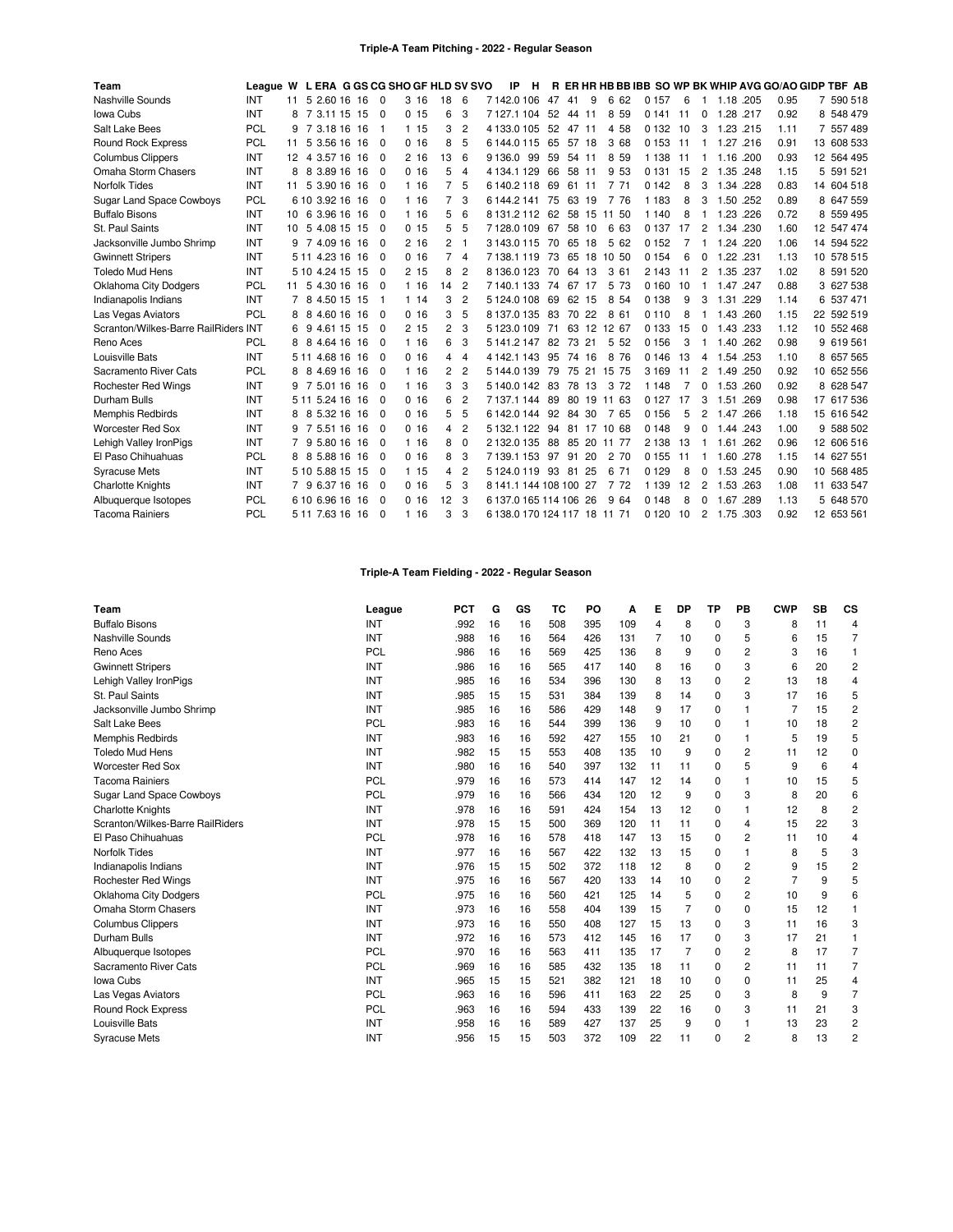| # Player        | Team       | в | <b>AVG</b> | G  | ΑВ  | R  | н   | ΤВ  | 2B 3B |          | HR. | RBI | <b>BB IBB</b> |              | SO  | SB CS          |                | <b>OBP</b> | <b>SLG</b> | <b>OPS</b> | PA  |              |          | <b>SAC SF HBP</b> | GIDP E         |              |
|-----------------|------------|---|------------|----|-----|----|-----|-----|-------|----------|-----|-----|---------------|--------------|-----|----------------|----------------|------------|------------|------------|-----|--------------|----------|-------------------|----------------|--------------|
| 45 Astudillo, W | <b>JAX</b> | R | .364       | 5  | 22  | 4  | 8   | 12  |       | $\Omega$ |     | 6   |               |              |     |                | 0              | .440       | .545       | .985       | 25  | <sup>0</sup> | $\Omega$ | 2                 | 0              |              |
| 10 Bleday, J    | <b>JAX</b> |   | .151       | 15 | 53  | 10 | 8   | 13  | 2     | $\Omega$ |     | 4   | 10            | <sup>0</sup> | 15  | $\Omega$       | 0              | .308       | .245       | .553       | 65  | 0            | $\Omega$ | 2                 | $\Omega$       |              |
| 6 Brigman, B    | <b>JAX</b> | R | .171       | 11 | 41  | 4  |     | 11  |       | $\Omega$ |     |     |               | $\Omega$     | 14  |                | 0              | .209       | .268       | .477       | 43  | 0            | 0        | 0                 |                | $\mathbf{0}$ |
| 8 Burdick, P    | <b>JAX</b> | R | .256       | 13 | 43  | 16 | 11  | 21  |       | $\Omega$ | 3   | 6   | 10            | $\Omega$     | 14  | 3              | 0              | .418       | .488       | .906       | 55  | 0            | $\Omega$ | 2                 | 2              | $\Omega$     |
| 11 Díaz, L      | <b>JAX</b> |   | .281       | 15 | 57  | 11 | 16  | 28  | 3     | $\Omega$ | 3   | 15  | 8             | $\Omega$     | 16  | $\Omega$       | 0              | .373       | .491       | .864       | 67  | 0            |          |                   | $\overline{2}$ |              |
| 3 Dunand, J     | <b>JAX</b> | R | .294       | 10 | 34  | 9  | 10  | 15  | 5.    | $\Omega$ | 0   | з   | 6             | $\Omega$     | 9   | 2              | 0              | .415       | .441       | .856       | 41  | <sup>0</sup> | $\Omega$ |                   | $\mathbf{2}$   | - 0          |
| 4 Fortes, N     | JAX        | R | .244       | 10 | 41  | 3  | 10  | 16  | 3     | $\Omega$ |     | 9   |               |              |     | 0              | 0              | .273       | .390       | .663       | 44  | <sup>0</sup> |          | <sup>0</sup>      | 2              | 0            |
| 15 González. E  | JAX        | R | .364       | 14 | 55  |    | 20  | 27  | 4     | $\Omega$ |     | 9   | 3             | 0            | 12  | 4              | 0              | .390       | .491       | .881       | 59  | <sup>0</sup> |          | <sup>0</sup>      | 0              | -2           |
| 34 Gonzalez, N  | JAX        |   | .300       | 11 | 40  | 5  | 12  | 23  | 3     |          | 2   | 11  | 2             | $\Omega$     | 11  | $\Omega$       | 0              | .364       | .575       | .939       | 44  | 0            | $\Omega$ | 2                 |                | $2 \quad 0$  |
| 12 Leblanc, C   | <b>JAX</b> | R | .372       | 12 | 43  | 8  | 16  | 31  | 3     | $\Omega$ | 4   | 11  | 8             | $\Omega$     | 12  | $\Omega$       | 0              | .462       | .721       | 1.183      | 52  | $\Omega$     |          | <sup>0</sup>      |                |              |
| 5 Miller, B     | <b>JAX</b> |   | 192        | 13 | 52  | 8  | 10  | 12  | 0     |          | 0   |     | 8             | $\Omega$     | 9   | $\overline{2}$ | 3              | .300       | .231       | .531       | 60  | <sup>0</sup> | $\Omega$ | $\Omega$          | 0              |              |
| 32 Quintana, L  | <b>JAX</b> | R | .340       | 11 | 47  | 10 | 16  | 29  | 4     | $\Omega$ | 3   | 11  | 0             | $\Omega$     | 5   | 0              | 0              | .373       | .617       | .990       | 51  | <sup>0</sup> |          | 3                 | 2              | -2           |
| 23 Sims. D      | <b>JAX</b> | R | .200       | 3  | 10  | 2  | 2   | 5   | 0     | $\Omega$ |     |     |               | $\Omega$     | 5   | 0              | 0              | .273       | .500       | .773       | 11  | 0            | 0        | 0                 | $^{\circ}$     | - 0          |
|                 | <b>JAX</b> |   | .267       | 16 | 550 | 97 | 147 | 244 | 30    | 2        | 21  | 94  | 62            | 0            | 136 | 13             | 3              | .352       | .444       | .796       | 630 | 0            | 5        | 13                | 14 9           |              |
|                 | <b>OPP</b> |   | .220       | 16 | 522 | 70 | 115 | 195 | 20    | 3        | 18  | 66  | 62            | 0            | 152 | 15             | $\overline{2}$ | .306       | .374       | .680       | 594 | 0            | 5        | 5                 | 14             |              |

**Jacksonville Jumbo Shrimp Pitching - 2022 - Regular Season - Active Roster**

| # Player        | Team       |    | W        |              | ERA  | G  |          |          | GS CG SHO    | <b>GF HLD SV SVO</b> |              |              |   | IP    | н              | R            | ER           | HR.          | HB           | <b>BB IBB</b> |              | so  | <b>AVG</b> |    |          | WP BK GIDP     | TBF |
|-----------------|------------|----|----------|--------------|------|----|----------|----------|--------------|----------------------|--------------|--------------|---|-------|----------------|--------------|--------------|--------------|--------------|---------------|--------------|-----|------------|----|----------|----------------|-----|
| 27 Brazoban, H  | <b>JAX</b> | R. | $\Omega$ | 0            | 2.16 |    | $\Omega$ | $\Omega$ | 0            | 5                    |              |              | 0 | 8.1   | 6              | 2            | 2            |              | 0            | 4             | $\Omega$     | 10  | .207       |    | $\Omega$ |                | 33  |
| 26 Brigham, J   | JAX        | R  |          | 0            | 6.75 | 5  | 0        | 0        | 0            |                      | 0            | 0            | 0 | 5.1   |                | 4            |              |              |              |               | $\Omega$     | 6   | .318       | 0  | $\Omega$ | 0              | 24  |
| 20 Dayton, G    | <b>JAX</b> |    |          |              | 0.00 | 5  | 0        | $\Omega$ | 0            | 2                    |              | <sup>0</sup> | 0 | 6.0   | $\overline{2}$ | 0            | <sup>0</sup> | $\Omega$     | 0            | 2             | $\Omega$     | 9   | .100       | O. | $\Omega$ | 0              | 22  |
| 37 Eveld, T     | <b>JAX</b> | R  |          |              | 6.00 | 2  | 0        | 0        |              |                      |              |              |   | 3.0   | 2              | 2            |              |              |              |               | $\Omega$     | 4   | .182       |    | 0        | 0              | 12  |
| 17 Fishman, J   | <b>JAX</b> |    |          |              | .00  | 5. | 0        | O        |              |                      |              |              | 0 | 9.0   | 3              |              |              |              |              | 2             | <sup>0</sup> | 13  | .103       | O. | $\Omega$ |                | 32  |
| 39 Garcia, R    | <b>JAX</b> |    |          | <sup>0</sup> | 0.00 | 2  | 0        | C        | 0            |                      |              |              |   | 5.0   |                | <sup>0</sup> |              |              |              | 3             |              |     | .067       | O. | $\Omega$ |                | 18  |
| 22 Garrett, B   | JAX        |    |          |              | 4.50 |    | 3        | $\Omega$ | O.           |                      |              | 0            | 0 | 16.0  | 13             | 9            | 8            | 3            |              | 5             |              | 11  | .224       |    | 0        | 0              | 65  |
| 31 Kent, M      | <b>JAX</b> |    |          |              | 5.40 | 3  | 2        | 0        | 0            |                      |              | $\Omega$     | 0 | 10.0  | 14             |              | 6            |              |              | 2             | $\Omega$     |     | .333       | 0  | $\Omega$ |                | 44  |
| 13 Lindgren, J  | <b>JAX</b> | R  |          | 0            | 5.52 | 3  | 3        | 0        | 0            | 0                    | 0            | $\Omega$     | 0 | 14.2  | 14             | 10           | 9            | 3            |              | 8             | $\Omega$     | 8   | .259       | O. |          | 3              | 64  |
| 1 Meyer, M      | <b>JAX</b> | R. |          | 0            | .23  | 3  | 3        | $\Omega$ | 0            | $\Omega$             | 0            | $\Omega$     | 0 | 14.2  | 5              | 2            | 2            | <sup>0</sup> |              | 3             | $\Omega$     | 20  | .102       |    | $\Omega$ |                | 53  |
| 7 Mitchell, B   | JAX        | R. | $\Omega$ | <sup>0</sup> | 5.23 | 4  | 2        | $\Omega$ | <sup>0</sup> | $\Omega$             | $\Omega$     | $\Omega$     | 0 | 10.1  | 14             | 6            | 6            |              | <sup>0</sup> | 4             | $\Omega$     | 9   | .311       | 3  | $\Omega$ | $\Omega$       | 49  |
| 38 Pop, Z       | <b>JAX</b> | R. | $\Omega$ |              | 0.00 | 6  | 0        | $\Omega$ | <sup>0</sup> | $\Omega$             |              | <sup>0</sup> |   | 9.0   | 9              | 2            | <sup>n</sup> | $\Omega$     | <sup>0</sup> | 3             | $\Omega$     | 9   | .273       |    | $\Omega$ | $\overline{2}$ | 36  |
| 28 Yacabonis, J | <b>JAX</b> | R  |          |              | 1.13 | 6  | 0        | $\Omega$ | <sup>0</sup> | 5                    | <sup>0</sup> |              |   | 8.0   | 4              |              |              | $\Omega$     | <sup>0</sup> | 3             | $\Omega$     | 9   | .148       | O. | 0        | $\Omega$       | 30  |
| 41 Zabala, A    | <b>JAX</b> | R  | 0        | 0            | 8.44 | 4  | 0        | 0        | 0            |                      | 0            | $\Omega$     | 0 | 5.1   | 4              | 5            | 5            | 2            |              | 5             | $\Omega$     | 9   | .211       | 0  | 0        |                | 24  |
|                 | <b>JAX</b> |    | 9        | -7           | 4.09 | 16 | 16       | 0        | $\mathbf{2}$ | 16                   | $\mathbf{2}$ | -1           | 3 | 143.0 | 115            | 70           | 65           | 18           | 5            | 62            | 0            | 152 | .220       |    | 1        | 14             | 594 |
|                 | <b>OPP</b> |    | 7        | 9            | 5.45 | 16 | 16       | 0        | 0            | 16                   | 5            | 3            | 5 | 140.1 | 147            | 97           | 85           | 21           | 13           | 62            | 0            | 136 | .267       | 10 | 3        | 14             | 630 |

**Jacksonville Jumbo Shrimp Hitting - 2022 - Regular Season - Active Roster - Vs Left**

|                 | <b>OPP</b> |   | .224       | 16 | 277      | 62             | 104 | 11            | 2            | 9            | 36  | 30           | 0        | 84           | .305       | .375 | .680       |     | 0      |              | 3          | 6           |
|-----------------|------------|---|------------|----|----------|----------------|-----|---------------|--------------|--------------|-----|--------------|----------|--------------|------------|------|------------|-----|--------|--------------|------------|-------------|
|                 | <b>JAX</b> |   | .270       | 10 | 152      | 41             | 64  | 11            | 0            | 4            | 28  | 11           | O        | 40           | .327       | .421 | .748       | 168 | 0      | 2            | 3          | 3           |
| 23 Sims, D      | <b>JAX</b> | R | .000       |    |          | 0              |     |               |              |              | 0   | $\Omega$     | 0        |              | .000       | .000 | .000       |     | 0      |              |            | 0           |
| 32 Quintana, L  | <b>JAX</b> | R | .308       | 5  | 13       | 4              | 8   |               | O            |              | 3   | $\Omega$     | $\Omega$ |              | .308       | .615 | .923       | 13  | 0      | <sup>0</sup> |            |             |
| 5 Miller, B     | <b>JAX</b> |   | .083       | 6  | 12       |                |     | <sup>0</sup>  | O            | <sup>n</sup> | 0   | 2            | 0        | 4            | .214       | .083 | .297       | 14  | 0      | $\Omega$     |            | 0           |
| 12 Leblanc, C   | <b>JAX</b> | R | .357       |    | 14       | 5              | 10  | 2             | <sup>0</sup> |              | 3   | 2            | 0        | 6            | .438       | .714 | 1.152      | 16  | 0      |              |            | 0           |
| 34 Gonzalez, N  | <b>JAX</b> |   | .333       |    | 9        | 3              |     |               |              |              | 2   | <sup>0</sup> | 0        | 4            | .333       | .778 | 1.111      | 9   | 0      |              |            | 0           |
| 15 González, E  | <b>JAX</b> | R | .471       | 8  | 17       | 8              | 10  | $\mathcal{P}$ | O            |              | 2   |              | 0        | 2            | .500       | .588 | 1.088      | 18  | 0      |              |            | 0           |
| 4 Fortes, N     | <b>JAX</b> | R | .231       | 6  | 13       | 3              | 3   | $\Omega$      | <sup>0</sup> | <sup>0</sup> | 2   |              | 0        | 2            | .267       | .231 | .498       | 15  | 0      |              |            |             |
| 3 Dunand, J     | <b>JAX</b> | R | .250       | 5  | 8        | $\overline{2}$ | з   |               | <sup>0</sup> | <sup>0</sup> | 0   |              | $\Omega$ | 2            | .333       | .375 | .708       | 9   | 0      | 0            |            |             |
| 11 Díaz, L      | JAX        |   | .313       |    | 16       | 5              | 6   |               |              |              | 6   | 0            | 0        | 6            | .333       | .375 | .708       | 18  | 0      |              |            | 0           |
| 8 Burdick, P    | <b>JAX</b> | R | .308       | 6  | 13       | 4              | 8   |               |              |              | 4   | 2            | 0        | 3            | .438       | .615 | 1.053      | 16  | 0      |              |            | 0           |
| 6 Brigman, B    | JAX        | R | .182       | 5  | 11       | 2              | з   |               | O            | n            |     |              | 0        | 3            | .250       | .273 | .523       | 12  | 0      |              | n          | 0           |
| 10 Bleday, J    | <b>JAX</b> | L | .143       |    | 14       | 2              | 3   |               | 0            | <sup>0</sup> | 3   |              | 0        | 3            | .250       | .214 | .464       | 16  | 0      |              |            | 0           |
| 45 Astudillo, W | JAX        | R | .250       | 3  | 4        |                |     | 0             | 0            |              | 2   | 0            | 0        | 0            | .250       | .250 | .500       |     | 0      |              |            | $\Omega$    |
| # Player        | Team       | в | <b>AVG</b> | G  | AB.<br>B | н              | ΤВ  | 2В            | 3В           | HR           | RBI | BВ           | IBB.     | SO.<br>SB CS | <b>OBP</b> | SLG. | <b>OPS</b> | PA  | SAC SF |              | <b>HBP</b> | <b>GIDP</b> |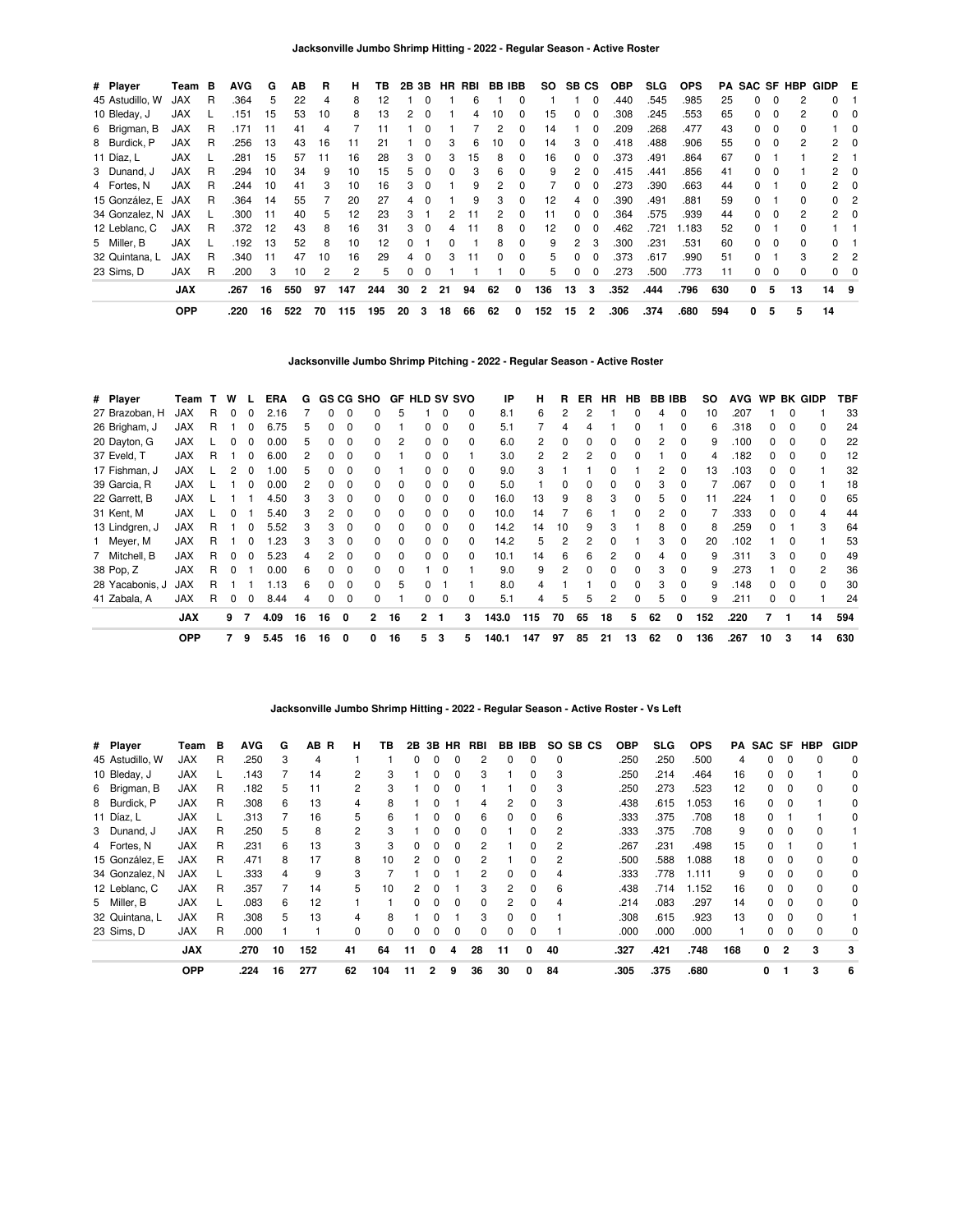| # Player        | Team       |   | <b>AVG</b> | AB R | н              | ΤВ           | 2B | 3В | HR       | RBI      | BB. | IBB          | SO.<br>SB CS | <b>OBP</b> | <b>SLG</b> | <b>OPS</b> | РA  | SAC SF   |             | <b>HBP</b> | <b>GIDP</b> |
|-----------------|------------|---|------------|------|----------------|--------------|----|----|----------|----------|-----|--------------|--------------|------------|------------|------------|-----|----------|-------------|------------|-------------|
| 27 Brazoban, H  | <b>JAX</b> | R | 267        | 15   | 4              | 5            |    |    | 0        | 0        | 2   | 0            | 6            | .353       | .333       | .686       | 17  | 0        | $\Omega$    | 0          | 0           |
| 26 Brigham, J   | <b>JAX</b> | R | .400       | 10   | 4              | 9            | 2  |    |          | 6        | 0   | 0            | 4            | .364       | .900       | .264       | 11  | 0        |             | $\Omega$   | 0           |
| 20 Dayton, G    | <b>JAX</b> |   | .167       | 12   | 2              | 2            | 0  |    | 0        |          |     | 0            | 5            | .231       | .167       | .398       | 13  | 0        | $\Omega$    | $\Omega$   | 0           |
| 37 Eveld, T     | <b>JAX</b> | R | .000       | 3    | 0              | <sup>0</sup> | 0  |    | 0        | 0        | 0   | $\Omega$     |              | .000       | .000       | .000       | 3   | $\Omega$ | $\Omega$    | $\Omega$   | 0           |
| 17 Fishman, J   | <b>JAX</b> |   | .118       | 17   | $\overline{2}$ | 2            |    |    |          | 0        | 0   |              |              | .118       | .118       | .236       | 17  | 0        |             | $\Omega$   | 0           |
| 39 Garcia, R    | <b>JAX</b> |   | .000       |      | 0              | 0            | 0  | 0  | 0        | $\Omega$ | 2   | $\Omega$     | 4            | .222       | .000       | .222       | 9   | 0        | 0           | 0          |             |
| 22 Garrett, B   | <b>JAX</b> |   | .273       | 22   | 6              | 6            | 0  | 0  | $\Omega$ | 2        |     | $\Omega$     | 4            | .304       | .273       | .577       | 23  | $\Omega$ | $\Omega$    | $\Omega$   | 0           |
| 31 Kent, M      | <b>JAX</b> |   | .350       | 20   |                | 9            | 2  |    |          |          | 0   |              | 3            | .350       | .450       | .800       | 20  | 0        | $\Omega$    | $\Omega$   | 2           |
| 13 Lindgren, J  | <b>JAX</b> | R | .313       | 32   | 10             | 20           |    |    | 3        | 8        | 5   | 0            | 6            | .405       | .625       | .030       | 37  | 0        | $\Omega$    | $\Omega$   | 2           |
| Meyer, M        | <b>JAX</b> | R | .067       | 30   | $\overline{2}$ | 2            | 0  | 0  | $\Omega$ |          |     | 0            | 13           | .125       | .067       | .192       | 32  | $\Omega$ | $\Omega$    |            | $\Omega$    |
| 7 Mitchell, B   | <b>JAX</b> | R | .273       | 22   | 6              | 13           |    |    | 2        | 5        |     | <sup>0</sup> | 6            | .304       | .591       | .895       | 23  | 0        | $\Omega$    | $\Omega$   | 0           |
| 38 Pop, Z       | <b>JAX</b> | R | .211       | 19   | 4              | 5            |    |    |          |          | 2   |              |              | .286       | .263       | .549       | 21  | $\Omega$ | $\Omega$    | $\Omega$   |             |
| 28 Yacabonis, J | <b>JAX</b> | R | .176       | 17   | 3              | 6            |    |    | 0        |          | 3   | $\Omega$     | 3            | .300       | .353       | .653       | 20  | $\Omega$ | $\Omega$    | $\Omega$   | 0           |
| 41 Zabala, A    | <b>JAX</b> | R | .250       | 8    | $\overline{2}$ | 5            | 0  |    |          | 2        | 4   | $\Omega$     | 4            | .500       | .625       | 1.125      | 12  | 0        | $\mathbf 0$ | 0          | 0           |
|                 | <b>JAX</b> |   | .224       | 277  | 62             | 104          | 11 | 2  | 9        | 36       | 30  | 0            | 84           | .305       | .375       | .680       | 311 | 0        |             | 3          | 6           |

**Jacksonville Jumbo Shrimp Hitting - 2022 - Regular Season - Active Roster - Vs Right**

| # Player        | Team       | в | <b>AVG</b> | G  | AB R | н   | TB  |    | 2B 3B        | HR.          | RBI |              | BB IBB       |    | SO SB CS | <b>OBP</b> | <b>SLG</b> | <b>OPS</b> | PA  |    |              | SAC SF HBP   | <b>GIDP</b> |
|-----------------|------------|---|------------|----|------|-----|-----|----|--------------|--------------|-----|--------------|--------------|----|----------|------------|------------|------------|-----|----|--------------|--------------|-------------|
| 45 Astudillo, W | JAX        | R | .389       | 5  | 18   |     | 11  |    | 0            |              | 4   |              |              |    |          | .476       | .611       | 1.087      | 21  | 0  | $\Omega$     | 2            | 0           |
| 10 Bleday, J    | <b>JAX</b> |   | .154       | 15 | 39   | 6   | 10  |    | $\Omega$     |              |     | 9            | 0            | 12 |          | .327       | .256       | .583       | 49  | 0  | $\Omega$     |              | 0           |
| 6 Brigman, B    | <b>JAX</b> | R | .167       | 10 | 30   | 5   | 8   | 0  |              |              | 6   |              |              | 11 |          | .194       | .267       | .461       | 31  | 0  |              | $\Omega$     |             |
| 8 Burdick, P    | JAX        | R | .233       | 12 | 30   |     | 13  | 0  |              |              | 2   | 8            |              | 11 |          | .410       | .433       | .843       | 39  | 0  |              |              | 2           |
| 11 Díaz, L      | JAX        |   | .268       | 14 | 41   | 11  | 22  | 2  | 0            | з            | 9   | 8            | 0            | 10 |          | .388       | .537       | .925       | 49  | 0  | 0            | 0            | 2           |
| 3 Dunand, J     | <b>JAX</b> | R | .308       | 10 | 26   | 8   | 12  | 4  | $\Omega$     | $\Omega$     | 3   | 5            | 0            |    |          | .438       | .462       | .900       | 32  | 0  | <sup>0</sup> |              |             |
| 4 Fortes, N     | <b>JAX</b> | R | .250       | 9  | 28   |     | 13  | 3  |              |              |     |              | 0            | 5  |          | .276       | .464       | .740       | 29  | 0  |              |              |             |
| 15 González, E  | <b>JAX</b> | R | .316       | 14 | 38   | 12  | 17  | 2  |              |              |     | 2            |              | 10 |          | .341       | .447       | .788       | 41  | O. |              | <sup>0</sup> | 0           |
| 34 Gonzalez, N  | JAX        |   | .290       | 11 | 31   | 9   | 16  | 2  |              |              | 9   | 2            | 0            |    |          | .371       | .516       | .887       | 35  | 0  | - 0          | 2            | 2           |
| 12 Leblanc, C   | <b>JAX</b> | R | .379       | 12 | 29   | 11  | 21  |    | $\Omega$     | 3            | 8   | 6            | 0            | 6  |          | .472       | .724       | 1.196      | 36  | 0  |              | $\Omega$     |             |
| 5 Miller, B     | <b>JAX</b> |   | .225       | 13 | 40   | 9   | 11  | O. |              | <sup>n</sup> |     | 6            | <sup>0</sup> | 5  |          | .326       | .275       | .601       | 46  | 0  | $\Omega$     | <sup>0</sup> | 0           |
| 32 Quintana, L  | <b>JAX</b> | R | .353       | 10 | 34   | 12  | 21  | 3  | <sup>0</sup> |              | 8   | <sup>0</sup> | <sup>0</sup> | 4  |          | .395       | .618       | 1.013      | 38  | 0  |              | 3            |             |
| 23 Sims. D      | <b>JAX</b> | R | .222       | 3  | 9    | 2   | 5   | 0  | $\Omega$     |              |     |              |              | 4  |          | .300       | .556       | .856       | 10  | 0  | 0            | $\Omega$     | 0           |
|                 | <b>JAX</b> |   | .266       | 16 | 398  | 106 | 180 | 19 | 2            | 17           | 66  | 51           | 0            | 96 |          | .361       | .452       | .813       | 462 | 0  | 3            | 10           | 11          |
|                 | <b>OPP</b> |   | .216       | 16 | 245  | 53  | 91  | 9  |              | 9            | 30  | 32           | 0            | 68 |          | .307       | .371       | .678       |     | 0  | 4            | 2            | 8           |

**Jacksonville Jumbo Shrimp Opposing Hitting - 2022 - Regular Season - Active Roster - Vs Right**

| # Player        | Team       |   | AVG  | AB R | н.           | тв. | 2B | 3В           | HR           | RBI            | BB.      | IBB      | SO. | SB.<br>CS | OBP  | <b>SLG</b> | <b>OPS</b> | PA  | SAC SF   |               | <b>HBP</b> | <b>GIDP</b> |
|-----------------|------------|---|------|------|--------------|-----|----|--------------|--------------|----------------|----------|----------|-----|-----------|------|------------|------------|-----|----------|---------------|------------|-------------|
| 27 Brazoban, H  | <b>JAX</b> | R | .143 | 14   |              | 5   |    |              |              | 2              |          | 0        | 4   |           | .250 | .357       | .607       | 16  | 0        | 0             | $\Omega$   |             |
| 26 Brigham, J   | <b>JAX</b> | R | .250 | 12   | 3            | 3   |    | 0            | 0            |                |          | 0        | 2   |           | .308 | .250       | .558       | 13  | 0        | 0             | $\Omega$   | 0           |
| 20 Dayton, G    | <b>JAX</b> |   | .000 | 8    | <sup>0</sup> | 0   |    |              | <sup>0</sup> | 0              |          | 0        | 4   |           | .111 | .000       | .111       | 9   | 0        | $\Omega$      | $\Omega$   | 0           |
| 37 Eveld, T     | <b>JAX</b> | R | .250 | 8    | 2            | 3   |    |              |              | 2              |          | 0        | 3   |           | .333 | .375       | .708       | 9   | 0        | $\Omega$      | $\Omega$   | 0           |
| 17 Fishman, J   | <b>JAX</b> |   | .083 | 12   |              |     |    |              | 0            | 0              | 2        | 0        | 6   |           | .267 | .083       | .350       | 15  | 0        | 0             |            |             |
| 39 Garcia, R    | <b>JAX</b> |   | .125 | 8    |              |     |    |              | 0            | 0              |          | 0        | 3   |           | .222 | .125       | .347       | 9   | $\Omega$ | $\Omega$      | $\Omega$   | 0           |
| 22 Garrett, B   | <b>JAX</b> |   | .194 | 36   |              | 19  |    |              | 3            | 6              | 4        | O        |     |           | .262 | .528       | .790       | 42  | 0        | $\mathcal{P}$ | $\Omega$   | 0           |
| 31 Kent, M      | <b>JAX</b> |   | .318 | 22   |              |     |    |              |              | 5              | 2        | 0        | 4   |           | .375 | .500       | .875       | 24  | 0        | $\Omega$      | $\Omega$   | 2           |
| 13 Lindgren, J  | <b>JAX</b> | R | .182 | 22   | 4            | 5   |    | <sup>0</sup> | 0            | $\overline{2}$ | 3        | 0        | 2   |           | .296 | .227       | .523       | 27  | 0        |               |            |             |
| 1 Meyer, M      | <b>JAX</b> | R | .158 | 19   | 3            | 4   |    |              | <sup>0</sup> | 0              |          | 0        |     |           | .238 | .211       | .449       | 21  | $\Omega$ | $\Omega$      | $\Omega$   |             |
| 7 Mitchell, B   | <b>JAX</b> | R | .348 | 23   | 8            | 8   |    |              |              |                | 3        | $\Omega$ | з   |           | .423 | .348       | .771       | 26  | 0        | $\Omega$      | $\Omega$   | 0           |
| 38 Pop, Z       | <b>JAX</b> | R | .357 | 14   | 5.           |     |    |              |              |                |          | 0        | 2   |           | .400 | .500       | .900       | 15  | 0        | $\Omega$      | $\Omega$   |             |
| 28 Yacabonis, J | <b>JAX</b> | R | .100 | 10   |              |     |    |              | 0            | 0              | $\Omega$ | $\Omega$ | 6   |           | .100 | .100       | .200       | 10  | 0        | $\Omega$      | $\Omega$   | 0           |
| 41 Zabala, A    | <b>JAX</b> | R | .182 | 11   | 2            | 6   |    |              |              | 3              |          | $\Omega$ | 5   |           | .250 | .545       | .795       | 12  | 0        | 0             | $\Omega$   |             |
|                 | <b>JAX</b> |   | .216 | 245  | 53           | 91  | 9  |              | 9            | 30             | 32       | 0        | 68  |           | .307 | .371       | .678       | 283 | 0        | Δ             | 2          | 8           |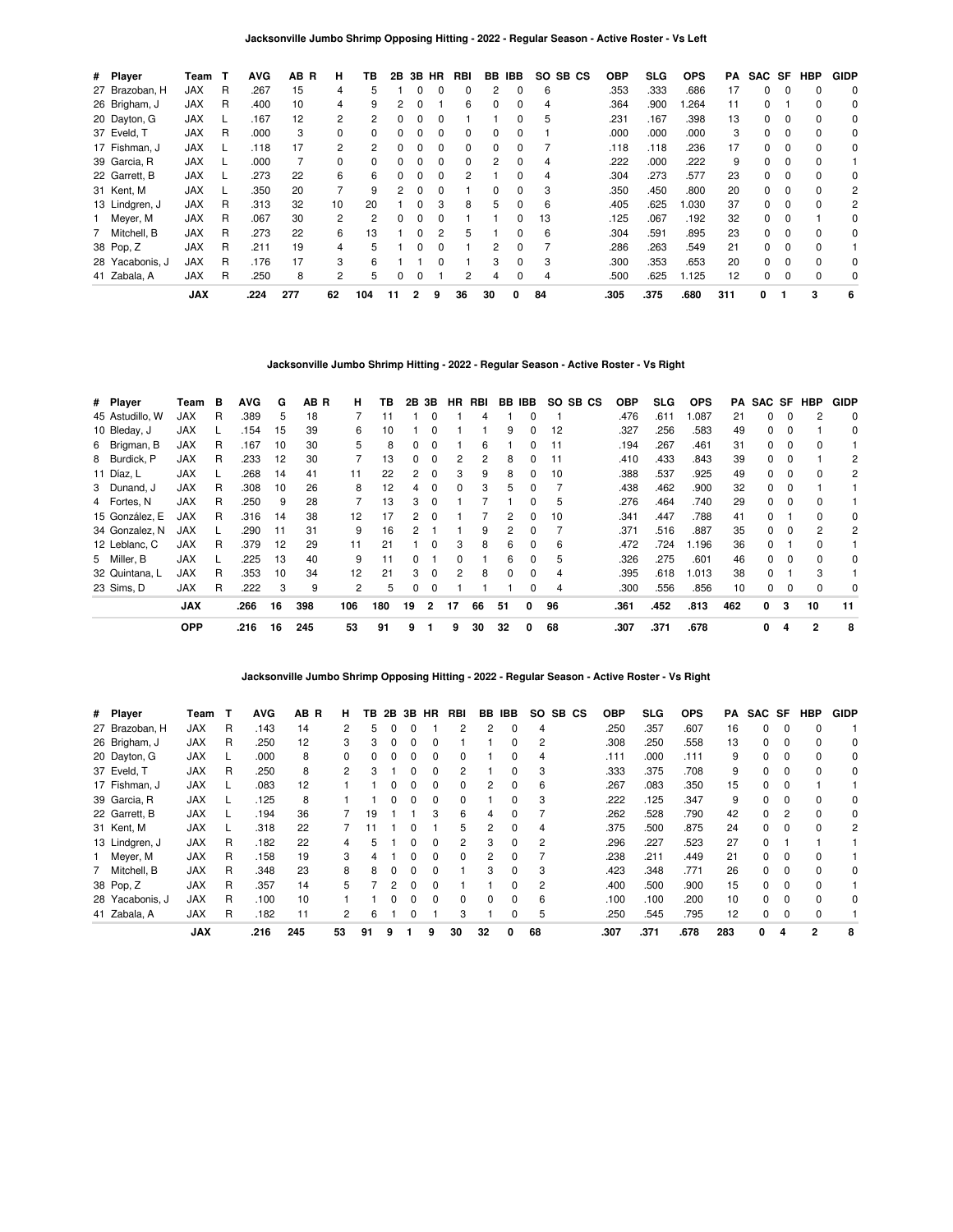| # Player        | Team       | в | <b>AVG</b> | G | ΑВ  | R  | н            | ΤВ              | 2B | 3В.          | HR.          | <b>RBI</b>   | BB.          | IBB.         | SO. | SB CS    |          | <b>OBP</b> | SLG  | <b>OPS</b> | PA  |              |                | SAC SF HBP | <b>GIDP</b> |
|-----------------|------------|---|------------|---|-----|----|--------------|-----------------|----|--------------|--------------|--------------|--------------|--------------|-----|----------|----------|------------|------|------------|-----|--------------|----------------|------------|-------------|
| 45 Astudillo, W | <b>JAX</b> | R | .250       | 2 | 8   | 0  |              |                 |    |              |              |              |              |              |     | 0        | $\Omega$ | .333       | .250 | .583       | 9   | 0            |                |            | 0           |
| 10 Bleday, J    | <b>JAX</b> |   | .133       | 4 | 15  | 3  |              | 3               |    |              |              | 0            |              | 0            | 3   | 0        | 0        | .235       | .200 | .435       | 17  | 0            |                |            | 0           |
| 6 Brigman, B    | <b>JAX</b> | R | .167       | 3 | 12  | 0  |              |                 |    |              |              | 3            | 0            | 0            | 5   |          | $\Omega$ | .167       | .167 | .334       | 12  | 0            |                | 0          | 0           |
| 8 Burdick, P    | <b>JAX</b> | R | .000       | 2 | 3   | 0  | <sup>0</sup> | ŋ               |    | O            | <sup>0</sup> | <sup>0</sup> | <sup>0</sup> | O            | 0   | 0        | $\Omega$ | .250       | .000 | .250       | 4   | 0            |                |            | 0           |
| 11 Díaz, L      | <b>JAX</b> |   | .286       | 4 | 14  | 2  |              | 8               |    |              |              | 5            | 3            | 0            | 5   | $\Omega$ | $\Omega$ | .412       | .571 | .983       | 17  | 0            | $\Omega$       | $\Omega$   |             |
| 3 Dunand, J     | <b>JAX</b> | R | .250       | 3 | 8   | 3  |              |                 |    |              | O            | 0            |              |              |     | 0        |          | .400       | .500 | .900       | 10  | O.           | <sup>0</sup>   | $\Omega$   |             |
| 4 Fortes, N     | <b>JAX</b> | R | .100       | 3 | 10  |    |              |                 |    |              |              |              |              | O            | 3   | 0        | 0        | .182       | .100 | .282       | 11  | 0.           |                |            | 0           |
| 15 González, E  | <b>JAX</b> | R | .300       | 3 | 10  | 0  |              | 3               |    |              |              |              |              | 0            | 3   |          | 0        | .364       | .300 | .664       | 11  | 0            |                |            | 0           |
| 34 Gonzalez, N  | <b>JAX</b> |   | .364       | 3 | 11  | 2  |              |                 |    |              |              | 4            | 0            | 0            | 2   | $\Omega$ | $\Omega$ | .364       | .636 | .000       | 11  | 0            | 0              | 0          |             |
| 12 Leblanc, C   | <b>JAX</b> | R | .545       | 3 | 11  | 5  | 6            | 12 <sup>2</sup> | n  | <sup>0</sup> | 2            | 6            |              | <sup>0</sup> | 3   | $\Omega$ | $\Omega$ | .583       | .091 | 1.674      | 12  | 0            | $\Omega$       | $\Omega$   | $\Omega$    |
| 5 Miller, B     | <b>JAX</b> |   | .286       | 4 | 14  | 4  |              |                 |    |              | O            | <sup>0</sup> | з            | O            |     | っ        |          | .412       | .286 | .698       | 17  | <sup>o</sup> | $\Omega$       | $\Omega$   | 0           |
| 32 Quintana, L  | <b>JAX</b> | R | .143       | 2 |     | 2  |              |                 |    |              |              |              |              |              |     | 0        |          | .333       | .143 | .476       | 9   | O.           |                | 2          |             |
| 23 Sims, D      | <b>JAX</b> | R | .000       |   | 3   | 0  | $\Omega$     | $\Omega$        | 0  | 0            | 0            | 0            |              | 0            | 2   | 0        | 0        | .250       | .000 | .250       | 4   | 0            |                |            | 0           |
|                 | <b>JAX</b> |   | .246       | 4 | 126 | 22 | 31           | 47              |    | 0            | 4            | 22           | 14           | 0            | 29  | 4        |          | .340       | .373 | .713       | 144 | 0            | 0              | 4          |             |
|                 | <b>OPP</b> |   | .160       | 4 | 125 | 5  | 20           | 24              |    |              |              | 5            | 10           | 0            | 30  | 5        | 0        | .219       | .192 | .411       | 137 | 0            | $\overline{2}$ | 0          | 3           |

**Jacksonville Jumbo Shrimp Pitching - 2022 - Regular Season - Active Roster - Vs. Gwinnett**

| # Player    |                 | Team       |   | w            |              | ERA  |   |              |              |              |             | G GS CG SHO GF HLD SV SVO |                         |          | IP   | н        | R  | ER           | HR | HB           |              | BB IBB       | <b>SO</b> | <b>AVG</b> | <b>WP</b>    | BK       | GIDP         | TBF |
|-------------|-----------------|------------|---|--------------|--------------|------|---|--------------|--------------|--------------|-------------|---------------------------|-------------------------|----------|------|----------|----|--------------|----|--------------|--------------|--------------|-----------|------------|--------------|----------|--------------|-----|
|             | 27 Brazoban, H  | <b>JAX</b> | R |              |              | 4.50 | 2 |              |              |              |             |                           |                         | 0        | 2.0  | 3        |    |              |    |              | 0            |              |           | .333       |              |          |              | 9   |
|             | 26 Brigham, J   | <b>JAX</b> | R |              | 0            | 0.00 |   |              | 0            | 0            | $\Omega$    | 0                         | $\Omega$                | $\Omega$ | 1.0  | 0        | 0  |              |    | 0            | 0            | $\Omega$     |           | .000       | 0            | 0        |              | 3   |
|             | 20 Dayton, G    | <b>JAX</b> |   |              |              | 0.00 |   |              | 0            | 0            | $\mathbf 0$ | 0                         | 0                       | 0        | 1.0  | 0        | 0  |              |    | <sup>0</sup> | 0            | <sup>0</sup> |           | .000       | <sup>o</sup> | $\Omega$ |              | 3   |
| 37 Eveld, T |                 | <b>JAX</b> | R |              | 0            | 0.00 |   |              | 0            |              |             | 0                         | $\mathbf 0$             | 0        | 1.0  | 0        | 0  |              |    | 0            | 0            | 0            |           | .000       | 0            | $\Omega$ |              | 3   |
|             | 17 Fishman, J   | <b>JAX</b> |   |              | 0            | 0.00 |   | <sup>0</sup> | 0            | 0            | $\Omega$    | 0                         | $\Omega$                | $\Omega$ | 1.1  | $\Omega$ | 0  | <sup>0</sup> | n  | 0            |              | <sup>0</sup> | 2         | .000       | $\Omega$     | $\Omega$ | 0            | 5   |
|             | 39 Garcia, R    | <b>JAX</b> |   |              |              | 0.00 |   |              | <sup>0</sup> | 0            | $\Omega$    | O.                        | $\Omega$                | $\Omega$ | 3.0  | $\Omega$ | 0  |              |    |              |              | <sup>0</sup> |           | .000       | <sup>0</sup> |          |              | 9   |
|             | 22 Garrett, B   | <b>JAX</b> |   |              | 0            | 0.00 |   |              | 0            | 0            | 0           | 0                         | - 0                     | $\Omega$ | 7.0  | 2        |    | 0            | n  | 0            | 2            | $\Omega$     | 4         | .091       | 0            | $\Omega$ | 0            | 25  |
|             | 13 Lindgren, J  | <b>JAX</b> | R |              | <sup>0</sup> | 0.00 |   |              | <sup>0</sup> | 0            | $\Omega$    | O.                        | $\Omega$                | $\Omega$ | 6.0  |          |    | 0            | n  | $\Omega$     | 4            | $\Omega$     |           | .059       | 0            | $\Omega$ |              | 22  |
|             | 1 Meyer, M      | <b>JAX</b> | R |              | 0            | 0.00 |   |              | 0            | 0            | 0           | 0                         | - 0                     | 0        | 5.2  | 3        | 0  |              |    |              | 2            | 0            |           | .150       | 0            |          |              | 22  |
|             | 7 Mitchell, B   | JAX        | R | <sup>n</sup> | <sup>0</sup> | 4.50 |   |              | <sup>0</sup> | <sup>0</sup> | $\Omega$    | 0                         | $\Omega$                | $\Omega$ | 4.0  | 9        | 2  | 2            | n  | $\Omega$     | <sup>0</sup> | <sup>0</sup> | 2         | .450       | <sup>0</sup> | $\Omega$ | <sup>0</sup> | 20  |
| 38 Pop, Z   |                 | <b>JAX</b> | R |              | $\Omega$     | 0.00 |   |              | <sup>0</sup> | 0            | $\Omega$    | O.                        | $\overline{\mathbf{0}}$ | 0        | 1.0  | O        | 0  |              |    | <sup>0</sup> | O.           | <sup>0</sup> |           | .000       |              | $\Omega$ | $\Omega$     | 3   |
|             | 28 Yacabonis, J | <b>JAX</b> | R |              | 0            | 0.00 | 2 | 0            | 0            | 0            | 2           |                           |                         |          | 4.0  | 2        | 0  |              | 0  | $\Omega$     | 0            | $\Omega$     | 3         | .154       | 0            | $\Omega$ | $\Omega$     | 13  |
|             |                 | <b>JAX</b> |   | 4            | 0            | 0.73 | 4 | 4            | 0            |              |             |                           |                         |          | 37.0 | 20       | 5  | 3            | 0  | 0            | 10           | 0            | 30        | .160       | 0            | 0        | 3            | 137 |
|             |                 | <b>OPP</b> |   | 0            | 4            | 4.86 |   | 4            |              | 0            |             | 0                         | 0                       | 0        | 33.1 | 31       | 22 | 18           | 4  | 4            | 14           |              | 29        | .246       |              | 0        | 4            | 144 |

# **Jacksonville Jumbo Shrimp Hitting - 2022 - Regular Season - Active Roster - Home Games**

| # Player        | Team       | в | <b>AVG</b> | G  | AВ  | R            | н        | ΤВ           | 2В | 3В             | HR.      | RBI |    | BB IBB   | SO. | SB CS    |              | <b>OBP</b> | <b>SLG</b> | <b>OPS</b> |     | <b>PA SAC SF HBP</b> |          |   | <b>GIDP</b> |
|-----------------|------------|---|------------|----|-----|--------------|----------|--------------|----|----------------|----------|-----|----|----------|-----|----------|--------------|------------|------------|------------|-----|----------------------|----------|---|-------------|
| 45 Astudillo, W | <b>JAX</b> | R | .250       | 2  | 8   | 0            | 2        |              |    |                |          |     |    |          |     | 0        | 0            | .333       | .250       | .583       | 9   |                      |          |   | $\Omega$    |
| 10 Bleday, J    | <b>JAX</b> |   | .118       | 10 | 34  | 6            | 4        | 6            |    |                |          |     | 5  |          | 9   | 0        | 0            | .268       | .176       | .444       | 41  |                      | 0        |   | 0           |
| 6 Brigman, B    | <b>JAX</b> | R | .179       | 8  | 28  | 3            | 5        | 9            |    |                |          | 6   | 2  | 0        | 11  |          | 0            | .233       | .321       | .554       | 30  | 0                    | 0        |   | 0           |
| 8 Burdick, P    | <b>JAX</b> | R | .240       | 8  | 25  | 6            | 6        | 9            |    | $\Omega$       |          | 3   | 3  | $\Omega$ | 9   | 0        | $\Omega$     | .367       | .360       | .727       | 30  | <sup>0</sup>         | $\Omega$ | 2 |             |
| 11 Díaz, L      | <b>JAX</b> |   | .289       | 10 | 38  | 5.           | 11       | 19           | 2  | n              | 2        | 10  | 3  | 0        | 11  | 0        | <sup>0</sup> | .349       | .500       | .849       | 43  | <sup>0</sup>         |          |   | 2           |
| 3 Dunand, J     | <b>JAX</b> | R | .263       | 6  | 19  | 'n.          | 5        | 8            |    |                |          | 3   | 3  | $\Omega$ |     |          | <sup>0</sup> | .364       | .421       | .785       | 22  |                      | O        |   |             |
| 4 Fortes, N     | <b>JAX</b> | R | .136       | 6  | 22  |              | 3        | з            |    |                | 0        |     | 2  | 0        |     | 0        | 0            | .208       | .136       | .344       | 24  |                      | 0        |   |             |
| 15 González, E  | <b>JAX</b> | R | .250       | 8  | 28  |              |          | 8            |    | $\Omega$       | $\Omega$ | 4   | 3  | $\Omega$ | 8   |          | $\Omega$     | .323       | .286       | .609       | 31  | <sup>0</sup>         | $\Omega$ |   | 0           |
| 34 Gonzalez, N  | <b>JAX</b> |   | .250       | 8  | 28  | 3            |          | 14           |    |                |          | 8   | 2  | $\Omega$ | 9   | $\Omega$ | $\Omega$     | .323       | .500       | .823       | 31  | $\Omega$             | $\Omega$ |   |             |
| 12 Leblanc, C   | <b>JAX</b> | R | .542       |    | 24  | 8            | 13       | 27           |    |                | 4        | 9   |    |          |     | 0        | <sup>0</sup> | .607       | 1.125      | .732       | 28  |                      |          |   | 0           |
| 5 Miller, B     | <b>JAX</b> |   | .176       | 9  | 34  | 6            | 6        | 8            |    |                |          |     | 6  |          |     | 2        | 2            | .300       | .235       | .535       | 40  |                      |          |   | 0           |
| 32 Quintana, L  | <b>JAX</b> | R | .292       | 6  | 24  | h.           |          | 10           |    | $\Omega$       |          | 3   | 0  | 0        |     | 0        | $\Omega$     | .370       | .417       | .787       | 27  | 0                    | $\Omega$ | 3 |             |
| 23 Sims, D      | <b>JAX</b> | R | .000       | 2  | 6   | <sup>0</sup> | $\Omega$ | <sup>0</sup> |    | 0              | 0        | 0   |    | 0        | 4   | $\Omega$ | $\Omega$     | .143       | .000       | .143       |     | 0                    | $\Omega$ |   | $\Omega$    |
|                 | <b>JAX</b> |   | .232       | 10 | 327 | 50           | 76       | 123          | 13 | $\overline{2}$ | 10       | 50  | 35 | 0        | 90  | 5        | $\mathbf{2}$ | .323       | .376       | .699       | 372 | 0                    | - 1      | 9 | 7           |
|                 | <b>OPP</b> |   | .211       | 10 | 332 | 44           | 70       | 121          | 12 | 0              | 13       | 41  | 39 | 0        | 93  | 10       |              | .301       | .364       | .665       |     | 0                    | 3        | 5 | 6           |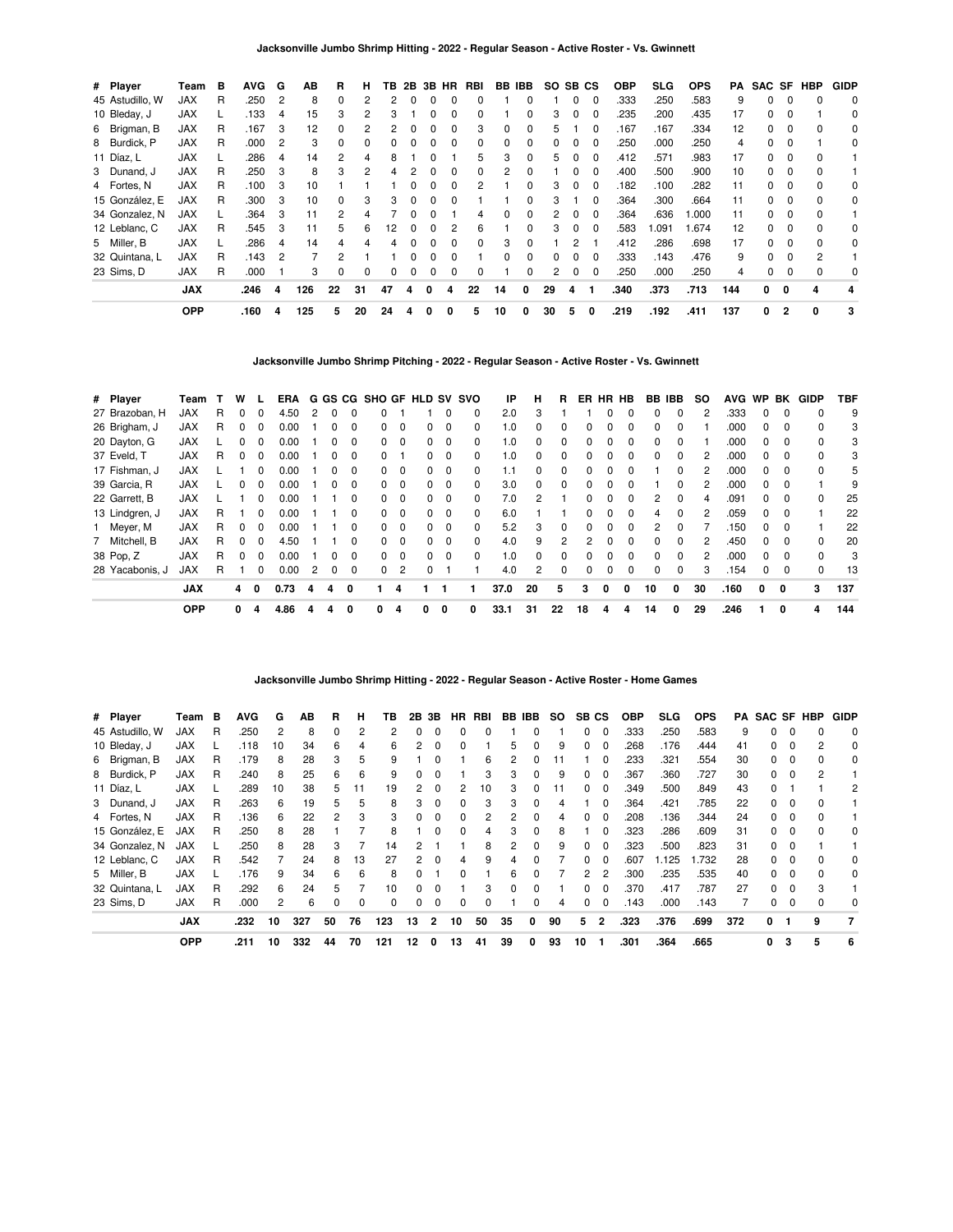| # Player        | Team       |   | w |              | ERA  | G  |    |          | GS CG SHO    | GF.          | <b>HLD SV SVO</b> |   |              | ΙP   | н  | R  | ER             | HR HB         |          |              | BB IBB       | so | <b>AVG</b> |    |          | WP BK GIDP   | TBF |
|-----------------|------------|---|---|--------------|------|----|----|----------|--------------|--------------|-------------------|---|--------------|------|----|----|----------------|---------------|----------|--------------|--------------|----|------------|----|----------|--------------|-----|
| 27 Brazoban, H  | JAX        | R | 0 |              | 3.38 | 4  | 0  | $\Omega$ | <sup>0</sup> | 3            |                   | 0 | 0            | 5.1  | 4  | 2  | 2              |               |          | 2            | 0            | 6  | .200       |    | $\Omega$ | 0            | 22  |
| 26 Brigham, J   | <b>JAX</b> | R |   |              | 3.00 | 3  |    |          |              |              |                   |   | 0            | 3.0  | 3  |    |                |               |          |              |              | 4  | .273       | 0  |          |              | 12  |
| 20 Dayton, G    | JAX        |   | 0 |              | 0.00 | 3  | 0  | $\Omega$ | 0            |              | 0                 | 0 | 0            | 4.0  |    | 0  | 0              |               |          |              |              | 8  | .077       | 0  | 0        | 0            | 14  |
| 37 Eveld, T     | JAX        | R | 0 | <sup>0</sup> | 0.00 |    | 0  | $\Omega$ | <sup>0</sup> |              | 0                 | 0 | 0            | 1.0  | 0  | 0  | 0              | 0             |          | <sup>0</sup> | $\Omega$     | 2  | .000       | 0  | $\Omega$ | ŋ            | 3   |
| 17 Fishman, J   | JAX        |   |   |              | 1.69 | 3  | n. |          | <sup>0</sup> |              |                   |   | 0            | 5.1  | 3  |    |                |               |          |              |              |    | 167        | 0  |          |              | 20  |
| 39 Garcia, R    | <b>JAX</b> |   | 0 | 0            | 0.00 |    | 0  | $\Omega$ | 0            | 0            | 0                 | 0 | 0            | 3.0  | 0  | 0  | 0              |               |          |              | 0            | 2  | .000       | 0  | 0        |              | 9   |
| 22 Garrett, B   | JAX        |   |   | <sup>0</sup> | 1.64 | 2  | 2  | $\Omega$ | <sup>0</sup> | 0            | 0                 | 0 | <sup>0</sup> | 11.0 | 6  | 3  | 2              |               |          | 4            | <sup>0</sup> |    | 162        | 0  | 0        | <sup>0</sup> | 42  |
| 31 Kent, M      | <b>JAX</b> |   |   |              | 1.25 |    |    |          | 0            | <sup>0</sup> |                   | 0 | 0            | 4.0  | 8  | 5  | 5              |               |          |              |              | 3  | .381       | O. |          |              | 22  |
| 13 Lindgren, J  | <b>JAX</b> | R |   |              | 3.38 |    | 2  | 0        | 0            | 0            | 0                 | 0 | 0            | 10.2 |    | 5  |                | 3             |          | 6            |              | 5  | .200       | 0  |          |              | 43  |
| 1 Meyer, M      | <b>JAX</b> | R | 0 | <sup>0</sup> | 1.86 | 2  | 2  | $\Omega$ | 0            | 0            | 0                 | 0 | 0            | 9.2  | 5  | 2  |                |               |          | 3            | $\Omega$     | 12 | .147       |    | 0        |              | 38  |
| 7 Mitchell, B   | <b>JAX</b> | R | 0 |              | 5.87 | 3  |    | $\Omega$ | 0            | <sup>0</sup> | <sup>0</sup>      | 0 | 0            | 7.2  | 11 | 5  | 5              | $\mathcal{P}$ |          | 2            |              |    | .324       | 2  | $\Omega$ |              | 36  |
| 38 Pop, Z       | JAX        | R |   |              | 0.00 | 3  | O. |          | <sup>0</sup> | 0            | 0                 |   |              | 4.0  | 5. | 2  | O.             |               |          |              |              | 4  | .313       |    |          |              | 18  |
| 28 Yacabonis, J | <b>JAX</b> | R |   |              | 0.00 | 4  | 0  | $\Omega$ | <sup>0</sup> | 3            | 0                 |   |              | 6.0  | 2  | 0  | 0              | 0             | $\Omega$ |              | 0            | 6  | 105        | 0  | $\Omega$ | 0            | 21  |
| 41 Zabala, A    | <b>JAX</b> | R | 0 |              | 7.71 | 2  | 0  | $\Omega$ | <sup>0</sup> |              | 0                 | 0 | 0            | 2.1  |    | 2  | $\overline{2}$ | 0             |          | 3            | 0            | 4  | 125        | 0  | $\Omega$ | 0            | 11  |
|                 | <b>JAX</b> |   | 5 | 5            | 3.96 | 10 | 10 | 0        |              | 10           |                   |   | 2            | 91.0 | 70 | 44 | 40             | 13            | 5        | 39           | 0            | 93 | .211       | 5  |          | 6            | 379 |

### **Jacksonville Jumbo Shrimp Hitting - 2022 - Regular Season - Active Roster - Away Games**

| # Player        | Team       | в | <b>AVG</b> | G   | AВ  | B        | н  | ΤВ  |    | 2B 3B    | HR           | RBI      |               | BB IBB       | SO SB CS |              |          | <b>OBP</b> | SLG. | <b>OPS</b> | PA  |    |              | SAC SF HBP | <b>GIDP</b> |
|-----------------|------------|---|------------|-----|-----|----------|----|-----|----|----------|--------------|----------|---------------|--------------|----------|--------------|----------|------------|------|------------|-----|----|--------------|------------|-------------|
| 45 Astudillo, W | JAX        | R | .429       | -3  | 14  | 4        | 6  | 10  |    |          |              | 6        | 0             | 0            | 0        |              | $\Omega$ | .500       | .714 | 1.214      | 16  | 0  |              | 2          | 0           |
| 10 Bleday, J    | <b>JAX</b> |   | .211       | 5   | 19  | 4        | 4  |     | 0  | $\Omega$ |              | 3        | 5             | 0            | 6        |              | $\Omega$ | .375       | .368 | .743       | 24  | 0  | $\Omega$     | $\Omega$   | 0           |
| 6 Brigman, B    | <b>JAX</b> | R | .154       | -3  | 13  |          |    |     | n. |          |              |          |               |              | 3        |              | n        | .154       | .154 | .308       | 13  | O. |              |            |             |
| 8 Burdick, P    | JAX        | R | .278       | - 5 | 18  | 10       | 5  | 12  |    |          | 2            | 3        |               | 0            | 5        | з            | $\Omega$ | .480       | .667 | 1.147      | 25  | 0  |              |            |             |
| 11 Díaz, L      | <b>JAX</b> |   | .263       | 5   | 19  | 6        | 5  | 9   |    | 0        |              | 5        | 5             | 0            | 5        |              | 0        | .417       | .474 | .891       | 24  | 0  | 0            | $\Omega$   | 0           |
| 3 Dunand, J     | <b>JAX</b> | R | .333       | 4   | 15  | 4        | 5  |     | 2  | $\Omega$ | $\Omega$     | $\Omega$ | 3             | 0            | 5        |              | $\Omega$ | .474       | .467 | .941       | 19  | 0  | <sup>0</sup> |            |             |
| 4 Fortes, N     | <b>JAX</b> | R | .368       | 4   | 19  |          |    | 13  | 3  |          |              |          |               |              | 3        |              |          | .350       | .684 | 1.034      | 20  | O. |              |            |             |
| 15 González, E  | <b>JAX</b> | R | .481       | 6   | 27  | 6        | 13 | 19  | 3  |          |              | 5        |               | 0            | 4        | з            | n        | .464       | .704 | 1.168      | 28  | O. |              |            | 0           |
| 34 Gonzalez, N  | JAX        |   | .417       | -3  | 12  | 2        | 5  | 9   |    | $\Omega$ |              | 3        | 0             | 0            | 2        | 0            | $\Omega$ | .462       | .750 | 1.212      | 13  | 0  | 0            |            |             |
| 12 Leblanc, C   | <b>JAX</b> | R | .158       | 5   | 19  | $\Omega$ | 3  | 4   |    | $\Omega$ | $\Omega$     | 2        | 4             | <sup>0</sup> | 5        | <sup>0</sup> | $\Omega$ | .292       | .211 | .503       | 24  | 0  |              | $\Omega$   |             |
| 5 Miller, B     | <b>JAX</b> |   | .222       | 4   | 18  | 2        | 4  | 4   | n. |          | <sup>n</sup> | $\Omega$ | $\mathcal{P}$ | 0            | 2        |              |          | .300       | .222 | .522       | 20  | 0  |              |            | 0           |
| 32 Quintana, L  | JAX        | R | .391       | -5  | 23  | 5        | 9  | 19  | 4  | $\Omega$ | 2            | 8        | 0             | 0            | 4        |              | $\Omega$ | .375       | .826 | 1.201      | 24  | O. |              |            |             |
| 23 Sims, D      | JAX        | R | .500       |     | 4   | 2        | 2  | 5   | 0  |          |              |          | 0             | 0            |          | 0            | $\Omega$ | .500       | .250 | 1.750      | 4   | 0  |              | $\Omega$   | 0           |
|                 | <b>JAX</b> |   | .318       | 6   | 223 | 47       | 71 | 121 | 17 | $\Omega$ | 11           | 44       | 27            | 0            | 46       | 8            |          | .395       | .543 | .938       | 258 | 0  | 4            | 4          | 7           |
|                 | <b>OPP</b> |   | .237       | 6   | 190 | 26       | 45 | 74  | 8  | 3        | 5            | 25       | 23            | 0            | 59       | 5            |          | .316       | .389 | .705       |     | 0  | $\mathbf{2}$ | 0          | 8           |

**Jacksonville Jumbo Shrimp Pitching - 2022 - Regular Season - Active Roster - Away Games**

| # Player        | Team       |   | w  |              | ERA   |   | G GS         | CG.          |          |          | SHO GF HLD |                         | SV SVO   | ΙP   | н  |    | ER           | HR | HB           | BB. | IBB          | <b>SO</b> | <b>AVG</b> | <b>WP</b>    | BK       | <b>GIDP</b>  | TBF |
|-----------------|------------|---|----|--------------|-------|---|--------------|--------------|----------|----------|------------|-------------------------|----------|------|----|----|--------------|----|--------------|-----|--------------|-----------|------------|--------------|----------|--------------|-----|
| 27 Brazoban, H  | <b>JAX</b> | R |    |              | 0.00  | З |              |              | 0        |          |            | 0                       | 0        | 3.0  | 2  |    |              |    |              | 2   | 0            |           | .222       |              |          |              | 11  |
| 26 Brigham, J   | <b>JAX</b> | R | 0  |              | .57   | 2 | 0            | 0            | $\Omega$ |          | 0          | 0                       | 0        | 2.1  | 4  | 3  | 3            | 0  | 0            |     | <sup>0</sup> | 2         | .364       | $\Omega$     | $\Omega$ |              | 12  |
| 20 Dayton, G    | <b>JAX</b> |   |    |              | 0.00  | 2 | U            |              | 0        |          | 0          | $\Omega$                | 0        | 2.0  |    | n  |              |    |              |     | ŋ            |           | .143       |              | $\Omega$ | <sup>0</sup> | 8   |
| 37 Eveld, T     | <b>JAX</b> | R |    |              | 9.00  |   |              |              | 0        | 0        | O.         | 0                       |          | 2.0  | 2  |    |              |    |              |     |              |           | .250       |              |          |              | 9   |
| 17 Fishman, J   | <b>JAX</b> |   |    | <sup>0</sup> | 0.00  | 2 | 0            | 0            | $\Omega$ | $\Omega$ | 0          | $\overline{\mathbf{0}}$ | $\Omega$ | 3.2  | 0  | 0  |              |    | 0            |     | 0            | 6         | .000       | 0            | $\Omega$ | 0            | 12  |
| 39 Garcia, R    | <b>JAX</b> |   |    | 0            | 0.00  |   | <sup>0</sup> | $\Omega$     | O.       | $\Omega$ | 0          | $\overline{\mathbf{0}}$ | $\Omega$ | 2.0  |    | 0  | <sup>0</sup> | n  | 0            | 2   | $\Omega$     | 5         | .143       | <sup>0</sup> | $\Omega$ | <sup>0</sup> | 9   |
| 22 Garrett, B   | <b>JAX</b> |   | U  |              | 10.80 |   |              |              | O.       | $\Omega$ | 0          | $\Omega$                | 0        | 5.0  |    | 6  | հ            |    |              |     | <sup>0</sup> |           | .333       |              |          |              | 23  |
| 31 Kent, M      | <b>JAX</b> |   | 0  |              | .50   | 2 |              |              | 0        | $\Omega$ | 0          | - 0                     | 0        | 6.0  | 6  | 2  |              |    |              |     | 0            | 4         | .286       | 0            | $\Omega$ | 4            | 22  |
| 13 Lindgren, J  | JAX        | R | 0  |              | .25   |   |              | <sup>0</sup> | $\Omega$ | $\Omega$ | 0          | $\Omega$                | $\Omega$ | 4.0  |    | 5  | 5            | n  | <sup>0</sup> | 2   | <sup>0</sup> | з         | .368       | <sup>0</sup> | $\Omega$ | <sup>0</sup> | 21  |
| Meyer, M        | <b>JAX</b> | R |    |              | 0.00  |   |              |              | 0        | $\Omega$ | n          | $\Omega$                | 0        | 5.0  | O  | 0  |              |    | <sup>0</sup> | O.  | <sup>0</sup> |           | .000       |              | $\Omega$ |              | 15  |
| 7 Mitchell, B   | <b>JAX</b> | R | o  |              | 3.38  |   |              |              | 0        | $\Omega$ | 0          | 0                       | 0        | 2.2  | 3  |    |              |    |              | 2   | 0            |           | .273       |              |          |              | 13  |
| 38 Pop, Z       | <b>JAX</b> | R | O. | <sup>0</sup> | 0.00  | 3 | 0            | <sup>0</sup> | $\Omega$ | $\Omega$ |            | $\Omega$                | $\Omega$ | 5.0  | 4  | 0  |              |    | <sup>0</sup> |     | <sup>0</sup> | h.        | .235       | <sup>0</sup> | $\Omega$ | 2            | 18  |
| 28 Yacabonis, J | <b>JAX</b> | R | U  |              | 4.50  | 2 | 0            | <sup>0</sup> | 0        | 2        | 0          | 0                       | 0        | 2.0  | 2  |    |              |    | O            |     | $\Omega$     |           | .250       | 0            | $\Omega$ | $\Omega$     | 9   |
| 41 Zabala, A    | <b>JAX</b> | R | 0  | 0            | 9.00  | 2 | 0            |              | 0        | 0        |            | 0                       | 0        | 3.0  | 3  | 3  | 3            | 2  | 0            | 2   | $\Omega$     | 5         | .273       | 0            |          |              | 13  |
|                 | <b>JAX</b> |   | 4  | 2            | 4.33  | 6 | 6            | O            |          | 6        |            | 0                       |          | 52.0 | 45 | 26 | 25           | 5  | 0            | 23  |              | 59        | .237       | 2            | 0        | 8            | 215 |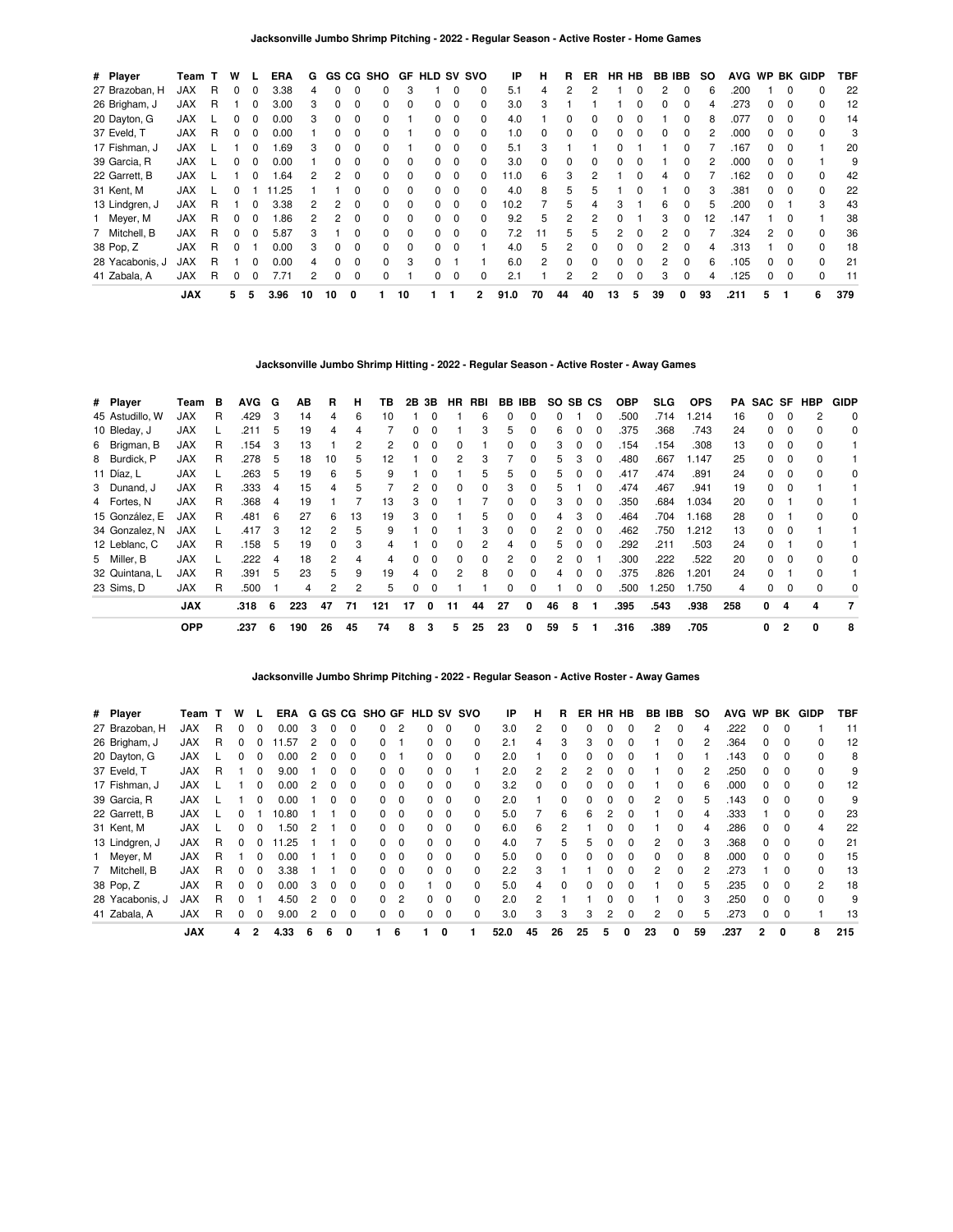| # Player        | Team       | в  |        |     |    |                | AVG G AB R H TB 2B 3B HR |          |              |                | RBI BB        |          | IBB          | <b>SO</b> | SB.           | <b>CS</b>    | <b>OBP</b> | SLG. | <b>OPS</b> | PA   | SAC SF   |          | <b>HBP</b> | GIDP E         |            |
|-----------------|------------|----|--------|-----|----|----------------|--------------------------|----------|--------------|----------------|---------------|----------|--------------|-----------|---------------|--------------|------------|------|------------|------|----------|----------|------------|----------------|------------|
| 45 Astudillo, W | <b>JAX</b> | R  | .364   | 5   | 22 | 48             | 12                       |          | 0            |                | 6             |          | <sup>0</sup> |           |               | 0            | .440       | .545 | .985       | -25  | 0        | 0        |            | $0\quad 0$     |            |
| 10 Bleday, J    | <b>JAX</b> |    | .105   | -5  | 19 | -3             | 2<br>3                   |          | 0            |                | 0             | 2        | $\Omega$     |           |               |              | .227       | .158 | .385       | 22   | 0        | $\Omega$ |            | $0\quad 0$     |            |
| 6 Brigman, B    | <b>JAX</b> | R. | .143   | 5   | 21 | 0 3            | 3                        | 0        | $\Omega$     | $\Omega$       | 4             | $\Omega$ | $\Omega$     | 6         |               | 0            | .143       | .143 | .286       | 21   | 0        | $\Omega$ | $\Omega$   |                | $1\quad 0$ |
| 8 Burdick, P    | <b>JAX</b> | R  | .231   | -5  | 13 | 73             |                          |          | $\Omega$     |                | $\mathcal{P}$ | -6       | $\Omega$     | 4         | 3             | $\Omega$     | .500       | .538 | 1.038      | -20  | 0        | $\Omega$ |            |                | $1\quad$ 0 |
| 11 Díaz, L      | <b>JAX</b> |    | .263   | 5   | 19 | 4              | 5<br>10                  | 2        | 0            |                | 6             | 3        | $\Omega$     | 5         |               | 0            | .364       | .526 | .890       | - 22 | 0        | $\Omega$ |            |                | $1\quad 0$ |
| 3 Dunand, J     | <b>JAX</b> | R. | .375   | -5  | 16 | 56             | 10                       | 4        | 0            | $\Omega$       | 0             | 4        | $\Omega$     | 2         |               |              | .500       | .625 | 1.125      | -20  | 0        | $\Omega$ | $\Omega$   |                | $1\quad 0$ |
| 4 Fortes, N     | <b>JAX</b> | R  | .300   | -5  | 20 | 26             | 10                       |          | $\Omega$     |                |               |          | $\Omega$     | 5         | $\Omega$      | 0            | .333       | .500 | .833       | - 21 | 0        | $\Omega$ |            | 0 <sub>0</sub> |            |
| 15 González, E  | <b>JAX</b> | R. | .450   | -5  | 20 | 39             | 11                       | 2        | $\Omega$     | $\Omega$       | 3             |          | $\Omega$     | 4         | 2             | $\Omega$     | .455       | .550 | 1.005      | 22   | 0        |          | $\Omega$   | $0\quad 0$     |            |
| 34 Gonzalez, N  | <b>JAX</b> |    | .421   | 5   | 19 | -3             | 8<br>14                  | $\Omega$ | 0            | 2              |               | $\Omega$ | $\Omega$     | 3         | 0             | 0            | .450       | 737  | 1.187      | -20  | $\Omega$ | $\Omega$ |            | 2 <sub>0</sub> |            |
| 12 Leblanc, C   | <b>JAX</b> | R  | .300 5 |     | 20 | 56             | 12                       | $\Omega$ | $\Omega$     | 2              | 6             | 2        | $\Omega$     | 5         | 0             | <sup>0</sup> | .364       | .600 | .964       | 22   | 0        | $\Omega$ | $\Omega$   |                | $1\quad 0$ |
| 5 Miller, B     | <b>JAX</b> |    | .316   | - 5 | 19 | 56             | 6                        | $\Omega$ | $\Omega$     | $\Omega$       | $\Omega$      | 3        | $\Omega$     |           | $\mathcal{P}$ | 2            | .409       | .316 | .725       | 22   | $\Omega$ | $\Omega$ | $\Omega$   | $0\quad 0$     |            |
| 32 Quintana, L  | <b>JAX</b> | R  | .381   | 5   | 21 | -6             | 17<br>8                  | 3        | <sup>0</sup> | $\overline{2}$ | 8             | $\Omega$ | $\Omega$     | 3         | 0             | $\Omega$     | .417       | .810 | .227       | -24  | $\Omega$ |          | 2          | 2 <sub>0</sub> |            |
| 23 Sims, D      | <b>JAX</b> | R  | .200   | 3   | 10 | 2 <sub>2</sub> | 5                        | 0        | 0            |                |               |          | $\Omega$     | 5         | 0             | 0            | .273       | .500 | .773       | 11   | 0        | 0        | $\Omega$   | 0 <sub>0</sub> |            |

### **Jacksonville Jumbo Shrimp Pitching - Last 5 Games - Regular Season - Active Roster**

| # Player        | Team       |    | WL             | ERA G |    | GS.          | CG.          | <b>SHO</b>   | GF       | <b>HLD</b>   | sv       | svo          | IP   | н     | R.       | ER. | HR HB        |          | BB. | IBB.         | <b>SO</b> | <b>AVG</b> | <b>WP</b>    | ВK           | <b>GIDP</b>   | TBF |
|-----------------|------------|----|----------------|-------|----|--------------|--------------|--------------|----------|--------------|----------|--------------|------|-------|----------|-----|--------------|----------|-----|--------------|-----------|------------|--------------|--------------|---------------|-----|
| 27 Brazoban, H  | <b>JAX</b> | R. | 0 <sub>0</sub> | .80   | 5  |              | <sup>0</sup> | <sup>0</sup> | 3        |              | $\Omega$ | 0            | 5.0  | 5     |          |     | 0            | 0        | 2   | 0            | 6         | .278       | 0            |              |               | 20  |
| 26 Brigham, J   | <b>JAX</b> | R. | $\Omega$       | 6.75  | 5  |              | <sup>0</sup> | 0            |          | 0            | $\Omega$ | <sup>0</sup> | 51   |       |          |     |              |          |     | 0            | 6         | .318       | O.           |              | 0             | 24  |
| 20 Dayton, G    | <b>JAX</b> |    | 0 <sub>0</sub> | 0.00  | -5 | 0            | $\Omega$     | $\Omega$     | 2        | 0            | $\Omega$ | <sup>0</sup> | 6.0  | 2     | $\Omega$ |     | <sup>0</sup> | 0        | 2   | 0            | 9         | .100       | 0            | <sup>0</sup> | 0             | 22  |
| 37 Eveld, T     | <b>JAX</b> | R. | $\Omega$       | 6.00  | 2  |              | $\Omega$     | 0            |          | 0            | $\Omega$ |              | 3.0  |       | 2        |     | <sup>0</sup> |          |     | 0            | 4         | .182       | <sup>0</sup> | $\Omega$     | 0             | 12  |
| 17 Fishman, J   | <b>JAX</b> |    | 2 <sub>0</sub> | 1.00  | 5  |              | $\Omega$     | 0            |          | 0            | $\Omega$ | 0            | 9.0  | 3     |          |     | 0            |          | 2   | 0            | 13        | .103       | 0            | 0            |               | 32  |
| 39 Garcia, R    | <b>JAX</b> |    | $\Omega$       | 0.00  | 2  | <sup>n</sup> | $\Omega$     | 0            | $\Omega$ | 0            | $\Omega$ | <sup>0</sup> | 5.0  |       | $\Omega$ |     | 0            | $\Omega$ | 3   | 0            |           | .067       | 0            | $\Omega$     |               | 18  |
| 22 Garrett, B   | <b>JAX</b> |    |                | 4.50  | 3  | з            | $\Omega$     | 0            | $\Omega$ | 0            | $\Omega$ | 0            | 16.0 | 13    | 9        | 8   | 3            | 0        | 5   | 0            | 11        | .224       |              |              | 0             | 65  |
| 31 Kent, M      | <b>JAX</b> |    | 0              | 5.40  | 3  | 2            | $\Omega$     | 0            | $\Omega$ | 0            | $\Omega$ | 0            | 10.0 | 14    |          | 6   |              | $\Omega$ | 2   | 0            |           | .333       | <sup>0</sup> | $\Omega$     | 4             | 44  |
| 13 Lindgren, J  | <b>JAX</b> | R. | - 0            | 5.52  | -3 | з            | $\Omega$     | 0            | $\Omega$ | 0            | $\Omega$ | $\Omega$     | 14.2 | 14 10 |          | 9   | 3            |          | 8   | 0            | 8         | .259       | <sup>o</sup> |              | 3             | 64  |
| 1 Meyer, M      | <b>JAX</b> | R. | - 0            | 1.23  | 3  | з            | $\Omega$     | $\Omega$     | $\Omega$ | 0            | $\Omega$ | 0            | 14.2 | 5     | 2        |     | <sup>0</sup> |          | 3   | 0            | 20        | .102       |              | 0            |               | 53  |
| 7 Mitchell, B   | <b>JAX</b> | R. | 0 <sub>0</sub> | 5.23  | 4  |              | $\Omega$     | 0            | $\Omega$ | 0            | $\Omega$ | 0            | 10.1 | 14    | -6       | 6   |              |          | 4   | 0            | 9         | .311       | 3            |              | 0             | 49  |
| 38 Pop, Z       | <b>JAX</b> | R. | 0 <sub>0</sub> | 0.00  | 5  | <sup>n</sup> | $\Omega$     | $\Omega$     | $\Omega$ |              | $\Omega$ | $\Omega$     | 7.2  | 6     |          |     | <sup>0</sup> | $\Omega$ | 3   | 0            | 8         | .222       | <sup>o</sup> | $\Omega$     | $\mathcal{P}$ | 30  |
| 28 Yacabonis, J | <b>JAX</b> | R. |                | .29   | 5  |              | $\Omega$     | 0            | 4        | <sup>0</sup> |          |              | 7.0  |       |          |     |              |          |     | <sup>n</sup> |           | .167       | <sup>o</sup> | $\Omega$     | $\Omega$      | 25  |
| 41 Zabala, A    | <b>JAX</b> | R. | 0 <sub>0</sub> | 8.44  | 4  |              | $\Omega$     | <sup>0</sup> |          | <sup>0</sup> | $\Omega$ | 0            | 5.1  |       | 5        |     | 2            | $\Omega$ | 5   | 0            | 9         | .211       | O.           | <sup>0</sup> |               | 24  |

**Jacksonville Jumbo Shrimp Hitting - Last 10 Games - Regular Season - Active Roster**

| # Player        | Team       | в | <b>AVG</b> | G  | AB. | В. | н. | TB. | 2B 3B        |              | HR | RBI | BB       | IBB          |    | SO SB CS     |              | <b>OBP</b> | <b>SLG</b> | <b>OPS</b> | PA   | <b>SAC</b> | SF       | HBP | GIDP E |                |
|-----------------|------------|---|------------|----|-----|----|----|-----|--------------|--------------|----|-----|----------|--------------|----|--------------|--------------|------------|------------|------------|------|------------|----------|-----|--------|----------------|
| 45 Astudillo, W | <b>JAX</b> | R | .364       | 5  | 22  | 4  | 8  | 12  |              | 0            |    | 6   |          |              |    |              | $\Omega$     | .440       | .545       | .985       | - 25 | 0          | $\Omega$ |     |        | 0 <sub>0</sub> |
| 10 Bleday, J    | <b>JAX</b> |   | .158       | 10 | 38  |    | 6  | 10  |              | <sup>0</sup> |    | 3   | 6        | 0            | 10 |              | O            | .289       | .263       | .552       | -45  | 0          | $\Omega$ |     |        | $0\quad 0$     |
| 6 Brigman, B    | <b>JAX</b> | R | .171       | 10 | -41 | 4  |    |     |              | <sup>0</sup> |    |     | 2        | 0            | 14 |              | 0            | .209       | .268       | .477       | -43  | 0          | 0        | 0   |        | $1\quad 0$     |
| 8 Burdick, P    | <b>JAX</b> | R | .273       | 10 | 33  | 12 | -9 | 16  |              | 0            | 2  | 4   | 8        | 0            | 10 | 3            | 0            | .442       | .485       | .927       | -43  | 0          | 0        | 2   |        | $1\quad 0$     |
| 11 Díaz, L      | <b>JAX</b> |   | .278       | 10 | 36  | 8  | 10 | 18  | 2            | 0            | 2  | 11  | 8        | 0            | 11 | <sup>0</sup> | $\Omega$     | .413       | .500       | .913       | -46  | 0          |          |     |        | $1\quad 0$     |
| 3 Dunand, J     | <b>JAX</b> | R | .294       | 10 | 34  | 9  | 10 | 15  | 5            | <sup>0</sup> | 0  | 3   | 6        | 0            | 9  | 2            | $\Omega$     | .415       | .441       | .856       | - 41 | 0          | $\Omega$ |     |        | 2 <sub>0</sub> |
| 4 Fortes, N     | <b>JAX</b> | R | .244       | 10 | 41  | 3  | 10 | 16  | 3            | <sup>0</sup> |    | 9   | 2        | 0            |    |              |              | .273       | .390       | .663       | -44  | 0          |          | 0   |        | 2 <sub>0</sub> |
| 15 González, E  | <b>JAX</b> | R | .450       | 10 | 40  |    | 18 | 25  | 4            | <sup>0</sup> |    |     | 2        | 0            | 8  | 4            | $\Omega$     | .465       | .625       | .090       | -43  | 0          |          | 0   |        | 0 <sub>0</sub> |
| 34 Gonzalez, N  | <b>JAX</b> |   | .306 10    |    | 36  | 5. | 11 | 21  | 2            |              | 2  | 11  | 2        | O.           | 11 | <sup>0</sup> | $\Omega$     | .375       | .583       | .958       | - 40 | 0          | $\Omega$ | 2   |        | 2 <sub>0</sub> |
| 12 Leblanc, C   | <b>JAX</b> | R | .361       | 10 | 36  | 6  | 13 | -21 | 2            | 0            | 2  | 9   |          | 0            | 10 | <sup>0</sup> | $\Omega$     | .455       | .583       | .038       | -44  | 0          |          | 0   |        | $1\quad$ 0     |
| 5 Miller, B     | <b>JAX</b> |   | .200       | 10 | 40  | 6  | 8  | 8   | <sup>0</sup> | <sup>0</sup> | 0  | 0   |          | 0            | 4  | 2            |              | .319       | .200       | .519       | 47   | 0          | $\Omega$ | 0   |        | 0 <sub>0</sub> |
| 32 Quintana, L  | <b>JAX</b> | R | .349       | 10 | 43  | 9  | 15 | 25  | 4            | <sup>0</sup> | 2  | 9   | $\Omega$ | <sup>0</sup> | 5. | <sup>0</sup> | $\Omega$     | .383       | .581       | .964       | - 47 | 0          |          | 3   |        | 2 <sub>0</sub> |
| 23 Sims, D      | <b>JAX</b> | R | .200       | 3  | 10  | 2  | 2  | 5   | 0            |              |    |     |          | O.           | 5. |              | <sup>0</sup> | .273       | .500       | .773       | - 11 | O.         | $\Omega$ | 0   |        | 0 <sub>0</sub> |

**Jacksonville Jumbo Shrimp Pitching - Last 10 Games - Regular Season - Active Roster**

| # Player        | Team       |    | W L                     | ERA G |               | GS. | CG.          | SHO GF   |                | HLD          | <b>SV</b> | svo          | ΙP   | н. | R.       |   | ER HR        | HB.          | BB | IBB SO |    | <b>AVG</b> | <b>WP</b>    | BK       | <b>GIDP</b> | TBF |
|-----------------|------------|----|-------------------------|-------|---------------|-----|--------------|----------|----------------|--------------|-----------|--------------|------|----|----------|---|--------------|--------------|----|--------|----|------------|--------------|----------|-------------|-----|
| 27 Brazoban, H  | <b>JAX</b> | R  | 0 <sub>0</sub>          | 2.16  |               |     | 0            | 0        | 5              |              | $\Omega$  | 0            | 8.1  | 6  | 2        |   |              | <sup>n</sup> | 4  | 0      | 10 | .207       |              | 0        |             | 33  |
| 26 Brigham, J   | <b>JAX</b> | R  | - 0                     | 6.75  | 5             |     | $\Omega$     | $\Omega$ |                | 0            | $\Omega$  | 0            | 5.1  |    |          |   |              |              |    | 0      | 6  | .318       | 0            | 0        | 0           | 24  |
| 20 Dayton, G    | <b>JAX</b> |    | 0 <sub>0</sub>          | 0.00  | 5             | 0   | $\Omega$     | $\Omega$ | $\overline{2}$ | 0            | 0         | <sup>0</sup> | 6.0  | 2  | $\Omega$ |   | 0            | <sup>n</sup> | 2  | 0      | 9  | .100       | 0            | 0        | 0           | 22  |
| 37 Eveld, T     | <b>JAX</b> | R  | 0                       | 6.00  | 2             |     | $\Omega$     | 0        |                | 0            | 0         |              | 3.0  |    | 2        |   |              |              |    | 0      | 4  | .182       | 0            | 0        | 0           | 12  |
| 17 Fishman, J   | <b>JAX</b> |    | 20                      | 00.1  | 5             |     | <sup>0</sup> | $\Omega$ |                | 0            | $\Omega$  | <sup>0</sup> | 9.0  | 3  |          |   | <sup>0</sup> |              | 2  | 0      | 13 | .103       | 0            | 0        |             | 32  |
| 39 Garcia, R    | <b>JAX</b> |    | $\overline{\mathbf{0}}$ | 0.00  | $\mathcal{P}$ |     |              | $\Omega$ | $\Omega$       | 0            | $\Omega$  |              | 5.0  |    |          |   |              |              | 3  | 0      |    | .067       | <sup>o</sup> | 0        |             | 18  |
| 22 Garrett, B   | <b>JAX</b> |    |                         | 4.50  | 3             | 3   | $\Omega$     | $\Omega$ | $\Omega$       | 0            | $\Omega$  | 0            | 16.0 | 13 | 9        | 8 | 3            | $\Omega$     | 5  | 0      | 11 | .224       |              | 0        | 0           | 65  |
| 31 Kent, M      | <b>JAX</b> |    | $\Omega$                | 5.40  | 3             | 2   | <sup>0</sup> | $\Omega$ | $\Omega$       | 0            | $\Omega$  | 0            | 10.0 | 14 |          | 6 |              |              | 2  | 0      |    | .333       | <sup>o</sup> | 0        | 4           | 44  |
| 13 Lindgren, J  | <b>JAX</b> | R. | $\Omega$                | 5.52  | 3             | 3   | <sup>0</sup> | $\Omega$ | $\Omega$       | <sup>0</sup> | $\Omega$  | $\Omega$     | 14.2 | 14 | 10       | 9 | 3            |              | 8  | 0      | 8  | .259       | <sup>0</sup> |          | 3           | 64  |
| 1 Meyer, M      | <b>JAX</b> | R. | $\Omega$                | 1.23  | -3            | 3   | $\Omega$     | $\Omega$ | $\Omega$       | 0            | $\Omega$  | 0            | 14.2 | 5  | 2        |   | <sup>0</sup> |              | 3  | 0      | 20 | .102       |              | $\Omega$ |             | 53  |
| 7 Mitchell, B   | <b>JAX</b> | R. | 0 <sub>0</sub>          | 5.23  | 4             | 2   | <sup>0</sup> | $\Omega$ | $\Omega$       | $\Omega$     | $\Omega$  | 0            | 10.1 | 14 | -6       | 6 | 2            | <sup>n</sup> | 4  | 0      | 9  | .311       | 3            | 0        | $\Omega$    | 49  |
| 38 Pop, Z       | <b>JAX</b> | R  | $\Omega$                | 0.00  | 6             |     | <sup>0</sup> | $\Omega$ | $\Omega$       |              | $\Omega$  |              | 9.0  | 9  | 2        |   |              |              | 3  | 0      | 9  | .273       |              | $\Omega$ | 2           | 36  |
| 28 Yacabonis, J | <b>JAX</b> | R. |                         | .13   | 6             |     | <sup>0</sup> | $\Omega$ | 5              | O.           |           |              | 8.0  | 4  |          |   | <sup>0</sup> | $\Omega$     | 3  | 0      | 9  | .148       | <sup>0</sup> | $\Omega$ | $\Omega$    | 30  |
| 41 Zabala, A    | <b>JAX</b> | R  | 0 <sub>0</sub>          | 8.44  | 4             |     | $\Omega$     |          |                | 0            | $\Omega$  |              | 5.1  | 4  | 5        | 5 | 2            | $\Omega$     | 5  | 0      | 9  | .211       |              | $\Omega$ |             | 24  |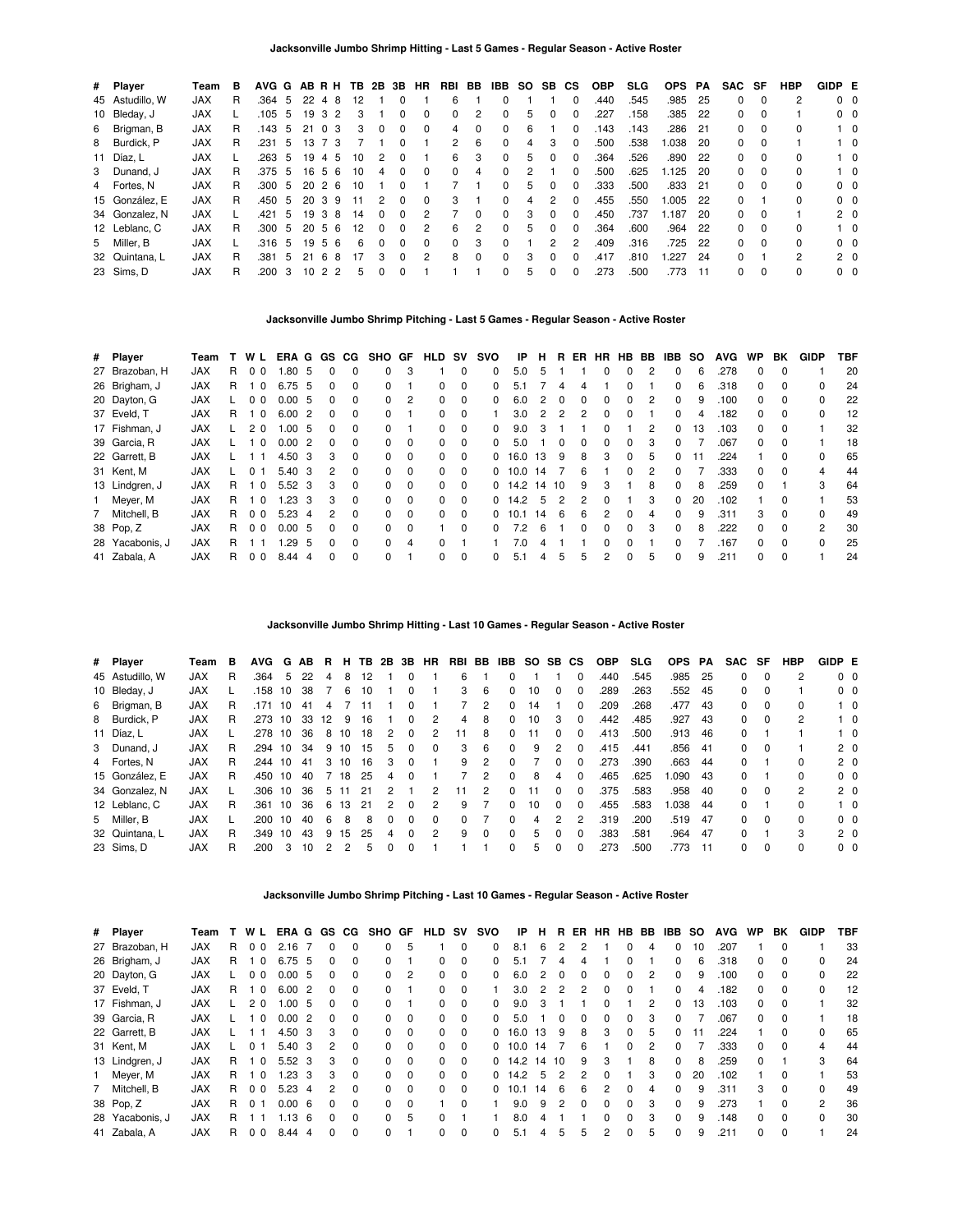| Date    | GM#Team Opp W L ERA G GS CG SHO SV SVO IP H R ER HR HB BB IBB SO WHIP AVG AB WP BK GIDP TBF |                                                                         |  |  |  |  |  |  |  |  |  |                                                                  |  |  |             | NP-S                                                                   |
|---------|---------------------------------------------------------------------------------------------|-------------------------------------------------------------------------|--|--|--|--|--|--|--|--|--|------------------------------------------------------------------|--|--|-------------|------------------------------------------------------------------------|
| 4/9/22  |                                                                                             | JAX WOR                                                                 |  |  |  |  |  |  |  |  |  | 0 1 11.25 1 1 0 0 0 0 4.0 8 5 5 1 0 1 0 3 2.25 .381 21 0 0       |  |  | $0\quad 22$ | 73 - 51                                                                |
| 4/14/22 |                                                                                             | JAX @DUR 0 0 7.71 1 0 0 0 0 0 3.0 2 1 1 0 0 1 0 2 1.71 .323 10 0 0 1 11 |  |  |  |  |  |  |  |  |  |                                                                  |  |  |             | 40 - 26                                                                |
| 4/17/22 |                                                                                             | JAX @DUR 0 0 5.40 1 1 0 0 0 0 3.0 4 1 0 0 0 0 0 2 1.60 .333 11 0 0 3 11 |  |  |  |  |  |  |  |  |  |                                                                  |  |  |             | $38 - 28$                                                              |
| April   | JAX                                                                                         |                                                                         |  |  |  |  |  |  |  |  |  | 0 1 5.40 3 2 0 0 0 0 10.0 14 7 6 1 0 2 0 7 1.60 .333 42 0 0 4 44 |  |  |             | 151 - 105                                                              |
| Total   |                                                                                             | JAX AAA 01                                                              |  |  |  |  |  |  |  |  |  |                                                                  |  |  |             | 5.40 3 2 0 0 0 0 10.0 14 7 6 1 0 2 0 7 1.60 .333 42 0 0 4 44 151 - 105 |

# **Matthew Kent - Pitching - Stat Splits - 2022 - Regular Season**

| Split                     | Team       | W L            | ERA G GS CG |               |          |              | <b>SHO SV</b> |          | IP.       |    |    | <b>HRER</b> |   |              |          | HR HB BB IBB SO |   | WHIP | AVG AB  |       | <b>WP</b>    | BK       | GIDP | TBF | NP-S        |
|---------------------------|------------|----------------|-------------|---------------|----------|--------------|---------------|----------|-----------|----|----|-------------|---|--------------|----------|-----------------|---|------|---------|-------|--------------|----------|------|-----|-------------|
| Home Games                | <b>JAX</b> | 0 1            | .25         |               |          |              | 0             | 0        | 4.0       | 8  | -5 | 5           |   |              |          | $\Omega$        |   | 2.25 | .381    | $-21$ | 0            |          |      | 22  | $73 - 51$   |
| Away Games                | <b>JAX</b> | 0 <sub>0</sub> | .50         | $\mathcal{P}$ |          | 0            | 0             | $\Omega$ | 6.0       |    | 62 |             |   | 0            |          | $\Omega$        | 4 | .17  | .286    | $-21$ | 0            | $\Omega$ | 4    | 22  | $78 - 54$   |
| <b>Night Games</b>        | <b>JAX</b> | 0 <sub>1</sub> | 5.40        | 3             | 2        | $\Omega$     | $\Omega$      | $\Omega$ | 10.0 14 7 |    |    | 6           |   | 0            | 2        | $\Omega$        |   | .60  | .333    | -42   | 0            | $\Omega$ | 4    | 44  | 151 - 105   |
| On Grass                  | <b>JAX</b> | 0 <sub>1</sub> | 5.40        | 3             | 2        | $\Omega$     | 0             | $\Omega$ | 10.0 14 7 |    |    | 6           |   | 0            | 2        | $\Omega$        |   | .60  | .333    | 42    | 0            | $\Omega$ | 4    | 44  | $151 - 105$ |
| April                     | <b>JAX</b> | 0 <sub>1</sub> | 5.40        | 3             | 2        | $\Omega$     | 0             | $\Omega$ | 10.0 14 7 |    |    | 6           |   | 0            | 2        | $\Omega$        |   | .60  | .333    | -42   | 0            | $\Omega$ | 4    | 44  | $151 - 105$ |
| On Thursdays              | <b>JAX</b> | 00             | 3.00        |               | $\Omega$ | $\Omega$     | $\Omega$      | $\Omega$ | 3.0       |    | 21 |             |   | 0            |          | $\Omega$        |   | 1.00 | .200    | - 10  | 0            | $\Omega$ |      | 11  | $40 - 26$   |
| On Saturdays              | <b>JAX</b> | 0 1            | .25         |               |          | $\Omega$     | <sup>0</sup>  | $\Omega$ | 4.0       | 8  | -5 | 5           |   | 0            |          | 0               |   | 2.25 | .381    | - 21  | 0            | $\Omega$ | 0    | 22  | $73 - 51$   |
| On Sundays                | <b>JAX</b> | 00             | 0.00        |               |          | <sup>0</sup> | <sup>0</sup>  | $\Omega$ | 3.0       |    | 41 | 0           |   | 0            | $\Omega$ | $\Omega$        |   | 1.33 | .364 11 |       | <sup>0</sup> | $\Omega$ | 3    | 11  | $38 - 28$   |
| In games following a win  | <b>JAX</b> | 0 <sub>0</sub> | 0.00        |               |          | 0            | <sup>0</sup>  | $\Omega$ | 3.0       |    | 41 | 0           | 0 | 0            | $\Omega$ | $\Omega$        |   | 1.33 | .364 11 |       | 0            | $\Omega$ | 3    | 11  | $38 - 28$   |
| In games following a loss | <b>JAX</b> | 0 <sub>1</sub> | 7 71        | 2             |          | $\Omega$     | $\Omega$      | $\Omega$ | 7.0       | 10 | -6 | 6           |   | <sup>0</sup> | 2        | $\Omega$        | 5 | .71  | .323    | - 31  | 0            | $\Omega$ |      | 33  | $113 - 77$  |
| Starter                   | <b>JAX</b> | 0 <sub>1</sub> | 6.43        | $\mathcal{P}$ | 2        | $\Omega$     | $\Omega$      | $\Omega$ | 7.0 12    |    | -6 | 5           |   | <sup>0</sup> |          | <sup>n</sup>    | 5 | .86  | .375    | -32   | 0            | $\Omega$ | 3    | 33  | $111 - 79$  |
| Reliever                  | <b>JAX</b> | 0 <sub>0</sub> | 3.00        |               | $\Omega$ | $\Omega$     | <sup>0</sup>  | $\Omega$ | 3.0       |    |    |             |   | <sup>0</sup> |          | <sup>0</sup>    |   | .00  | .200    | - 10  | <sup>0</sup> | $\Omega$ |      | 11  | $40 - 26$   |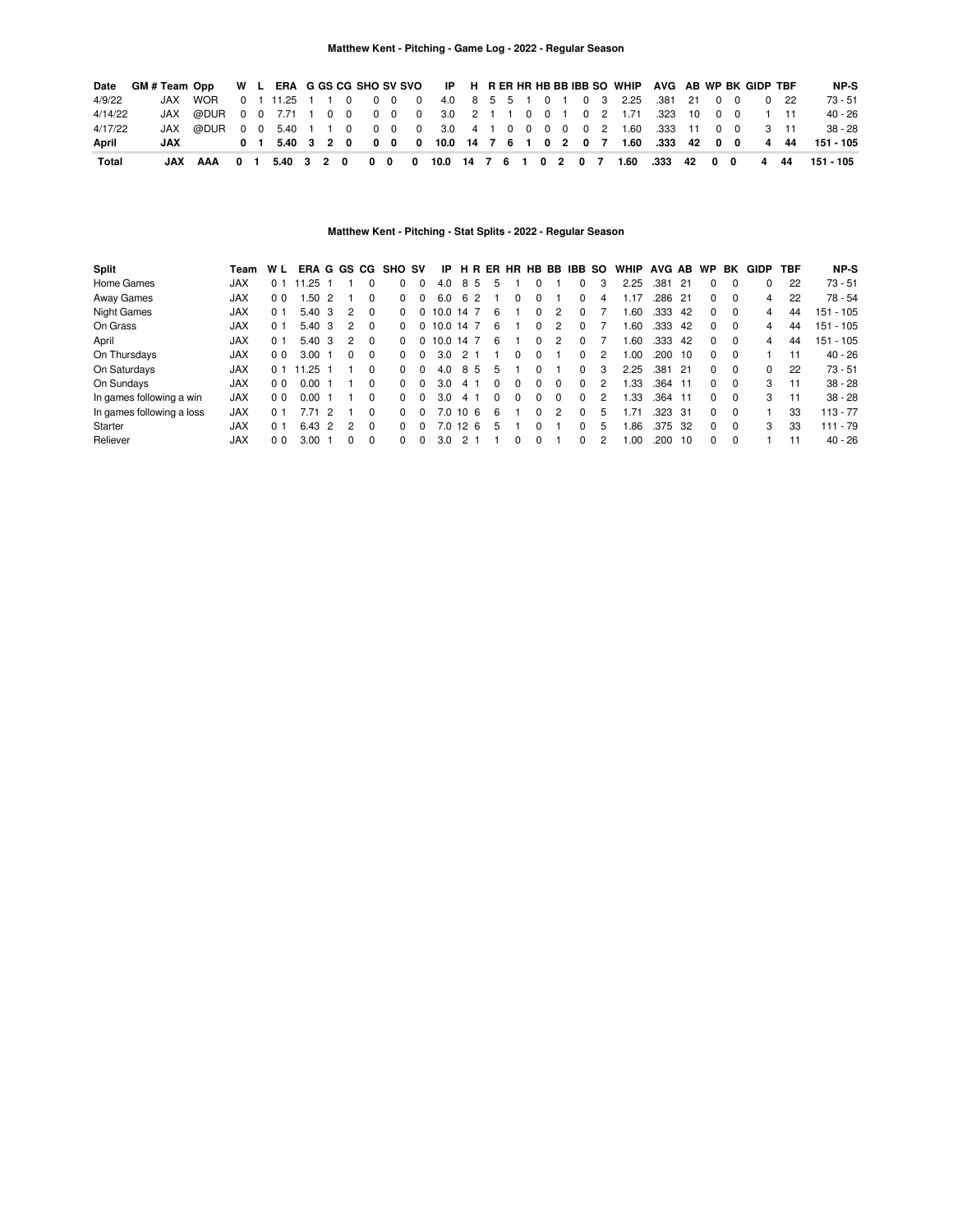# **Matthew Kent - Opposing Hitting - Stat Splits - 2022 - Regular Season**

| <b>Split</b>            | Team       | AVG   | G              | AВ<br>R             | н              | 2B             | 3B       | НR             | <b>RBI</b>     | BB             | <b>IBB</b>  | <b>SO</b>      |             | SB CS | <b>OBP</b>    | SLG   | <b>OPS</b> | <b>HBP</b>   | <b>SAC</b>     | <b>SF</b>   | <b>GIDP</b>             |
|-------------------------|------------|-------|----------------|---------------------|----------------|----------------|----------|----------------|----------------|----------------|-------------|----------------|-------------|-------|---------------|-------|------------|--------------|----------------|-------------|-------------------------|
| vs Left                 | <b>JAX</b> | .350  | 3              | 20                  | 7              | 2              | 0        | $\mathbf 0$    | 1              | $\mathbf 0$    | 0           | 3              |             |       | .350          | .450  | .800       | $\mathbf 0$  | 0              | 0           | 2                       |
| vs Right                | <b>JAX</b> | .318  | 3              | 22                  | $\overline{7}$ | $\mathbf{1}$   | 0        | $\mathbf{1}$   | 5              | 2              | 0           | 4              |             |       | .375          | .500  | .875       | $\mathbf{0}$ | 0              | 0           | $\overline{c}$          |
| Team is ahead           | <b>JAX</b> | .364  | $\overline{1}$ | 11                  | 4              | 0              | 0        | $\mathbf 0$    | 0              | $\mathbf 0$    | 0           | 2              |             |       | .364          | .364  | .728       | $\mathbf 0$  | 0              | $\mathbf 0$ | 3                       |
| Team is behind          | <b>JAX</b> | .261  | $\overline{c}$ | 23                  | 6              | $\mathbf{1}$   | 0        | $\mathbf{1}$   | 4              | 2              | 0           | 4              |             |       | .320          | .435  | .755       | $\mathbf{0}$ | 0              | 0           | 1                       |
| Score is tied           | JAX        | .500  | $\overline{c}$ | 8                   | 4              | $\overline{c}$ | 0        | $\mathbf 0$    | 2              | $\mathbf 0$    | 0           | 1              |             |       | .500          | .750  | 1.250      | $\mathbf 0$  | 0              | $\Omega$    | 0                       |
| <b>Batting First</b>    | JAX        | .333  | 3              | 6                   | 2              | $\mathbf{1}$   | 0        | $\mathbf 0$    | $\mathbf 0$    | 0              | 0           | 1              |             |       | .333          | .500  | .833       | $\mathbf 0$  | $\overline{0}$ | $\mathbf 0$ | 1                       |
| <b>Batting Second</b>   | JAX        | .167  | 3              | 6                   | $\mathbf{1}$   | $\mathbf 0$    | 0        | $\mathbf 0$    | $\mathbf 0$    | $\mathbf 0$    | 0           | 3              |             |       | .167          | .167  | .334       | $\mathbf 0$  | $\mathbf 0$    | $\mathbf 0$ | $\pmb{0}$               |
| <b>Batting Third</b>    | <b>JAX</b> | .600  | 3              | 5                   | 3              | $\overline{c}$ | 0        | $\mathbf 0$    | $\mathbf 0$    | 0              | 0           | 0              |             |       | .600          | 1.000 | 1.600      | $\mathbf 0$  | $\overline{0}$ | $\mathbf 0$ | $\mathbf{1}$            |
| <b>Batting Fourth</b>   | <b>JAX</b> | .600  | 3              | 5                   | 3              | $\mathbf 0$    | 0        | 0              | $\overline{c}$ | $\mathbf{1}$   | 0           | 0              |             |       | .667          | .600  | 1.267      | 0            | 0              | $\mathbf 0$ | $\pmb{0}$               |
| <b>Batting Fifth</b>    | <b>JAX</b> | .400  | 3              | 5                   | 2              | 0              | 0        | 0              | $\mathbf{1}$   | $\mathbf 0$    | 0           | 0              |             |       | .400          | .400  | .800       | 0            | 0              | $\mathbf 0$ | 1                       |
| <b>Batting Sixth</b>    | <b>JAX</b> | .000  | 3              | $\overline{4}$      | 0              | 0              | 0        | 0              | 0              | 0              | 0           | $\overline{c}$ |             |       | .000          | .000  | .000       | 0            | 0              | $\mathbf 0$ | $\pmb{0}$               |
| <b>Batting Seventh</b>  | JAX        | .250  | 3              | $\overline{4}$      | 1              | 0              | 0        | $\mathbf{1}$   | 3              | $\mathbf 0$    | 0           | 1              |             |       | .250          | 1.000 | 1.250      | $\mathbf 0$  | 0              | $\mathbf 0$ | 0                       |
| <b>Batting Eighth</b>   | JAX        | .333  | 3              | 3                   | 1              | 0              | 0        | 0              | 0              | $\mathbf{1}$   | $\mathbf 0$ | 0              |             |       | .500          | .333  | .833       | 0            | $\Omega$       | $\mathbf 0$ | 1                       |
| <b>Batting Ninth</b>    | JAX        | .250  | 3              | 4                   | 1              | 0              | 0        | 0              | 0              | $\mathbf 0$    | 0           | $\mathbf 0$    |             |       | .250          | .250  | .500       | $\mathbf 0$  | $\Omega$       | $\mathbf 0$ | $\pmb{0}$               |
| Leading Off             | <b>JAX</b> | .556  | 3              | 9                   | 5              | $\overline{1}$ | $\Omega$ | 0              | $\Omega$       | $\mathbf{1}$   | $\Omega$    | 1              |             |       | .600          | .667  | 1.267      | $\Omega$     | $\Omega$       | $\Omega$    | 0                       |
| First Inning            | <b>JAX</b> | .444  | $\overline{2}$ | 9<br>$\overline{c}$ | 4              | $\mathbf{1}$   | 0        | $\mathbf 0$    | $\overline{c}$ | $\mathbf 0$    | 0           | 1              | 0           | 0     | .444          | .556  | 1.000      | $\mathbf 0$  | $\overline{0}$ | $\Omega$    | $\mathbf{1}$            |
| Second Inning           | <b>JAX</b> | .300  | $\overline{c}$ | 10<br>$\mathbf{1}$  | 3              | 0              | $\Omega$ | $\mathbf 0$    | $\mathbf 0$    | 0              | 0           | $\overline{c}$ | $\mathbf 0$ | 0     | .300          | .300  | .600       | $\mathbf 0$  | $\overline{0}$ | $\Omega$    | $\mathbf{1}$            |
| Third Inning            | <b>JAX</b> | .444  | $\overline{c}$ | 9<br>3              | 4              | 0              | 0        | $\mathbf{1}$   | 3              | 1              | 0           | 1              | 0           | 0     | .500          | .778  | 1.278      | $\mathbf 0$  | 0              | $\mathbf 0$ | $\mathbf{1}$            |
| Fourth Inning           | <b>JAX</b> | .250  | $\overline{1}$ | $\mathbf 0$<br>4    | $\mathbf{1}$   | 1              | 0        | $\mathbf 0$    | 0              | 0              | 0           | 1              | 0           | 0     | .250          | .500  | .750       | $\mathbf{0}$ | $\Omega$       | 0           | $\mathbf 0$             |
| Fifth Inning            | <b>JAX</b> | .000  | $\overline{1}$ | $\mathbf 0$<br>2    | 0              | 0              | 0        | $\mathbf 0$    | 0              | 1              | 0           | 1              | 0           | 0     | .333          | .000  | .333       | 0            | 0              | $\mathbf 0$ | 1                       |
| Sixth Inning            | <b>JAX</b> | .000  | $\overline{1}$ | 3<br>$\mathbf 0$    | 0              | 0              | 0        | 0              | 0              | 0              | 0           | 0              | 0           | 0     | .000          | .000  | .000       | $\mathbf{0}$ | $\Omega$       | $\mathbf 0$ | 0                       |
| Seventh Inning          | JAX        | .400  | -1             | 5<br>$\mathbf{1}$   | $\overline{c}$ | 1              | 0        | $\mathbf 0$    | 1              | 0              | 0           | 1              | $\Omega$    | 0     | .400          | .600  | 1.000      | $\mathbf{0}$ | 0              | $\mathbf 0$ | 0                       |
| <b>Bases Empty</b>      | JAX        | .438  | 3              | 16                  | 7              | $\overline{c}$ | 0        | 0              | $\mathbf 0$    | $\overline{c}$ | $\mathbf 0$ | $\overline{c}$ |             |       | .500          | .563  | 1.063      | $\mathbf 0$  | $\overline{0}$ | $\mathbf 0$ | $\pmb{0}$               |
| Runner at 1st           | JAX        | .400  | 3              | 10                  | 4              | 1              | 0        | $\mathbf 0$    | $\mathbf 0$    | $\mathbf 0$    | 0           | 1              |             |       | .400          | .500  | .900       | $\mathbf 0$  | $\mathbf 0$    | $\mathbf 0$ | 3                       |
| Runner at 2nd           | <b>JAX</b> | .200  | $\overline{c}$ | 5                   | 1              | $\mathbf 0$    | 0        | 0              | 1              | 0              | 0           | 1              |             |       | .200          | .200  | .400       | $\mathbf 0$  | $\mathbf 0$    | $\mathbf 0$ | 0                       |
| Runner at 3rd           | <b>JAX</b> | 1.000 | $\overline{1}$ | 1                   | 1              | $\mathbf 0$    | 0        | 0              | 1              | 0              | 0           | 0              |             |       | 1.000         | 1.000 | 2.000      | $\mathbf 0$  | $\mathbf 0$    | $\mathbf 0$ | $\pmb{0}$               |
| Runners at 1st & 2nd    | JAX        | .167  | $\overline{c}$ | 6                   | 1              | 0              | 0        | $\mathbf{1}$   | 3              | 0              | 0           | 1              |             |       | .167          | .667  | .834       | 0            | 0              | $\mathbf 0$ | 0                       |
| Runners at 1st & 3rd    | <b>JAX</b> | .000  | $\overline{c}$ | 3                   | 0              | 0              | 0        | 0              | 0              | $\mathbf 0$    | 0           | $\overline{c}$ |             |       | .000          | .000  | .000       | 0            | 0              | $\mathbf 0$ | $\mathbf{1}$            |
| Runners at 2nd & 3rd    | <b>JAX</b> | .000  | $\overline{1}$ | $\mathbf{1}$        | 0              | 0              | 0        | 0              | 1              | $\mathbf 0$    | 0           | 0              |             |       | .000          | .000  | .000       | 0            | $\Omega$       | $\mathbf 0$ | 0                       |
| Runners On              | <b>JAX</b> | .269  | 3              | 26                  | 7              | $\mathbf{1}$   | 0        | $\mathbf{1}$   | 6              | 0              | 0           | 5              |             |       | .269          | .423  | .692       | $\mathbf 0$  | $\Omega$       | $\mathbf 0$ | 4                       |
| <b>Scoring Position</b> | JAX        | .188  | 3              | 16                  | 3              | 0              | 0        | $\mathbf{1}$   | 6              | 0              | 0           | 4              |             |       | .188          | .375  | .563       | $\mathbf 0$  | 0              | $\mathbf 0$ | 1                       |
| No Outs                 | <b>JAX</b> | .400  | 3              | 20                  | 8              | $\overline{1}$ | $\Omega$ | 0              | $\Omega$       | $\overline{1}$ | $\Omega$    | 4              |             |       | .429          | .450  | .879       | $\Omega$     | $\Omega$       | $\Omega$    | $\overline{\mathbf{c}}$ |
| One Out                 | <b>JAX</b> | .200  | 3              | 10                  | $\overline{c}$ | $\mathbf{1}$   | 0        | $\mathbf 0$    | 1              | $\mathbf 0$    | 0           | 1              |             |       | .200          | .300  | .500       | $\mathbf 0$  | $\mathbf 0$    | $\Omega$    | $\overline{c}$          |
| Two Outs                | <b>JAX</b> | .333  | 3              | 12                  | 4              | $\mathbf{1}$   | 0        | $\mathbf{1}$   | 5              | 1              | 0           | $\overline{c}$ |             |       | .385          | .667  | 1.052      | $\mathbf 0$  | $\overline{0}$ | $\Omega$    | $\mathbf 0$             |
| Late / Close            | <b>JAX</b> | .400  | 1              | 5                   | 2              | $\mathbf{1}$   | 0        | $\mathbf 0$    | 1              | $\mathbf 0$    | 0           | 1              |             |       | .400          | .600  | 1.000      | $\mathbf 0$  | 0              | $\mathbf 0$ | $\mathbf 0$             |
| Ahead in Count          | <b>JAX</b> | .294  | 3              | 17                  | 5              | 0              | 0        | $\mathbf 0$    | 1              | 0              | 0           | 3              |             |       | .294          | .294  | .588       | $\mathbf 0$  | $\Omega$       | 0           | 2                       |
| <b>Behind in Count</b>  | <b>JAX</b> | .500  | 3              | 8                   | 4              | 1              | 0        | $\mathbf 0$    | 0              | 2              | 0           | 3              |             |       | .600          | .625  | 1.225      | 0            | 0              | $\mathbf 0$ | 0                       |
| 0-0 Count               | <b>JAX</b> | .500  | 3              | 8                   | 4              | 2              | 0        | $\mathbf{1}$   | 4              | 0              | 0           | 0              |             |       | .500          | 1.125 | 1.625      | $\mathbf 0$  | 0              | 0           | 1                       |
| 0-1 Count               | JAX        | .000  | 3              | 5                   | 0              | 0              | 0        | 0              | 0              | $\mathbf 0$    | 0           | 0              |             |       | .000          | .000  | .000       | $\mathbf 0$  | 0              | $\Omega$    | $\overline{c}$          |
| 0-2 Count               | <b>JAX</b> | .250  | $\overline{c}$ | 4                   | $\mathbf{1}$   | $\mathbf 0$    | 0        | $\mathbf 0$    | $\mathbf 0$    | 0              | 0           | $\overline{c}$ |             |       | .250          | .250  | .500       | $\mathbf 0$  | $\mathbf 0$    | $\mathbf 0$ | $\pmb{0}$               |
| 1-0 Count               | <b>JAX</b> | .500  | $\overline{c}$ | $\overline{2}$      | 1              | $\mathbf 0$    | 0        | 0              | $\mathbf 0$    | $\mathbf 0$    | 0           | 0              |             |       | .500          | .500  | 1.000      | $\mathbf 0$  | $\mathbf 0$    | $\mathbf 0$ | $\pmb{0}$               |
| 1-1 Count               | <b>JAX</b> | .167  | 3              | 6                   | 1              | 0              | 0        | 0              | 1              | 0              | 0           | 0              |             |       | .167          | .167  | .334       | 0            | $\overline{0}$ | $\mathbf 0$ | 1                       |
|                         |            |       |                | 8                   |                | $\mathbf 0$    |          |                | 1              |                | 0           |                |             |       |               |       |            |              | $\mathbf 0$    | $\mathbf 0$ |                         |
| 1-2 Count               | <b>JAX</b> | .500  | 3              |                     | 4              | $\mathbf{1}$   | 0<br>0   | 0              |                | 0<br>0         |             | 1<br>0         |             |       | .500<br>1.000 | .500  | 1.000      | $\mathbf 0$  | 0              | $\mathbf 0$ | $\pmb{0}$               |
| 2-0 Count               | <b>JAX</b> | 1.000 | $\overline{1}$ | 1                   | 1              |                |          | 0              | 0              |                | 0           |                |             |       |               | 2.000 | 3.000      | 0            |                |             | 0                       |
| 2-1 Count               | <b>JAX</b> | 1.000 | $\overline{1}$ | 1                   | $\mathbf{1}$   | 0              | 0        | 0              | 0              | $\mathbf 0$    | 0           | 0              |             |       | 1.000         | 1.000 | 2.000      | 0            | 0              | $\mathbf 0$ | $\pmb{0}$               |
| 2-2 Count               | JAX        | .000  | 3              | 3                   | 0              | 0              | 0        | 0              | 0              | $\mathbf 0$    | 0           | 1              |             |       | .000          | .000  | .000       | $\mathbf 0$  | $\Omega$       | $\mathbf 0$ | 0                       |
| 3-0 Count               | JAX        | .000  | 0              | 0                   | 0              | 0              | 0        | $\mathbf 0$    | 0              | $\mathbf 0$    | $\mathbf 0$ | 0              |             |       | .000          | .000  | .000       | $\mathbf 0$  | $\Omega$       | $\mathbf 0$ | 0                       |
| 3-1 Count               | JAX        | .000  | $\overline{1}$ | 0                   | 0              | 0              | 0        | 0              | 0              | 1              | 0           | 0              |             |       | 1.000         | .000  | 1.000      | $\mathbf 0$  | $\Omega$       | $\mathbf 0$ | $\pmb{0}$               |
| 3-2 Count               | <b>JAX</b> | .250  | 3              | 4                   | $\mathbf{1}$   | $\Omega$       | $\Omega$ | $\Omega$       | $\Omega$       | $\mathbf{1}$   | $\Omega$    | 3              |             |       | .400          | .250  | .650       | $\Omega$     | $\Omega$       | $\Omega$    | 0                       |
| Pitcher                 | <b>JAX</b> | .333  | 3              | 42                  | 14             | 3              | $\Omega$ | $\overline{1}$ | 6              | $\overline{c}$ | 0           | 7              |             |       | 364           | .476  | 840        | $\Omega$     | $\Omega$       | $\Omega$    | 4                       |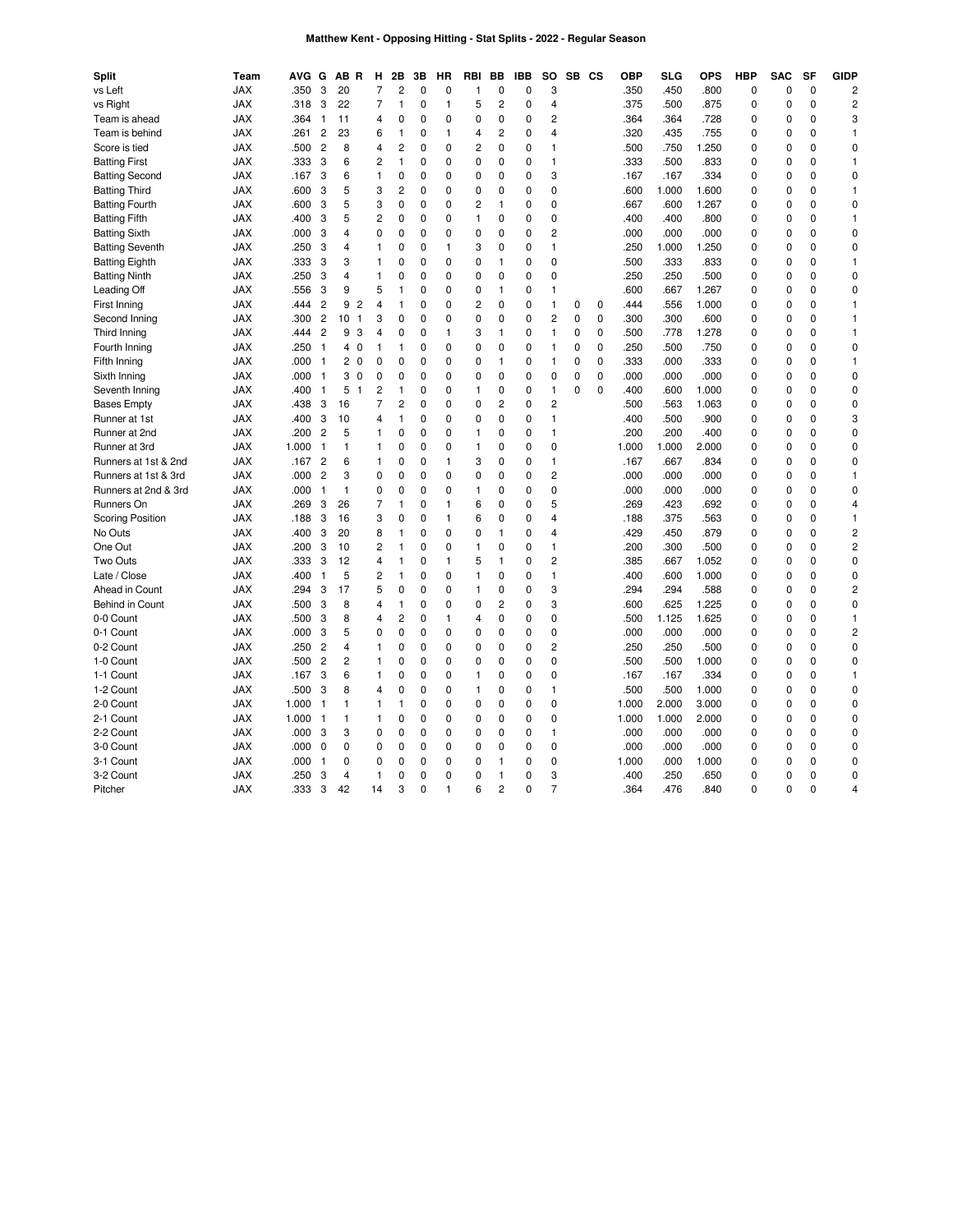| # Player        | Team       | в | <b>AVG</b> | G   | AB  | R  | н   | ΤВ  | 2B | 3Β       |              | HR RBI |              | <b>BB IBB</b> | SO. |              | <b>SB CS</b>   | <b>OBP</b> | SLG. | <b>OPS</b> |     |              |                | <b>PA SAC SF HBP</b> | GIDP E       |          |
|-----------------|------------|---|------------|-----|-----|----|-----|-----|----|----------|--------------|--------|--------------|---------------|-----|--------------|----------------|------------|------|------------|-----|--------------|----------------|----------------------|--------------|----------|
| 13 Acuña Jr., R | <b>GWN</b> | R | .333       | 3   | 9   | 2  | 3   |     |    |          | 0            | 0      | 2            | 0             | 2   | 2            | - 0            | 455        | .444 | .899       | 11  |              | $\Omega$       |                      | 0            |          |
| 9 Casteel, R    | GWN        | R | 105        | 6   | 19  | 3  | 2   | 8   |    |          |              | 2      |              |               | 8   |              |                | 150        | .421 | .571       | 20  |              | 0              | 0                    | 0            |          |
| 24 Contreras, W | GWN        | R | .212       | 9   | 33  | 0  |     | 9   |    |          |              | 5      |              |               |     |              |                | 257        | 273  | .530       | 35  |              | 0              | <sup>0</sup>         |              |          |
| 15 Dean, J      | <b>GWN</b> | R | .216       | 14  | 37  |    | 8   | 9   |    |          |              |        |              |               | 13  | 3            |                | 275        | .243 | .518       | 40  |              | $\Omega$       |                      | <sup>o</sup> |          |
| 26 DeShields, D | <b>GWN</b> | R | .214       | 9   | 28  | 3  | 6   | 8   |    |          |              |        |              |               | 10  |              |                | 371        | .286 | .657       | 35  |              | $\Omega$       |                      |              | 0        |
| 1 Goins, R      | <b>GWN</b> |   | .075       | -11 | 40  |    | 3   | 3   |    |          |              | U      |              |               | 10  | 0            |                | .075       | .075 | .150       | 40  |              | $\Omega$       |                      | 3            | 0        |
| 33 Gonzalez, Y  | GWN        | S | .132       | -11 | 38  | 2  | 5   | 6   |    |          |              |        |              |               | 10  | 0            |                | .150       | .158 | .308       | 40  |              |                |                      |              |          |
| 5 Gosselin, P   | <b>GWN</b> | R | .261       | 13  | 46  | 6  | 12  | 15  |    |          |              | 3      | 8            |               | 12  | 0            |                | .368       | .326 | .694       | 57  | 0            | $\overline{2}$ |                      |              |          |
| 18 Jenista, G   | <b>GWN</b> |   | 216        | 12  | 37  | 5  | 8   | 20  | 0  | $\Omega$ |              | 5      |              |               | 15  | 0            | 0              | .293       | .541 | .834       | 41  |              | $\Omega$       |                      |              |          |
| 28 Nogowski, J  | <b>GWN</b> | R | .195       | 12  | 41  | 4  | 8   | 13  | 2  |          |              | 5      | 5            |               | 10  | 2            | 0              | .298       | .317 | .615       | 47  | 0            | 0              |                      |              | $\Omega$ |
| 8 Shewmake, B   | <b>GWN</b> |   | 289        | 11  | 38  |    | 11  | 15  |    | 0        |              |        | <sup>0</sup> | 0             | 6   |              | $\Omega$       | .289       | .395 | .684       | 38  | 0            | 0              | 0                    | 0            |          |
| 14 Tromp, C     | <b>GWN</b> | R | .278       | 5   | 18  | 2  | 5   | 9   |    | $\Omega$ |              |        |              | $\Omega$      | 5   | 0            | $\Omega$       | 316        | .500 | .816       | 19  | 0            | 0              | 0                    | 0            |          |
| 17 Tucker, P    | <b>GWN</b> |   | .258       | 10  | 31  | 3  | 8   | 12  | 4  | $\Omega$ | <sup>0</sup> | 3      | 6            | $\Omega$      | 5   | <sup>0</sup> | $\Omega$       | .395       | .387 | .782       | 38  | <sup>0</sup> | $\Omega$       |                      | З.           |          |
| 4 Valaika, P    | <b>GWN</b> | R | .255       | 14  | 51  |    | 13  | 22  | 3  | $\Omega$ | 2            | 9      | 5            | $\Omega$      | 13  |              |                | .321       | .431 | .752       | 56  |              | $\Omega$       |                      |              | 2        |
|                 | <b>GWN</b> |   | .217       | 16  | 515 | 47 | 112 | 182 | 25 | 3        | 13           | 45     | 49           | 0             | 140 | 15           | 5              | .290       | .353 | .643       | 572 | 0            | 3              | 5                    | 13           | - 8      |
|                 | <b>OPP</b> |   | .231       | 16  | 515 | 73 | 119 | 197 | 22 |          | 18           | 71     | 50           | 0             | 154 | 20           | $\overline{2}$ | .310       | .383 | .693       | 578 | 0            | 3              | 10                   | 10           |          |

# **Gwinnett Stripers Pitching - 2022 - Regular Season - Active Roster**

| # Player         | Team       |   | w            |     | <b>ERA</b> | G  |    |   | <b>GS CG SHO</b> |              | <b>GF HLD SV SVO</b> |   |   | IP    | н   | R  | ER | <b>HR</b> | HB.          | <b>BB IBB</b> |    | SO  |      |   |              | AVG WP BK GIDP | TBF |
|------------------|------------|---|--------------|-----|------------|----|----|---|------------------|--------------|----------------------|---|---|-------|-----|----|----|-----------|--------------|---------------|----|-----|------|---|--------------|----------------|-----|
| 32 Alaniz, R     | <b>GWN</b> | R | <sup>0</sup> |     | 4.26       |    |    |   |                  |              |                      |   |   | 6.1   | 4   |    |    |           |              |               |    |     | .182 |   | O            | n              | 25  |
| 53 Brach, B      | <b>GWN</b> | R |              |     | 2.70       | 5  |    | 0 | O.               | 4            |                      |   |   | 6.2   | 8   |    | 2  |           |              |               | 0  |     | .333 |   | $\Omega$     | 2              | 26  |
| 57 Brennan, B    | <b>GWN</b> | R | O            |     | 23.14      |    |    |   |                  |              |                      |   |   | 4.2   | 13  | 12 | 12 |           |              | հ             |    |     | .481 |   | $\Omega$     | <sup>0</sup>   | 33  |
| 49 Burrows, T    | <b>GWN</b> |   |              | O.  | 4.76       | 5  |    | 0 | 0                | <sup>0</sup> |                      |   |   | 5.2   | 3   |    | 3  |           |              | 3             | 0  | 6   | .143 |   | 0            | $\Omega$       | 25  |
| 48 Cruz, J       | <b>GWN</b> | R |              |     | 4.50       |    |    | 0 |                  |              |                      |   |   | 2.0   |     |    |    |           |              |               | 0  | 2   | .250 |   | 0            |                | 8   |
| 22 Davidson, T   | <b>GWN</b> |   |              |     | 5.19       |    |    |   | O.               | <sup>0</sup> |                      |   | 0 | 8.2   | 9   |    | 5  |           |              | 5             | 0  | 10  | .250 |   | 0            | n              | 41  |
| 60 De La Cruz, J | <b>GWN</b> | R |              |     | 8.22       |    |    |   | O.               | ŋ            | n                    |   |   | 7.2   | 13  | 10 |    |           |              | 2             | O  | 6   | .361 |   | $\Omega$     | <sup>0</sup>   | 40  |
| 55 Elledge, S    | <b>GWN</b> | R |              |     | 3.86       |    |    | O |                  |              |                      |   |   | 4.2   | 4   |    |    |           |              |               | O  | 5   | .222 |   | $\Omega$     | <sup>0</sup>   | 19  |
| 51 Johnstone, C  | <b>GWN</b> | R | <sup>n</sup> | O.  | 0.87       |    |    | ŋ | O.               | o            |                      | O | 0 | 10.1  | 6   |    |    | 0         | <sup>0</sup> | 4             | 0  | 4   | .171 |   | $\Omega$     | 3              | 39  |
| 39 Kingham, N    | <b>GWN</b> | R | <sup>0</sup> |     | 0.00       |    |    |   | O.               |              |                      |   |   | 9.1   | 3   |    | ი  |           |              |               | O  |     | .103 |   | O            |                | 30  |
| 58 Lee, D        | <b>GWN</b> |   | n            |     | .59        |    |    | ŋ | O.               |              |                      |   | 0 | 5.2   | 5   |    |    |           |              |               | 0  |     | .238 |   | $\Omega$     | <sup>n</sup>   | 21  |
| 50 Muller, K     | <b>GWN</b> |   |              |     | 2.87       |    |    |   |                  |              |                      |   |   | 15.2  | 10  |    |    |           |              | 3             | 0  | 20  | .185 |   | O            | 2              | 59  |
| 56 Sittinger, B  | <b>GWN</b> | R |              |     | 4.50       |    |    | ŋ | n                |              |                      |   |   | 8.0   |     |    |    |           |              |               | 0  | 11  | .250 |   | $\Omega$     | <sup>0</sup>   | 33  |
| 59 Tonkin, M     | <b>GWN</b> | R |              | o   | 3.86       |    |    |   | O.               |              |                      | 2 | 2 | 4.2   | 4   |    |    |           |              | 5             | 0  | 4   | .222 |   | 0            | 0              | 24  |
| 62 Toussaint, T  | <b>GWN</b> | R |              |     | .42        |    |    |   | O.               |              |                      |   |   | 12.2  |     |    |    |           |              |               | 0  | 20  | .167 |   | O            |                | 50  |
| 54 Vincent, N    | <b>GWN</b> | R | n.           |     | 7.71       |    |    | n | O.               | <sup>0</sup> |                      |   |   | 7.0   | 8   | 6  | 6  |           |              |               | O. | 10  | .276 |   | <sup>0</sup> | <sup>0</sup>   | 30  |
| 45 Woods, W      | <b>GWN</b> | R |              |     | 0.00       |    |    |   |                  |              |                      |   |   | 1.2   | ŋ   |    |    |           |              |               |    |     | .000 |   | 0            |                | 5   |
|                  | <b>GWN</b> |   | 5            | -11 | 4.23       | 16 | 16 | 0 | 0                | 16           |                      | 4 | 7 | 138.1 | 119 | 73 | 65 | 18        | 10           | 50            | 0  | 154 | .231 | 6 | 0            | 10             | 578 |
|                  | <b>OPP</b> |   | 11           | 5   | 2.77       | 16 | 16 | 0 | 3                | 16           | 10                   | 7 | 7 | 143.0 | 112 | 47 | 44 | 13        | 5            | 49            | 0  | 140 | .217 |   |              | 13             | 572 |

### **Gwinnett Stripers Hitting - 2022 - Regular Season - Active Roster - Vs Left**

| # Player        | Team       | в  | <b>AVG</b> | G  | AB R | н  | ΤВ |   |   | 2B 3B HR | RBI |    | BB IBB | SO.            | SB CS | <b>OBP</b> | SLG. | <b>OPS</b> | PA  | SAC SF |   | HBP          | <b>GIDP</b> |
|-----------------|------------|----|------------|----|------|----|----|---|---|----------|-----|----|--------|----------------|-------|------------|------|------------|-----|--------|---|--------------|-------------|
| 13 Acuña Jr., R | <b>GWN</b> | R  | .000       | 2  | 2    | 0  | 0  |   | 0 | 0        | 0   | 2  | 0      |                |       | .500       | .000 | .500       | 4   | 0      |   |              | $\Omega$    |
| 9 Casteel, R    | <b>GWN</b> | R  | .250       | 3  | 4    |    |    |   |   |          |     |    |        |                |       | .400       | .000 | .400       | 5   | 0      |   |              | 0           |
| 24 Contreras, W | <b>GWN</b> | R  | .000       | 5  | 8    |    |    |   |   |          | 0   |    | 0      | 3              |       | .000       | .000 | .000       | 8   | 0      |   |              | 0           |
| 15 Dean, J      | <b>GWN</b> | R. | .000       | 8  | 9    |    |    |   |   |          |     |    |        | 2              |       | .182       | .000 | .182       | 11  | O.     |   |              | 0           |
| 26 DeShields, D | <b>GWN</b> | R  | .000       | 6  | 9    |    |    |   |   |          | 0   | 2  |        | 4              |       | .250       | .000 | .250       | 12  | 0      |   |              | 0           |
| 1 Goins, R      | <b>GWN</b> |    | .111       |    | 9    |    |    |   |   |          | 0   | 0  | 0      | 3              |       | .111       | .111 | .222       | 9   | 0      |   |              |             |
| 33 Gonzalez, Y  | <b>GWN</b> | S  | .111       | 6  | 9    |    |    |   |   |          |     | 0  | 0      | 3              |       | .100       | .111 | .211       | 10  | 0      |   |              | 0           |
| 5 Gosselin, P   | <b>GWN</b> | R. | .417       | 8  | 12   | 5  | 8  |   |   | O        | 2   | 3  | 0      | 2              |       | .500       | .667 | 1.167      | 16  | 0      |   |              | 0           |
| 18 Jenista, G   | <b>GWN</b> |    | 250        | 8  | 8    | 2  | 5  | n | O |          |     | 2  | 0      | 4              |       | .400       | .625 | 1.025      | 10  | 0      |   |              | 0           |
| 28 Nogowski, J  | <b>GWN</b> | R  | .091       | 6  | 11   |    |    |   | O | O        |     |    | n      | 4              |       | .167       | .091 | .258       | 12  | 0      |   |              | 0           |
| 8 Shewmake, B   | <b>GWN</b> |    | .364       |    | 11   |    |    |   |   |          |     |    |        |                |       | .364       | .636 | 000.       | 11  | O.     |   |              | 0           |
| 14 Tromp, C     | <b>GWN</b> | R  | .333       | 4  | 6    |    |    |   |   |          |     |    | 0      | $\overline{c}$ |       | .429       | .500 | .929       |     | O.     |   |              | 0           |
| 17 Tucker, P    | <b>GWN</b> |    | .400       | 3  | 5    |    |    |   |   |          | 0   | 0  |        |                |       | .400       | .800 | .200       | 5   | 0      |   |              |             |
| 4 Valaika, P    | <b>GWN</b> | R  | .273       | 5  | 11   | 3  | 6  |   | 0 |          | 3   |    | 0      | 3              |       | .333       | .545 | .878       | 12  | 0      |   |              | 0           |
|                 | <b>GWN</b> |    | .206       | 14 | 126  | 26 | 49 |   | 2 | 4        | 11  | 14 | 0      | 36             |       | .292       | .389 | .681       | 144 | 0      | 2 | $\mathbf{2}$ |             |
|                 | <b>OPP</b> |    | .267       | 16 | 221  | 59 | 94 | 9 |   | 8        | 32  | 23 | 0      | 57             |       | .343       | .425 | .768       |     | 0      |   | 3            | 3           |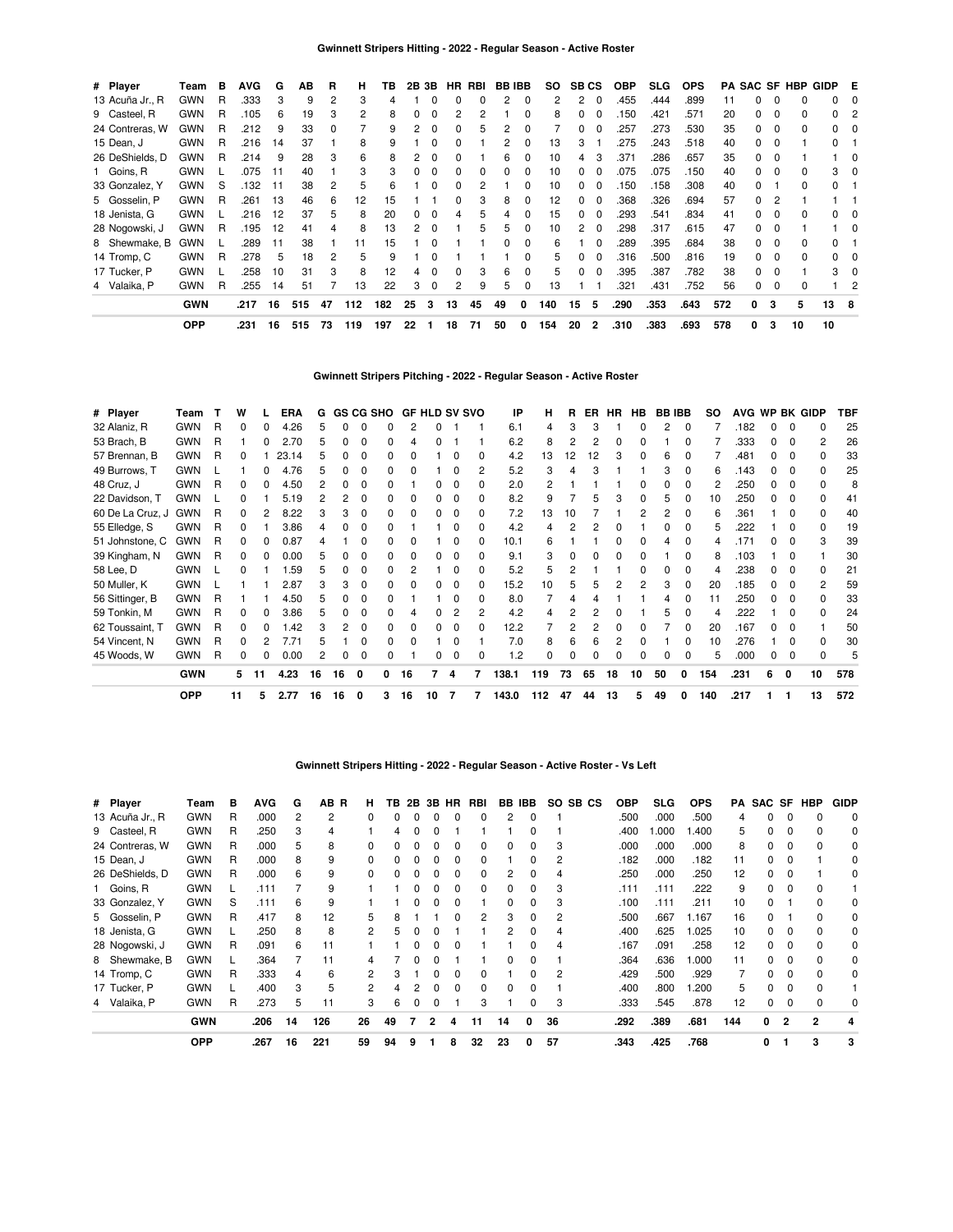| # Player         | Team       |    | <b>AVG</b> | AB R | н. | TВ |              |              | 2B 3B HR | <b>RBI</b> |    | BB IBB | SO SB CS | <b>OBP</b> | SLG   | <b>OPS</b> | PA  |          |          | SAC SF HBP | <b>GIDP</b> |
|------------------|------------|----|------------|------|----|----|--------------|--------------|----------|------------|----|--------|----------|------------|-------|------------|-----|----------|----------|------------|-------------|
| 32 Alaniz, R     | <b>GWN</b> | R  | .300       | 10   | З  |    |              |              |          | 2          | 0  | 0      | 2        | .300       | .700  | 000.       | 10  | 0        | 0        | $\Omega$   | 0           |
| 53 Brach, B      | <b>GWN</b> | R. | .375       | 8    | 3  | 3  | 0            | 0            | 0        | 2          |    | 0      |          | .400       | .375  | .775       | 10  | 0        |          | $\Omega$   |             |
| 57 Brennan, B    | <b>GWN</b> | R  | .625       | 8    | 5  | 2  |              |              |          | 5          | 3  | 0      |          | .727       | 1.500 | 2.227      | 11  | 0        |          | 0          | 0           |
| 49 Burrows, T    | <b>GWN</b> |    | .250       | 8    |    |    |              |              |          | 0          |    | 0      | 2        | .333       | .250  | .583       | 9   | 0        |          | 0          | 0           |
| 48 Cruz, J       | <b>GWN</b> | R  | .250       | 4    |    |    |              |              |          | 3          | 0  | 0      | 0        | .250       | 1.000 | .250       | 4   | 0        |          | $\Omega$   | 0           |
| 22 Davidson, T   | <b>GWN</b> |    | .188       | 16   | 3  |    |              |              |          |            | 2  | 0      | 5        | .278       | .375  | .653       | 18  | 0        |          | $\Omega$   | 0           |
| 60 De La Cruz, J | <b>GWN</b> | R  | .444       | 18   | 8  |    |              |              |          | 4          |    | U      | З        | .474       | .444  | .918       | 19  | 0        | 0        | $\Omega$   | $\Omega$    |
| 55 Elledge, S    | <b>GWN</b> | R  | .000       |      | 0  |    |              |              |          | 0          | 0  | U      |          | .125       | .000  | .125       | 8   | 0        |          |            | 0           |
| 51 Johnstone, C  | <b>GWN</b> | R  | .308       | 13   |    |    |              |              |          | 0          | 3  | U      |          | .438       | .308  | .746       | 16  | 0        | $\Omega$ | $\Omega$   |             |
| 39 Kingham, N    | <b>GWN</b> | R  | .071       | 14   |    |    |              |              |          | 0          | 0  | 0      | 3        | .071       | .071  | .142       | 14  | 0        | 0        | $\Omega$   | 0           |
| 58 Lee, D        | <b>GWN</b> |    | .167       | 12   | 2  |    |              |              |          |            | 0  | 0      | 2        | .167       | .250  | .417       | 12  | 0        | 0        | $\Omega$   | 0           |
| 50 Muller, K     | <b>GWN</b> |    | .200       | 20   |    |    |              |              |          | 2          |    | 0      | 10       | .273       | .350  | .623       | 22  | 0        | 0        |            | 0           |
| 56 Sittinger, B  | <b>GWN</b> | R  | .417       | 12   | 5  | 10 |              | O            |          | 4          | 0  | O      | 3        | .462       | .833  | .295       | 13  | $\Omega$ | $\Omega$ |            | 0           |
| 59 Tonkin, M     | <b>GWN</b> | R  | .125       | 8    |    |    |              | <sup>0</sup> |          | 0          | 3  | 0      |          | .364       | .125  | .489       | 11  | 0        | 0        | $\Omega$   | $\Omega$    |
| 62 Toussaint, T  | <b>GWN</b> | R  | .227       | 22   | 5  | 6  |              | O            |          |            | 4  | 0      | 10       | .346       | .273  | .619       | 26  | 0        | $\Omega$ | $\Omega$   |             |
| 54 Vincent, N    | <b>GWN</b> | R  | .400       | 10   |    |    |              |              |          |            | 0  | 0      | 3        | .400       | .700  | 1.100      | 10  | 0        | $\Omega$ | $\Omega$   | 0           |
| 45 Woods, W      | <b>GWN</b> | R  | .000       | 3    | 0  |    | <sup>0</sup> | <sup>0</sup> | $\Omega$ | 0          | 0  | 0      | 3        | .000       | .000  | .000       | 3   | 0        | $\Omega$ | $\Omega$   | 0           |
|                  | <b>GWN</b> |    | .267       | 221  | 59 | 94 | 9            |              | 8        | 32         | 23 | 0      | 57       | .343       | .425  | .768       | 248 | 0        |          | 3          | 3           |

# **Gwinnett Stripers Hitting - 2022 - Regular Season - Active Roster - Vs Right**

| # Player   |                 | Team       | в | <b>AVG</b> | G  | AB <sub>R</sub> | н              | ΤВ  | 2В | 3В           | HR.          | RBI      |    | <b>BB IBB</b> | SO SB CS | OBP  | <b>SLG</b> | <b>OPS</b> | PA  | SAC SF HBP   |          |   | <b>GIDP</b> |
|------------|-----------------|------------|---|------------|----|-----------------|----------------|-----|----|--------------|--------------|----------|----|---------------|----------|------|------------|------------|-----|--------------|----------|---|-------------|
|            | 13 Acuña Jr., R | <b>GWN</b> | R | .429       | 3  |                 | 3              | 4   |    |              | 0            | $\Omega$ | 0  | 0             |          | .429 | .571       | .000       |     | 0            | 0        |   | $\Omega$    |
|            | 9 Casteel, R    | <b>GWN</b> | R | .067       | 6  | 15              |                | 4   | 0  | 0            |              |          | 0  | 0             |          | .067 | .267       | .334       | 15  | 0            | $\Omega$ |   | 0           |
|            | 24 Contreras, W | <b>GWN</b> | R | .280       | 9  | 25              |                | 9   |    | $\Omega$     | 0            | 5        | 2  | 0             | 4        | .333 | .360       | .693       | 27  | O.           |          |   | 0           |
| 15 Dean, J |                 | <b>GWN</b> | R | .286       | 12 | 28              | 8              |     |    |              | 0            |          |    | 0             | 11       | .310 | .321       | .631       | 29  | O.           |          |   | 0           |
|            | 26 DeShields, D | <b>GWN</b> | R | .316       | 8  | 19              | 6              |     |    |              |              |          | 4  | O             | 6        | .435 | .421       | .856       | 23  | O.           |          |   |             |
| 1 Goins, R |                 | <b>GWN</b> |   | .065       | 11 | 31              | $\overline{2}$ |     |    |              | 0            | 0        | 0  | 0             |          | .065 | .065       | .130       | 31  | O.           |          |   | 2           |
|            | 33 Gonzalez, Y  | <b>GWN</b> | S | .138       | 11 | 29              | 4              |     |    |              | 0            |          |    |               |          | .167 | .172       | .339       | 30  | 0            |          |   | 0           |
|            | 5 Gosselin, P   | <b>GWN</b> | R | .206       | 13 | 34              |                |     | 0  | 0            | 0            |          | 5  | 0             | 10       | .317 | .206       | .523       | 41  | <sup>0</sup> |          |   |             |
|            | 18 Jenista, G   | <b>GWN</b> |   | .207       | 12 | 29              | 6              | 15  | 0  | <sup>0</sup> | 3            | 4        | 2  | $\Omega$      | 11       | .258 | .517       | .775       | 31  | 0            | $\Omega$ |   | 0           |
|            | 28 Nogowski, J  | <b>GWN</b> | R | .233       | 11 | 30              |                | 12  | 2  | n            |              | 4        | 4  | <sup>0</sup>  | 6        | .343 | .400       | .743       | 35  | <sup>0</sup> | $\Omega$ |   |             |
|            | 8 Shewmake, B   | <b>GWN</b> |   | .259       | 9  | 27              |                | 8   |    | n            | <sup>0</sup> | $\Omega$ | 0  | <sup>0</sup>  | 5        | .259 | .296       | .555       | 27  | O.           | $\Omega$ |   | 0           |
|            | 14 Tromp, C     | <b>GWN</b> | R | .250       | 5  | 12              | 3              | 6   |    |              |              |          | 0  | <sup>0</sup>  | 3        | .250 | .500       | .750       | 12  |              |          |   | 0           |
|            | 17 Tucker, P    | <b>GWN</b> |   | .231       | 10 | 26              | 6              | 8   |    |              | 0            | 3        | 6  | 0             | 4        | .394 | .308       | .702       | 33  | O.           |          |   | 2           |
|            | 4 Valaika, P    | <b>GWN</b> | R | .250       | 14 | 40              | 10             | 16  | 3  | 0            |              | 6        | 4  | 0             | 10       | .318 | .400       | .718       | 44  | 0            | 0        |   |             |
|            |                 | <b>GWN</b> |   | .221       | 16 | 389             | 86             | 133 | 18 |              | 9            | 34       | 35 | $\Omega$      | 104      | .290 | .342       | .632       | 428 | 0            |          | 3 | 9           |
|            |                 | <b>OPP</b> |   | .204       | 16 | 294             | 60             | 103 | 13 | 0            | 10           | 39       | 27 | 0             | 97       | .285 | .350       | .635       |     | 0            | 2        | 7 |             |

### **Gwinnett Stripers Opposing Hitting - 2022 - Regular Season - Active Roster - Vs Right**

| # Player      |                  | Team       |   | <b>AVG</b> | AB R | н              | ΤВ  | 2Β | 3В | HR. | RBI | BB.            | IBB | SO SB CS | <b>OBP</b> | <b>SLG</b> | <b>OPS</b> | PA  | SAC SF |   | HBP | <b>GIDP</b> |
|---------------|------------------|------------|---|------------|------|----------------|-----|----|----|-----|-----|----------------|-----|----------|------------|------------|------------|-----|--------|---|-----|-------------|
| 32 Alaniz, R  |                  | <b>GWN</b> | R | .083       | 12   |                |     |    |    |     |     |                | 0   | 5        | .200       | .167       | .367       | 15  |        |   |     | 0           |
| 53 Brach, B   |                  | <b>GWN</b> | R | .313       | 16   | 5              | 8   | 3  |    | 0   | o   |                |     | 6        | .313       | .500       | .813       | 16  |        |   |     |             |
|               | 57 Brennan, B    | <b>GWN</b> | R | .421       | 19   | 8              | 14  |    |    |     |     | 3              |     | 6        | .500       | .737       | 1.237      | 22  |        |   |     |             |
| 49 Burrows, T |                  | <b>GWN</b> |   | .077       | 13   |                |     |    |    |     |     |                |     |          | .250       | .308       | .558       | 16  |        |   |     |             |
| 48 Cruz, J    |                  | <b>GWN</b> | R | .250       | 4    |                |     |    |    |     |     |                |     |          | .250       | .500       | .750       |     |        |   |     |             |
|               | 22 Davidson, T   | <b>GWN</b> |   | .300       | 20   | 6              | 12  |    |    |     |     |                |     |          | .391       | .600       | .991       | 23  |        |   |     |             |
|               | 60 De La Cruz, J | <b>GWN</b> | R | .278       | 18   | 5              | 9   |    |    |     |     |                | U   | 3        | .381       | .500       | .881       | 21  |        |   |     |             |
| 55 Elledge, S |                  | <b>GWN</b> | R | .364       | 11   | 4              | 6   |    |    |     |     |                |     |          | .364       | .545       | .909       | 11  |        |   |     | 0           |
|               | 51 Johnstone, C  | <b>GWN</b> | R | .091       | 22   | 2              |     |    |    | n   |     |                | U   | 3        | .130       | .091       | .221       | 23  |        |   |     |             |
|               | 39 Kingham, N    | <b>GWN</b> | R | .133       | 15   | $\overline{2}$ | 2   |    |    | n   |     |                | U   | 5        | .188       | .133       | .321       | 16  |        |   |     |             |
| 58 Lee, D     |                  | <b>GWN</b> |   | .333       | 9    | 3              |     |    |    |     |     |                |     | 2        | .333       | 778        | 1.111      | 9   |        |   |     |             |
| 50 Muller, K  |                  | <b>GWN</b> |   | .176       | 34   | 6              | 10  |    |    |     | 3   | 2              | ŋ   | 10       | .243       | .294       | .537       | 37  |        |   |     |             |
|               | 56 Sittinger, B  | <b>GWN</b> | R | .125       | 16   | $\overline{2}$ | 3   |    |    |     | ŋ   |                | n   | 8        | .300       | .188       | .488       | 20  |        |   |     |             |
| 59 Tonkin, M  |                  | <b>GWN</b> | R | .300       | 10   | 3              |     |    |    |     | 2   | $\overline{c}$ | U   | 3        | .462       | .400       | .862       | 13  | 0      |   |     |             |
|               | 62 Toussaint, T  | <b>GWN</b> | R | .100       | 20   | 2              | 2   |    |    |     |     | 3              | U   | 10       | .208       | .100       | .308       | 24  | n      |   |     |             |
| 54 Vincent. N |                  | <b>GWN</b> | R | .211       | 19   | 4              |     | ŋ  |    |     |     |                | U   |          | .250       | .368       | .618       | 20  |        |   |     |             |
| 45 Woods, W   |                  | <b>GWN</b> | R | .000       | 2    | $\Omega$       |     | n  |    | n   | Ω   |                | U   | 2        | .000       | .000       | .000       | 2   |        |   |     |             |
|               |                  | <b>GWN</b> |   | .204       | 294  | 60             | 103 | 13 | 0  | 10  | 39  | 27             | 0   | 97       | .285       | .350       | .635       | 330 | 0      | 2 |     |             |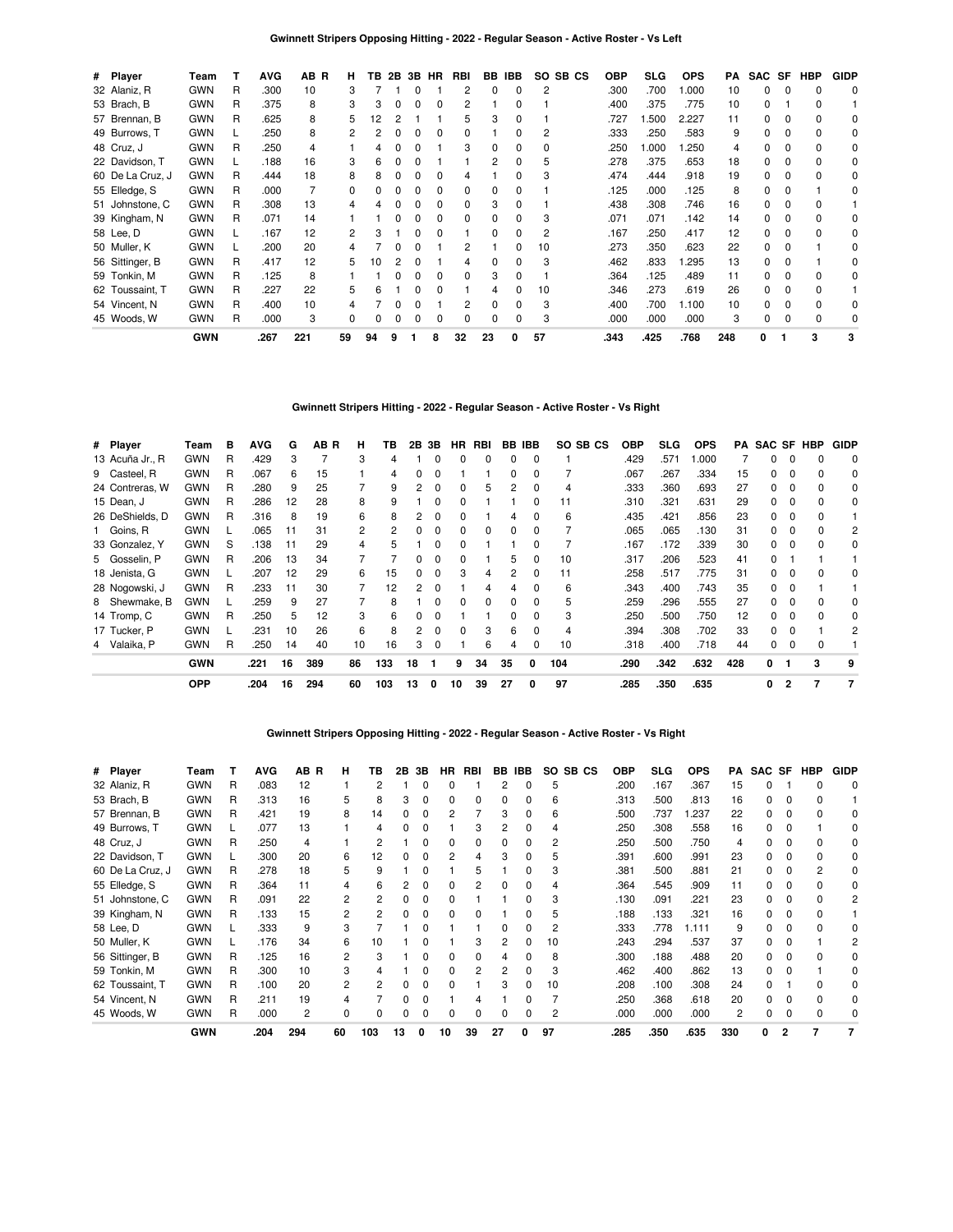| # Player        | Team       | в | AVG. | G | ΑВ  | R  | н            | TВ | 2B | 3B | HR | RBI |    | BB IBB       | SO. | SB. | СS           | <b>OBP</b> | SLG  | <b>OPS</b> | PA  | SAC SF |              | HBP      | <b>GIDP</b> |
|-----------------|------------|---|------|---|-----|----|--------------|----|----|----|----|-----|----|--------------|-----|-----|--------------|------------|------|------------|-----|--------|--------------|----------|-------------|
| 13 Acuña Jr., R | <b>GWN</b> | R | .333 | 3 | 9   |    |              |    |    | O  |    | O   | 2  |              | 2   | 2   |              | .455       | .444 | .899       | 11  | 0      |              |          | $\mathbf 0$ |
| 9 Casteel, R    | <b>GWN</b> | R | .000 |   | 3   |    |              |    |    |    |    | 0   | 0  |              |     |     |              | .000       | .000 | .000       | 3   | 0      |              |          | 0           |
| 24 Contreras, W | <b>GWN</b> | R | .188 | 4 | 16  |    |              |    |    |    |    |     |    |              |     |     |              | .188       | .188 | .376       | 16  | 0      | 0            |          | 0           |
| 15 Dean, J      | <b>GWN</b> | R | .125 | 3 | 8   |    |              |    |    |    |    |     | O  |              | 3   |     |              | 125        | .125 | .250       | 8   | 0      |              |          | $\Omega$    |
| 26 DeShields, D | <b>GWN</b> | R | .143 | 3 |     |    |              |    |    |    |    |     | 3  |              |     |     |              | .400       | .143 | .543       | 10  | 0      |              |          |             |
| 1 Goins, R      | <b>GWN</b> |   | .167 | 2 | 6   |    |              |    |    |    |    | 0   | 0  |              |     |     | 0            | .167       | .167 | .334       | 6   | 0      |              |          | 0           |
| 33 Gonzalez, Y  | <b>GWN</b> | S | .000 | 3 |     |    |              |    |    |    |    | 0   | 0  |              |     |     | 0            | .000       | .000 | .000       |     | 0      |              |          | 0           |
| 5 Gosselin, P   | <b>GWN</b> | R | .273 | 3 |     |    |              |    |    |    |    |     |    |              |     |     |              | .231       | .273 | .504       | 13  | 0      |              |          |             |
| 18 Jenista, G   | <b>GWN</b> | L | .000 | 3 | 10  |    |              |    |    |    |    |     |    |              | 4   |     | 0            | .091       | .000 | .091       | 11  | 0      |              |          | 0           |
| 28 Nogowski, J  | <b>GWN</b> | R | .000 | 2 |     |    |              |    |    |    |    |     |    | 0            | 3   |     | 0            | .000       | .000 | .000       |     | 0      |              |          | 0           |
| 8 Shewmake, B   | <b>GWN</b> |   | 267  | 4 | 15  |    |              |    |    | n  | ŋ  | 0   | 0  | 0            | 5.  | 0   | $\Omega$     | 267        | .333 | .600       | 15  | 0      | 0            | $\Omega$ | 0           |
| 14 Tromp, C     | <b>GWN</b> | R | .000 |   | 4   |    | <sup>0</sup> | 0. |    | O  | ŋ  | 0   | 0  | <sup>0</sup> | 0   | 0   | $\Omega$     | .000       | .000 | .000       | 4   | 0      | <sup>0</sup> | $\Omega$ | 0           |
| 17 Tucker, P    | <b>GWN</b> |   | .364 | 3 | 11  |    |              | ĥ  |    | O  | ŋ  | 2   | 2  |              |     |     |              | .462       | .545 | 1.007      | 13  | 0      |              | $\Omega$ |             |
| 4 Valaika, P    | <b>GWN</b> | R | .000 | 3 | 8   |    |              |    |    | O  | 0  |     |    |              | 0   | 0   | <sup>0</sup> | .111       | .000 | .111       | 9   | 0      |              |          | 0           |
|                 | <b>GWN</b> |   | .160 | 4 | 125 | 5  | 20           | 24 | 4  | 0  | 0  | 5   | 10 | 0            | 30  | 5   | 0            | .219       | .192 | .411       | 137 | 0      | 2            | 0        | 3           |
|                 | <b>OPP</b> |   | .246 | 4 | 126 | 22 | 31           | 47 | 4  | 0  | 4  | 22  | 14 | 0            | 29  | 4   |              | .340       | .373 | .713       | 144 | 0      | 0            | 4        | 4           |

**Gwinnett Stripers Pitching - 2022 - Regular Season - Active Roster - Vs. Jacksonville**

| # Player         | Team       |   | w        | L        | ERA   |   |              | G GS CG SHO GF HLD SV SVO |          |        |              |    | IP   | н  | R  |    |   | ER HR HB     | BB IBB |              | <b>SO</b> | <b>AVG</b> | <b>WP</b>    | BK       | GIDP | TBF |
|------------------|------------|---|----------|----------|-------|---|--------------|---------------------------|----------|--------|--------------|----|------|----|----|----|---|--------------|--------|--------------|-----------|------------|--------------|----------|------|-----|
| 32 Alaniz, R     | <b>GWN</b> | R | 0        | O        | 0.00  |   |              |                           |          |        |              | 0  | 1.0  |    |    |    |   |              |        |              |           | .000       |              |          |      | 4   |
| 53 Brach, B      | <b>GWN</b> | R |          |          | 0.00  |   |              | 0                         | $\Omega$ |        |              |    | 1.2  |    |    |    |   |              |        |              |           | .200       |              |          |      | 5   |
| 57 Brennan, B    | <b>GWN</b> | R | 0        |          | 20.25 |   |              |                           |          |        |              |    | 1.1  |    |    |    |   |              |        |              |           | .429       |              |          |      | 9   |
| 49 Burrows, T    | <b>GWN</b> |   |          |          | 0.00  |   | O            |                           | $\Omega$ |        | <sup>0</sup> |    | 1.1  |    | 0  |    |   |              |        |              |           | .000       |              | n        |      | 4   |
| 48 Cruz, J       | <b>GWN</b> | R | 0        | 0        | 0.00  |   | 0            |                           |          |        |              | O. | 0.1  |    | 0  |    |   |              | U      |              |           | .000       |              | $\Omega$ |      |     |
| 22 Davidson, T   | <b>GWN</b> |   |          |          | 4.15  |   |              |                           | 0        |        |              | 0  | 4.1  |    | 2  |    |   |              | З      |              |           | .188       |              | n        |      | 19  |
| 60 De La Cruz, J | <b>GWN</b> | R |          |          | 6.75  |   |              | n.                        | $\Omega$ |        |              | 0  | 2.2  |    |    |    |   | <sup>0</sup> | 2      |              |           | .467       |              |          | 0    | 17  |
| 55 Elledge, S    | <b>GWN</b> | R | 0        |          | 18.00 |   | <sup>0</sup> | n.                        | $\Omega$ | n.     | 0            | 0  | 1.0  |    | 2  |    |   |              |        |              |           | .400       | U            |          | U    | 6   |
| 51 Johnstone, C  | GWN        | R | 0        | $\Omega$ | 0.00  |   | O            | n.                        | $\Omega$ | n.     | 0            | 0  | 5.0  |    | 0  |    |   |              | 2      | <sup>0</sup> |           | .067       | <sup>0</sup> | $\Omega$ | 2    | 17  |
| 39 Kingham, N    | <b>GWN</b> | R | 0        | 0        | 0.00  |   | 0            | n.                        | $\Omega$ |        |              | O. | 1.2  |    | 0  |    |   |              |        |              |           | .167       |              |          |      |     |
| 58 Lee, D        | <b>GWN</b> |   | o        |          | 0.00  |   |              |                           |          |        |              | 0  | 0.1  |    |    |    |   |              |        |              |           | .500       |              |          |      |     |
| 56 Sittinger, B  | <b>GWN</b> | R | 0        | 0        | 0.00  |   |              |                           |          |        |              |    | 2.0  |    |    |    |   |              |        |              |           | .333       |              |          |      | 6   |
| 59 Tonkin, M     | <b>GWN</b> | R | $\Omega$ | O        | 0.00  |   | <sup>0</sup> |                           | $\Omega$ |        | <sup>0</sup> | 0  | 0.2  |    |    |    |   |              |        |              |           | .333       |              |          |      | 5   |
| 62 Toussaint, T  | <b>GWN</b> | R |          | 0        | 0.00  |   | O            |                           | $\Omega$ |        | <sup>0</sup> | 0  | 4.0  |    | O  |    |   |              |        |              |           | .083       |              |          |      | 12  |
| 54 Vincent, N    | <b>GWN</b> | R |          |          | 3.50  |   |              |                           | $\Omega$ |        |              |    | 2.0  |    | З  |    |   |              |        |              |           | .400       |              |          |      | 10  |
| 45 Woods, W      | GWN        | R |          | 0        | 0.00  |   |              |                           |          |        |              |    | .2   |    |    |    |   |              |        |              |           | .000       |              |          |      | 5   |
|                  | <b>GWN</b> |   | 0        | 4        | 4.86  | 4 | 0            |                           |          | 0<br>0 |              | 0  | 33.1 | 31 | 22 | 18 |   |              | 14     | 0            | 29        | .246       |              | 0        | 4    | 144 |
|                  | <b>OPP</b> |   | 4        | 0        | 0.73  |   | 0            |                           |          |        |              |    | 37.0 | 20 |    | 3  | 0 | O            | 10     | 0            | 30        | .160       | 0            | O        | 3    | 137 |

|  | Gwinnett Stripers Hitting - 2022 - Regular Season - Active Roster - Home Games |
|--|--------------------------------------------------------------------------------|
|  |                                                                                |

| # Player        | Team       | в | <b>AVG</b> | G | ΑВ  | R            | н  | ΤВ       |              | 2B 3B        | <b>HR</b> | RBI | BB            | IBB          | SO. | SB CS    |              | <b>OBP</b> | SLG. | <b>OPS</b> | PA  | SAC SF |                | HBP | <b>GIDP</b> |
|-----------------|------------|---|------------|---|-----|--------------|----|----------|--------------|--------------|-----------|-----|---------------|--------------|-----|----------|--------------|------------|------|------------|-----|--------|----------------|-----|-------------|
| 9 Casteel, R    | <b>GWN</b> | R | .143       | 2 |     |              |    |          |              |              |           |     |               |              | 3   |          | 0            | .143       | .571 | .714       |     | 0      |                |     | 0           |
| 24 Contreras, W | <b>GWN</b> | R | .235       | 5 | 17  | <sup>0</sup> | 4  | 6        | 2            |              | 0         | 4   | 2             | $\Omega$     | 3   | 0        | 0            | .316       | .353 | .669       | 19  | 0      | 0              |     | $\Omega$    |
| 15 Dean, J      | <b>GWN</b> | R | .385       | 5 | 13  | <sup>0</sup> | 5  | 6        |              | 0            | 0         | 0   | <sup>0</sup>  | $\Omega$     | 2   | 2        |              | .385       | .462 | .847       | 13  | 0      | 0              |     | 0           |
| 26 DeShields, D | <b>GWN</b> | R | .231       | 4 | 13  |              | 3  | 4        |              |              | 0         |     | 2             | $\Omega$     | 5   |          |              | .375       | .308 | .683       | 16  | 0      | 0              |     | 0           |
| 1 Goins, R      | <b>GWN</b> |   | .077       | 4 | 13  |              |    |          | <sup>0</sup> | 0            | 0         | 0   | <sup>0</sup>  | $\Omega$     | 3   | $\Omega$ | 0            | 077        | .077 | .154       | 13  | 0      | $\Omega$       | n   | 2           |
| 33 Gonzalez, Y  | <b>GWN</b> | S | .000       | 3 | 10  |              | 0  | $\Omega$ |              |              | 0         |     |               | $\Omega$     | 3   |          | <sup>0</sup> | .091       | .000 | .091       | 11  | 0      | 0              |     | 0           |
| 5 Gosselin, P   | <b>GWN</b> | R | .133       | 5 | 15  |              | 2  | 2        |              | <sup>0</sup> | $\Omega$  | 0   | 5.            | $\Omega$     | 6   | $\Omega$ | $\Omega$     | .381       | .133 | .514       | 21  | 0      | $\Omega$       |     | $\Omega$    |
| 18 Jenista, G   | <b>GWN</b> |   | .308       | 4 | 13  | з            | 4  | 10       | 0            | 0            | 2         | 2   | $\mathcal{P}$ | <sup>0</sup> | 4   | O        | <sup>0</sup> | .400       | .769 | .169       | 15  | 0      | 0              |     | 0           |
| 28 Nogowski, J  | <b>GWN</b> | R | .222       | 5 | 18  |              | 4  | 8        |              |              |           | 3   | 0             | $\Omega$     | 3   |          | 0            | 222        | .444 | .666       | 18  | 0      | 0              |     |             |
| 8 Shewmake, B   | <b>GWN</b> |   | .182       | 3 | 11  | $\Omega$     | 2  | 2        | <sup>0</sup> | 0            | $\Omega$  | 0   | $\Omega$      | $\Omega$     |     | O        | $\Omega$     | .182       | .182 | .364       | 11  | 0      | $\Omega$       | n   | $\Omega$    |
| 17 Tucker, P    | <b>GWN</b> |   | 133        | 5 | 15  |              | 2  | 3        |              | <sup>0</sup> | 0         | 0   | 3             | $\Omega$     | 4   |          | $\Omega$     | .316       | .200 | .516       | 19  | 0      | 0              |     |             |
| 4 Valaika, P    | <b>GWN</b> | R | .200       | 5 | 20  | 4            | 4  | 5        |              | 0            | 0         | 0   | 0             | $\Omega$     | 6   |          | 0            | .200       | .250 | .450       | 20  | 0      | $\Omega$       |     |             |
|                 | <b>GWN</b> |   | .200       | 6 | 185 | 15           | 37 | 62       | 8            |              | 5         | 14  | 16            | $\mathbf{0}$ | 48  | 5        | 3            | .275       | .335 | .610       | 204 | 0      | 0              | 3   | -6          |
|                 | <b>OPP</b> |   | .244       | 6 | 209 | 29           | 51 | 82       | 11           |              | 6         | 27  | 20            | 0            | 61  |          | 0            | .316       | .392 | .708       |     | 0      | $\overline{2}$ | 3   | 2           |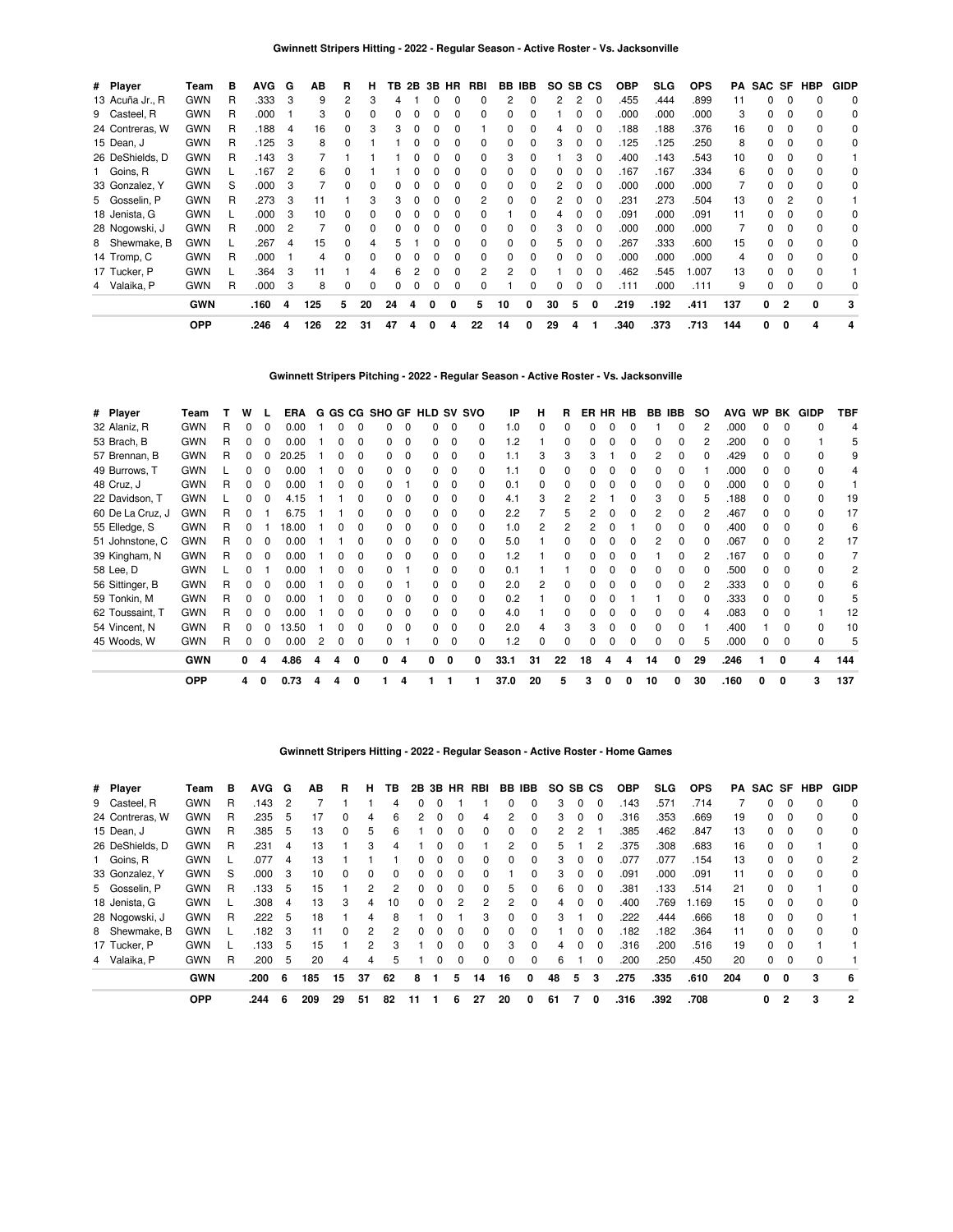| # Player         | Team       |   | w            |          | <b>ERA</b> |    |              |              |   |          |   |              | G GS CG SHO GF HLD SV SVO | IP       | н  | R  |    |   | ER HR HB | BB IBB |   | SO. | <b>AVG</b> | WP           | BK           | <b>GIDP</b>    | TBF |
|------------------|------------|---|--------------|----------|------------|----|--------------|--------------|---|----------|---|--------------|---------------------------|----------|----|----|----|---|----------|--------|---|-----|------------|--------------|--------------|----------------|-----|
| 32 Alaniz, R     | <b>GWN</b> | R | 0            | 0        | 5.40       | 2  | 0            |              |   |          |   | 0            |                           | 3.1      |    | 2  |    |   |          |        |   |     | .182       | 0            | $\Omega$     |                | 13  |
| 53 Brach, B      | <b>GWN</b> | R |              | 0        | 6.00       |    | 0            | O            |   | 2        |   |              |                           | 3.0      | 6  |    |    |   |          |        |   |     | .462       |              | <sup>0</sup> |                | 15  |
| 57 Brennan, B    | <b>GWN</b> | R | 0            |          | 37.80      |    | 0            |              |   | $\Omega$ |   | 0            |                           | .2       |    |    |    |   |          |        |   |     | .583       |              | <sup>0</sup> |                | 14  |
| 49 Burrows, T    | <b>GWN</b> |   | 0            | 0        | 0.00       |    | 0            | <sup>0</sup> |   | $\Omega$ |   | 0            |                           | 3.0      |    |    |    |   |          |        |   |     | .091       |              | <sup>0</sup> |                | 14  |
| 48 Cruz, J       | <b>GWN</b> | R | 0            | $\Omega$ | 5.40       |    | 0            | <sup>0</sup> |   | $\Omega$ |   | 0            |                           | 1.2      |    |    |    |   |          |        |   |     | .286       | 0            | <sup>0</sup> |                |     |
| 22 Davidson, T   | <b>GWN</b> |   | <sup>0</sup> |          | 6.23       |    |              | <sup>0</sup> |   | $\Omega$ |   | 0            |                           | 4.1      | 6  | 5  | З  |   | O        |        |   |     | .300       | <sup>n</sup> | <sup>0</sup> | 0              | 22  |
| 60 De La Cruz, J | <b>GWN</b> | R | 0            |          | 36.00      |    |              |              |   | $\Omega$ |   | 0            |                           | $\Omega$ |    |    |    |   |          |        |   |     | .571       |              |              |                | 9   |
| 55 Elledge, S    | <b>GWN</b> | R | 0            | $\Omega$ | 0.00       |    | O            | <sup>0</sup> |   | $\Omega$ | 0 | 0            |                           | $\cdot$  |    | ŋ  |    |   |          |        |   |     | .167       |              | <sup>0</sup> |                | 6   |
| 51 Johnstone, C  | <b>GWN</b> | R | 0            | $\Omega$ | 2.70       |    |              |              |   | $\Omega$ |   | <sup>0</sup> |                           | 3.1      |    |    |    |   |          |        |   |     | .308       | <sup>n</sup> | <sup>0</sup> |                | 14  |
| 39 Kingham, N    | <b>GWN</b> | R | 0            | $\Omega$ | 0.00       |    | <sup>0</sup> | O            |   | $\Omega$ |   | <sup>0</sup> |                           | 4.1      |    |    |    |   |          |        |   |     | .077       | <sup>n</sup> | <sup>0</sup> |                | 13  |
| 58 Lee, D        | <b>GWN</b> |   | 0            | $\Omega$ | 3.00       | 2  | $\Omega$     | <sup>0</sup> |   |          |   | <sup>0</sup> |                           | 3.0      | 3  |    |    |   |          |        |   |     | .273       | <sup>n</sup> | n            |                | 11  |
| 50 Muller, K     | <b>GWN</b> |   | 0            |          | 3.00       |    |              |              |   | $\Omega$ |   | 0            |                           | 6.0      |    |    |    |   |          |        |   |     | .100       | <sup>n</sup> | <sup>0</sup> | <sup>n</sup>   | 21  |
| 56 Sittinger, B  | <b>GWN</b> | R |              | $\Omega$ | 0.00       | 2  | <sup>0</sup> | <sup>0</sup> |   | $\Omega$ |   | <sup>0</sup> |                           | 4.0      |    | ŋ  |    |   |          |        |   |     | .200       | n            | <sup>0</sup> |                | 17  |
| 59 Tonkin, M     | <b>GWN</b> | R | 0            | $\Omega$ | 9.00       |    | <sup>0</sup> |              |   | 2        |   | <sup>0</sup> |                           | 2.0      | 2  | 2  |    |   |          |        |   |     | .250       |              | <sup>0</sup> |                | 10  |
| 62 Toussaint, T  | <b>GWN</b> | R | $\Omega$     | $\Omega$ | 2.25       |    |              |              |   | $\Omega$ |   | <sup>0</sup> |                           | 4.0      |    |    |    |   |          |        |   |     | .250       |              | <sup>0</sup> |                | 19  |
| 54 Vincent, N    | <b>GWN</b> | R | 0            | 0        | 0.00       |    |              |              |   | $\Omega$ |   |              |                           | 3.0      |    |    |    |   |          |        |   |     | .100       |              | $\Omega$     |                | 11  |
|                  | <b>GWN</b> |   | 2            | 4        | 4.17       | -6 | 6            | 0            | 0 | 6        |   |              | 2                         | 54.0     | 51 | 29 | 25 | 6 | 3        | 20     | 0 | 61  | .244       | 2            | 0            | $\overline{2}$ | 234 |

### **Gwinnett Stripers Hitting - 2022 - Regular Season - Active Roster - Away Games**

| # Player        | Team       | в | <b>AVG</b> | G  | ΑВ  | R  | н  | ΤВ  | 2В | 3В | HR.      | RBI | <b>BB IBB</b> |   | SO. | SB CS |          | <b>OBP</b> | <b>SLG</b> | <b>OPS</b> | PA  | <b>SAC SF HBP</b> |   |   | <b>GIDP</b> |
|-----------------|------------|---|------------|----|-----|----|----|-----|----|----|----------|-----|---------------|---|-----|-------|----------|------------|------------|------------|-----|-------------------|---|---|-------------|
| 13 Acuña Jr., R | <b>GWN</b> | R | 333.       | 3  | 9   | 2  | 3  | 4   |    | 0  | 0        | n   | 2             | 0 | 2   | 2     | $\Omega$ | .455       | .444       | .899       | 11  | 0                 |   |   | 0           |
| 9 Casteel, R    | <b>GWN</b> | R | .083       | 4  | 12  |    |    | 4   |    | 0  |          |     |               | 0 | 5   |       | 0        | 154        | .333       | .487       | 13  | 0                 |   |   | 0           |
| 24 Contreras, W | <b>GWN</b> | R | .188       | 4  | 16  |    | 3  | 3   |    | 0  |          |     |               |   | 4   |       |          | 188        | .188       | .376       | 16  | 0                 |   |   | 0           |
| 15 Dean, J      | <b>GWN</b> | R | 125        | 9  | 24  |    | 3  |     |    |    |          |     |               |   |     |       |          | .222       | .125       | .347       | 27  | 0                 |   |   | 0           |
| 26 DeShields, D | <b>GWN</b> | R | .200       | 5  | 15  |    |    |     |    |    |          |     |               |   | 5   | 3     |          | .368       | .267       | .635       | 19  |                   |   |   |             |
| 1 Goins, R      | <b>GWN</b> |   | .074       |    | 27  |    |    |     |    |    | 0        |     |               |   |     |       |          | .074       | .074       | .148       | 27  | 0                 |   |   |             |
| 33 Gonzalez, Y  | <b>GWN</b> | S | .179       | 8  | 28  | 2  | 5  | 6   |    | 0  | 0        |     |               | ი |     | 0     | 0        | .172       | .214       | .386       | 29  | 0                 |   |   | 0           |
| 5 Gosselin, P   | <b>GWN</b> | R | .323       | 8  | 31  | 5  | 10 | 13  |    |    | 0        | 3   | з             | ŋ | 6   | 0     | 0        | .361       | .419       | .780       | 36  | 0                 |   |   |             |
| 18 Jenista, G   | <b>GWN</b> |   | 167        | 8  | 24  | 2  | 4  | 10  | 0  | o  | 2        | 3   | 2             | ŋ | 11  | O.    | $\Omega$ | .231       | .417       | .648       | 26  | 0                 |   |   | 0           |
| 28 Nogowski, J  | <b>GWN</b> | R | 174        |    | 23  | з  | Δ  | 5   |    | 0  | $\Omega$ | 2   | ҕ             | ŋ |     |       |          | 345        | .217       | .562       | 29  | 0                 |   |   | 0           |
| 8 Shewmake, B   | <b>GWN</b> |   | 333.       | 8  | 27  |    | 9  | 13  |    |    |          |     |               |   | 5   |       | $\Omega$ | .333       | .481       | .814       | 27  | O.                |   |   | 0           |
| 14 Tromp, C     | <b>GWN</b> | R | 278        | 5  | 18  |    | 5  | 9   |    |    |          |     |               |   | 5   |       |          | .316       | .500       | .816       | 19  | O.                |   |   | 0           |
| 17 Tucker, P    | <b>GWN</b> |   | .375       | 5  | 16  |    | 6  | 9   | 3  |    |          | 3   | з             | ŋ |     |       |          | .474       | .563       | 1.037      | 19  | 0                 |   |   | 2           |
| 4 Valaika, P    | <b>GWN</b> | R | .290       | 9  | 31  | З  | 9  | 17  | 2  | 0  | 2        | 9   | 5             | 0 |     | 0     |          | .389       | .548       | .937       | 36  | 0                 |   |   | 0           |
|                 | <b>GWN</b> |   | .227       | 10 | 330 | 32 | 75 | 120 | 17 | 2  | 8        | 31  | 33            | 0 | 92  | 10    | 2        | .299       | .364       | .663       | 368 | 0                 | 3 | 2 |             |
|                 | <b>OPP</b> |   | .222       | 10 | 306 | 44 | 68 | 115 | 11 |    | 12       | 44  | 30            | 0 | 93  | 13    | 2        | .305       | .376       | .681       |     |                   |   |   | 8           |

# **Gwinnett Stripers Pitching - 2022 - Regular Season - Active Roster - Away Games**

| # Player         | Team       |   | W | <b>ERA</b> | G  | <b>GS</b> | CG SHO |    | <b>GF HLD SV SVO</b> |   |              | IP      | н  | R  | ER | HR HB |    | <b>BB IBB</b> | so | <b>AVG</b> |   |              | WP BK GIDP | TBF |
|------------------|------------|---|---|------------|----|-----------|--------|----|----------------------|---|--------------|---------|----|----|----|-------|----|---------------|----|------------|---|--------------|------------|-----|
| 32 Alaniz, R     | <b>GWN</b> | R |   | 3.00       | 3  |           |        |    |                      |   |              | 3.0     |    |    |    |       |    |               |    | .182       |   |              |            | 12  |
| 53 Brach, B      | <b>GWN</b> | R |   | 0.00       | 3  |           |        |    | o                    |   | 0            | 3.2     |    |    |    |       |    |               | 5  | .182       | 0 |              | 2          | 11  |
| 57 Brennan, B    | <b>GWN</b> | R |   | 15.00      |    |           |        |    |                      |   |              | 3.0     | 6  | 5  |    |       |    |               |    | .400       |   |              |            | 19  |
| 49 Burrows, T    | <b>GWN</b> |   |   | 10.13      |    |           |        |    |                      |   |              | 2.2     | 2  | 3  |    |       |    |               |    | .200       | 0 |              |            | 11  |
| 48 Cruz, J       | <b>GWN</b> | R |   | 0.00       |    |           |        |    |                      |   |              | 0.1     |    |    |    |       |    |               |    | .000       |   |              |            |     |
| 22 Davidson, T   | <b>GWN</b> |   |   | 4.15       |    |           |        |    |                      |   |              | 4.1     |    |    |    |       |    |               |    | 188        |   |              |            | 19  |
| 60 De La Cruz, J | <b>GWN</b> | R |   | 4.05       |    |           |        |    |                      |   |              | 6.2     | 9  | հ  |    |       |    |               |    | .310       |   |              |            | 31  |
| 55 Elledge, S    | <b>GWN</b> | R |   | 6.00       | з  |           |        |    |                      |   | <sup>0</sup> | 3.0     | 3  |    |    |       |    |               |    | .250       | 0 |              |            | 13  |
| 51 Johnstone, C  | <b>GWN</b> | R |   | 0.00       | 3  |           |        |    |                      |   | <sup>0</sup> | 7.0     |    |    |    |       |    |               |    | .091       | 0 |              |            | 25  |
| 39 Kingham, N    | <b>GWN</b> | R |   | 0.00       | 3  |           |        |    |                      |   | <sup>0</sup> | 5.0     |    |    |    |       |    |               |    | .125       |   |              |            | 17  |
| 58 Lee, D        | <b>GWN</b> |   |   | 0.00       | 3  |           |        |    |                      |   | O            | 2.2     |    |    |    |       |    |               |    | .200       | n |              |            | 10  |
| 50 Muller, K     | <b>GWN</b> |   |   | 2.79       | 2  |           |        |    |                      |   |              | 9.2     | 8  |    |    |       |    |               | 13 | .235       |   |              | 2          | 38  |
| 56 Sittinger, B  | <b>GWN</b> | R |   | 9.00       |    |           |        |    |                      |   | 0            | 4.0     |    |    |    |       |    |               | 6  | .308       |   |              |            | 16  |
| 59 Tonkin, M     | <b>GWN</b> |   |   | 0.00       | 3  |           |        |    |                      |   | 2            | 2.2     | 2  |    |    |       |    |               |    | .200       |   |              |            | 14  |
| 62 Toussaint, T  | <b>GWN</b> | R |   | .04        | 2  |           |        | O  | O.                   |   | <sup>0</sup> | 8.2     | з  |    |    |       |    |               | 12 | .115       |   |              |            | 31  |
| 54 Vincent, N    | <b>GWN</b> | R |   | 13.50      | з  |           |        | U  |                      |   |              | 4.0     |    | 6  |    |       |    |               | 5  | 368        |   |              |            | 19  |
| 45 Woods, W      | <b>GWN</b> | R |   | 0.00       |    |           |        |    |                      |   |              | $\cdot$ |    |    |    |       |    |               | 5  | .000       |   | <sup>0</sup> |            | 5   |
|                  | <b>GWN</b> |   | 3 | 4.27       | 10 | 10        | 0      | 10 |                      | 3 | 5            | 84.1    | 68 | 44 | 40 | 12    | 30 | 0             | 93 | .222       |   |              |            | 344 |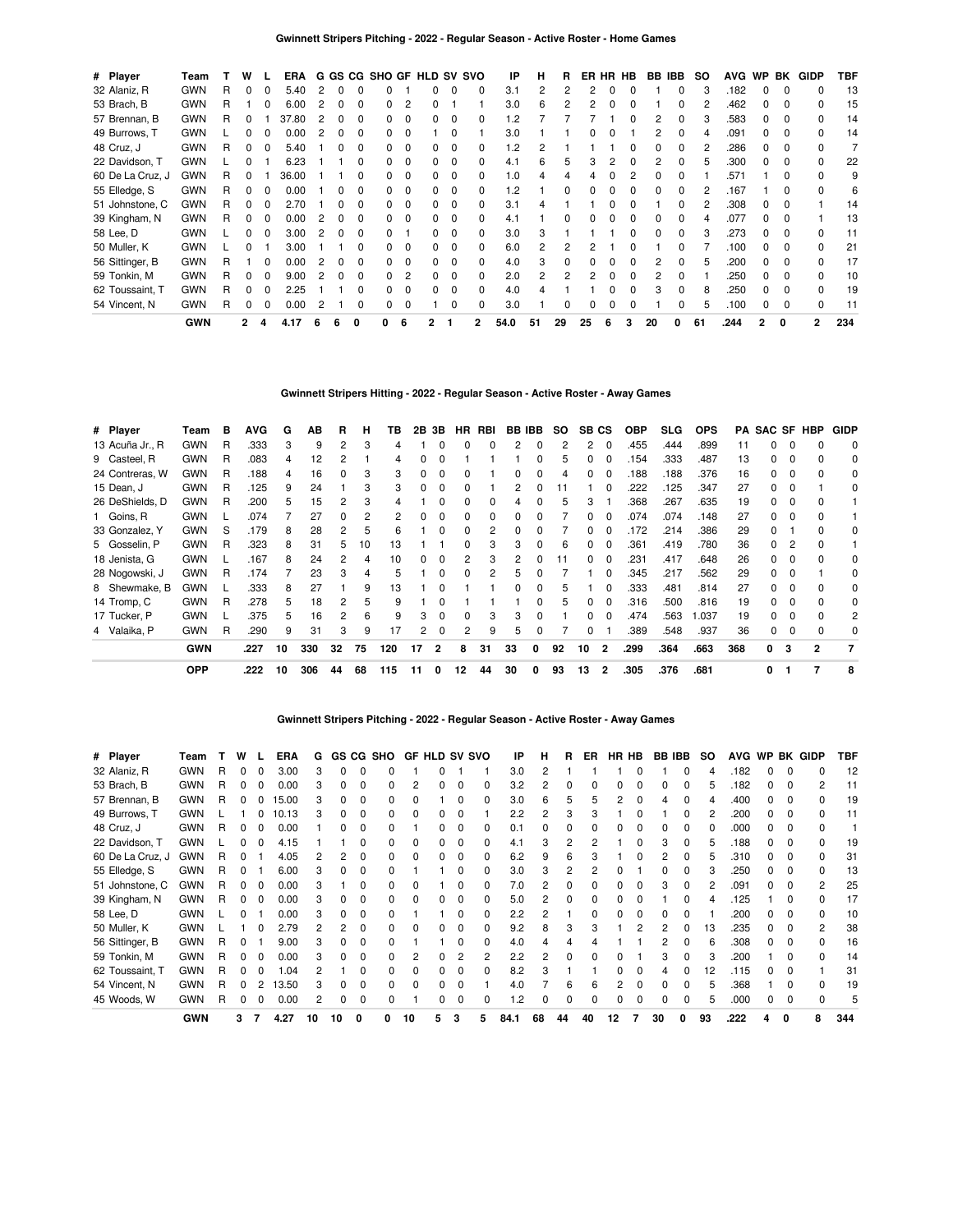| # Player        | Team       | в | AVG G AB R H TB |    |      |                 |   | 2B 3B |              | HR       | RBI            | BB           | IBB | SO. | SB. | <b>CS</b>    | <b>OBP</b> | <b>SLG</b> | <b>OPS</b> | PA  | <b>SAC</b> | SF       | <b>HBP</b> | GIDP E         |            |
|-----------------|------------|---|-----------------|----|------|-----------------|---|-------|--------------|----------|----------------|--------------|-----|-----|-----|--------------|------------|------------|------------|-----|------------|----------|------------|----------------|------------|
| 13 Acuña Jr., R | <b>GWN</b> | R | .333            | 3  |      | 9 2 3           | 4 |       |              | $\Omega$ | 0              | 2            | 0   |     | 2   | $\Omega$     | .455       | .444       | .899       | -11 | 0          | $\Omega$ |            | $0\quad 0$     |            |
| 9 Casteel, R    | <b>GWN</b> | R | .125            | -5 | 16   | 2 2             | 8 |       | 0            | 2        | 2              | $\Omega$     | 0   | 6   | 0   |              | .125       | .500       | .625       | 16  | 0          | $\Omega$ |            | 0 <sub>0</sub> |            |
| 24 Contreras, W | <b>GWN</b> | R | .211            | 5  | 19   | $\Omega$<br>-4  |   |       |              |          |                | 0            | 0   | 5   | 0   |              | .211       | .211       | .422       | -19 | 0          |          |            | $0\quad 0$     |            |
| 15 Dean, J      | <b>GWN</b> | R | .143            | 5  | 14 0 | $\overline{2}$  |   |       | 0            | $\Omega$ | 0              | $\Omega$     | 0   | 5   |     | <sup>0</sup> | .143       | .143       | .286       | -14 | 0          | $\Omega$ | O.         | $0\quad 0$     |            |
| 26 DeShields, D | <b>GWN</b> | R | .231            | 5  | 13   | -3              |   |       |              | $\Omega$ |                | 4            | 0   | 3   | 3   |              | .444       | .308       | 752        | -18 | 0          |          |            |                | $1\quad 0$ |
| 1 Goins, R      | <b>GWN</b> |   | .125            | 5  | 16   | 2               |   |       |              | $\Omega$ | 0              | <sup>0</sup> | 0   | 2   | 0   | $\Omega$     | .125       | .125       | 250        | -16 | 0          | $\Omega$ | O.         |                | $1\quad$ 0 |
| 33 Gonzalez, Y  | <b>GWN</b> | S | .000            | 5  | 13   | 0 <sub>0</sub>  |   |       |              | $\Omega$ | 0              |              | O.  | 4   |     |              | .071       | .000       | .071       | 14  | 0          |          |            | $0\quad 0$     |            |
| 5 Gosselin, P   | <b>GWN</b> | R | .188            | 5  | 16   | -3              | 3 |       | 0            | $\Omega$ | $\mathbf{2}$   | 3            | 0   | 4   | 0   | $\Omega$     | .286       | .188       | .474       | 21  | 0          | 2        |            |                | $1\quad 0$ |
| 18 Jenista, G   | <b>GWN</b> |   | .000            | 5  | 16   | 1 0             |   |       | 0            | $\Omega$ | <sup>0</sup>   | 3            | 0   | 6   | 0   |              | .158       | .000       | 158        | 19  | 0          | $\Omega$ |            | $0\quad 0$     |            |
| 28 Nogowski, J  | <b>GWN</b> | R | .111            | 5  | 18   | 0 <sub>2</sub>  | 3 |       | U            | $\Omega$ |                | <sup>0</sup> | 0   | 6   |     |              | .111       | .167       | .278       | -18 | 0          | $\Omega$ | $\Omega$   |                | $1\quad$ 0 |
| 8 Shewmake, B   | <b>GWN</b> |   | .278            | 5  | 18   | 05              | ĥ |       |              | $\Omega$ | 0              | $\Omega$     | 0   | 5   | O   |              | 278        | .333       | .611       | 18  | $\Omega$   | $\Omega$ |            | $0\quad 0$     |            |
| 14 Tromp, C     | <b>GWN</b> | R | .278            | -5 |      | 18 2 5          | 9 |       |              |          |                |              | 0   | 5   | 0   | $\Omega$     | .316       | .500       | .816       | 19  | 0          | $\Omega$ | 0          | 0 <sub>0</sub> |            |
| 17 Tucker, P    | <b>GWN</b> |   | .294            | 5  | 17   | - 5             |   | з     | <sup>0</sup> | $\Omega$ | $\overline{2}$ | 3            | 0   | 4   | O   |              | .400       | .471       | .871       | 20  | 0          | $\Omega$ |            |                | $1\quad$ 0 |
| 4 Valaika, P    | <b>GWN</b> | R | .000            | 5  | 15   | $\Omega$<br>- 0 |   |       |              | $\Omega$ | 0              |              | O.  | 3   | 0   | <sup>0</sup> | .063       | .000       | .063       | 16  | 0          | 0        |            | 0 <sub>0</sub> |            |

# **Gwinnett Stripers Pitching - Last 5 Games - Regular Season - Active Roster**

| # Player         | Team       | т  | W L            | ERA G GS CG       |     |    |              | SHO GF |          | <b>HLD SV</b> |              | svo | IP   | н   | B. | ER           |   |               | HR HB BB | IBB          | SO. | <b>AVG</b> | <b>WP</b> | BK           | <b>GIDP</b>    | TBF |
|------------------|------------|----|----------------|-------------------|-----|----|--------------|--------|----------|---------------|--------------|-----|------|-----|----|--------------|---|---------------|----------|--------------|-----|------------|-----------|--------------|----------------|-----|
| 32 Alaniz, R     | <b>GWN</b> | R  | 0 <sub>0</sub> | $4.26\quad 5$     |     | 0  | <sup>0</sup> |        | 2        | $\Omega$      |              |     | 6.1  | 4   | 3  | 3            |   | 0             |          | 0            |     | .182       | 0         | $\Omega$     | <sup>0</sup>   | 25  |
| 53 Brach, B      | <b>GWN</b> | R  | 10             | 2.70 <sub>5</sub> |     | 0  | 0            |        | 4        | 0             |              |     | 6.2  | 8   | 2  | 2            | 0 | 0             |          |              |     | .333       | 0         | $\Omega$     | $\overline{2}$ | 26  |
| 57 Brennan, B    | <b>GWN</b> | R. | 01             | 23.14 5           |     | O. | 0            |        | $\Omega$ |               | $\Omega$     | 0   | 4.2  | 13  | 12 | 12           | 3 | $\Omega$      | 6        |              |     | .481       | n         | $\Omega$     | ŋ              | 33  |
| 49 Burrows, T    | <b>GWN</b> |    | 10             | 4.76              | -5  | 0  | <sup>0</sup> |        | $\Omega$ |               | $\Omega$     |     | 5.2  | 3   | 4  | З            |   |               |          |              |     | .143       | 0         | $\Omega$     | <sup>0</sup>   | 25  |
| 48 Cruz, J       | <b>GWN</b> | R  | 0 <sub>0</sub> | 4.50              | -2  | n. | 0            |        |          | 0             | 0            |     | 2.0  |     |    |              |   |               |          |              |     | .250       | 0         | <sup>0</sup> | <sup>0</sup>   | 8   |
| 22 Davidson, T   | <b>GWN</b> |    | 0 <sub>1</sub> | 5.19              | 2   | 2  | <sup>0</sup> |        |          | <sup>0</sup>  | $\Omega$     |     | 8.2  | 9   |    | h            |   |               |          |              | 10  | .250       | U         | $\Omega$     | $\Omega$       | 41  |
| 60 De La Cruz, J | <b>GWN</b> | R. | 0 <sub>2</sub> | $8.22 \quad 3$    |     | 3  | <sup>0</sup> |        | $\Omega$ | <sup>0</sup>  | <sup>0</sup> |     | 72   | 13  | 10 |              |   |               |          |              |     | .361       |           | <sup>0</sup> |                | 40  |
| 55 Elledge, S    | <b>GWN</b> | R. | 0 <sub>1</sub> | 3.864             |     |    | $\Omega$     |        |          |               | $\Omega$     |     | 4.2  |     |    |              |   |               |          |              |     | 222        |           | <sup>n</sup> |                | 19  |
| 51 Johnstone, C  | <b>GWN</b> | R. | 0 <sub>0</sub> | 0.87              | -4  |    | <sup>0</sup> |        |          |               | O            |     | 10.1 |     |    |              |   |               |          |              |     | .171       |           |              | 3              | 39  |
| 39 Kingham, N    | <b>GWN</b> | R  | 0 <sub>0</sub> | 0.00, 5           |     |    | <sup>0</sup> |        |          | <sup>0</sup>  | $\Omega$     |     | 9.1  |     |    | <sup>n</sup> |   |               |          |              |     | .103       |           |              |                | 30  |
| 58 Lee, D        | <b>GWN</b> |    | 0 <sub>1</sub> | 1.59              | - 5 |    | <sup>0</sup> |        |          |               | 0            |     | 5.2  | 'n. |    |              |   |               |          |              |     | .238       |           |              |                | 21  |
| 50 Muller, K     | <b>GWN</b> |    |                | 2.87              | - 3 | 3  | $\Omega$     |        | $\Omega$ | 0             | $\Omega$     | 0   | 15.2 | 10  | 5  | 5            | 2 | $\mathcal{P}$ | 3        | 0            | 20  | .185       |           |              |                | 59  |
| 56 Sittinger, B  | <b>GWN</b> | R  | 1 1            | 4.50 5            |     | 0  | $\Omega$     |        |          |               | $\Omega$     | 0   | 8.0  |     | 4  |              |   |               |          | <sup>0</sup> |     | .250       |           | 0            |                | 33  |
| 59 Tonkin, M     | <b>GWN</b> | R  | 0 <sub>0</sub> | 3.86 5            |     | 0  | $\Omega$     |        | 4        | 0             | 2            |     | 4.2  |     |    | 2            |   |               |          | 0            |     | 222        |           | $\Omega$     | $\Omega$       | 24  |
| 62 Toussaint, T  | <b>GWN</b> | R. | 0 <sub>0</sub> | 1.42              | 3   | 2  | $\Omega$     |        | $\Omega$ | 0             | 0            | 0   | 12.2 |     | 2  | 2            | ŋ |               |          | 0            | 20  | 167        | 0         | $\Omega$     |                | 50  |
| 54 Vincent, N    | <b>GWN</b> | R. | 0 <sub>2</sub> | 7.71              | -5  |    | $\Omega$     |        | $\Omega$ |               | $\Omega$     |     | 7.0  | 8   | 6  | 6            | 2 |               |          | <sup>0</sup> | 10  | 276        |           | $\Omega$     | <sup>0</sup>   | 30  |
| 45 Woods, W      | <b>GWN</b> | R  | 0 <sub>0</sub> | 0.00              | -2  | 0  | $\Omega$     |        |          | 0             | $\Omega$     | 0   | 1.2  |     | 0  | 0            | n | 0             |          | <sup>0</sup> | 5   | .000       | 0         | $\Omega$     | <sup>0</sup>   | 5   |

### **Gwinnett Stripers Hitting - Last 10 Games - Regular Season - Active Roster**

| # Player        | Team       | в | <b>AVG</b> | G  |                 | ABRH                | ΤВ | 2B | 3В | HR.      | RBI | BB       | IBB.         | SO. | SB.            | СS           | <b>OBP</b> | <b>SLG</b> | <b>OPS</b> | PA  | SAC | SF       | HBP          | GIDP E |                |
|-----------------|------------|---|------------|----|-----------------|---------------------|----|----|----|----------|-----|----------|--------------|-----|----------------|--------------|------------|------------|------------|-----|-----|----------|--------------|--------|----------------|
| 13 Acuña Jr., R | <b>GWN</b> | R | .333       | 3  | 9               | 2<br>3              |    |    |    | 0        | 0   | 2        |              | 2   | 2              | 0            | .455       | .444       | .899       | -11 | 0   | $\Omega$ | 0            |        | 0 <sub>0</sub> |
| 9 Casteel, R    | <b>GWN</b> | R | .105       | 6  | 19              | 3<br>2              | 8  |    | 0  | 2        | 2   |          | 0            | 8   | 0              | 0            | 150        | .421       | .571       | 20  | 0   | $\Omega$ | <sup>0</sup> |        | $0\quad 0$     |
| 24 Contreras, W | <b>GWN</b> | R | .212       | 9  | 33              | $\Omega$            | 9  | 2  |    | 0        | 5   | 2        | <sup>0</sup> |     |                | 0            | .257       | .273       | .530       | 35  | 0   | $\Omega$ | 0            |        | $0\quad 0$     |
| 15 Dean, J      | <b>GWN</b> | R | .269       | 10 | 26              |                     | 8  |    |    | $\Omega$ | 0   | $\Omega$ | 0            | 8   | $\mathfrak{p}$ |              | .269       | .308       | .577       | 26  | 0   | $\Omega$ | <sup>0</sup> |        | $0\quad 0$     |
| 26 DeShields, D | <b>GWN</b> | R | .214       | 9  | 28              | -3<br>-6            | 8  |    |    | 0        |     | 6        | 0            | 10  | 4              | 3            | .371       | .286       | .657       | 35  | 0   | $\Omega$ |              |        | $1\quad 0$     |
| 1 Goins, R      | <b>GWN</b> |   | .083       | 10 | 36              | 3                   | з  |    |    | $\Omega$ | 0   | $\Omega$ | 0            | 9   | O.             | 0            | .083       | .083       | .166       | 36  | 0   | $\Omega$ | 0            |        | 3 0            |
| 33 Gonzalez, Y  | <b>GWN</b> | S | .118       | 10 | 34              | 2<br>4              | ь  |    |    | 0        | 2   |          |              | 9   |                | 0            | .139       | .147       | .286       | 36  | 0   |          | <sup>0</sup> |        | 0 <sub>0</sub> |
| 5 Gosselin, P   | <b>GWN</b> | R | .235       | 10 | 34              | 8<br>4              | 10 |    |    | $\Omega$ | 2   | 6        | 0            | 9   | O.             | 0            | .349       | .294       | .643       | 43  | 0   | 2        |              |        | $1\quad$ 0     |
| 18 Jenista, G   | <b>GWN</b> |   | .250       | 10 | 32 <sub>5</sub> | -8                  | 20 |    |    | 4        | 5.  | 4        |              |     |                | <sup>0</sup> | .333       | .625       | .958       | 36  | 0   | $\Omega$ | <sup>0</sup> |        | $0\quad 0$     |
| 28 Nogowski, J  | <b>GWN</b> | R | 171        | 10 | 35              | 6<br>4              | 11 | 2  |    |          | 4   | 3        | <sup>0</sup> | 8   | 2              | $\Omega$     | .237       | .314       | 551        | 38  | 0   | $\Omega$ | <sup>0</sup> |        | $1\quad$ 0     |
| 8 Shewmake, B   | <b>GWN</b> |   | 265        | 10 | 34              | 9                   | 13 |    |    |          |     | $\Omega$ |              | 6   |                |              | .265       | .382       | .647       | 34  | 0   | $\Omega$ | 0            |        | $0\quad 0$     |
| 14 Tromp, C     | <b>GWN</b> | R | .278       | 5  | 18              | $\mathcal{P}$<br>-5 | q  |    |    |          |     |          | 0            | 5   | U              | <sup>0</sup> | .316       | .500       | .816       | 19  | 0   | $\Omega$ | <sup>0</sup> |        | 0 <sub>0</sub> |
| 17 Tucker, P    | <b>GWN</b> |   | .258       | 10 | 31              | -3<br>8             | 12 | Δ  |    | $\Omega$ | 3   | 6        | <sup>n</sup> | 5   |                |              | .395       | .387       | 782        | 38  | 0   | $\Omega$ |              |        | 3 <sub>0</sub> |
| 4 Valaika, P    | <b>GWN</b> | R | .229       | 10 | 35              | 5<br>8              | 10 |    |    | $\Omega$ | 4   | 4        |              |     |                |              | .308       | .286       | .594       | 39  | 0   | $\Omega$ | <sup>0</sup> |        | $1\quad 0$     |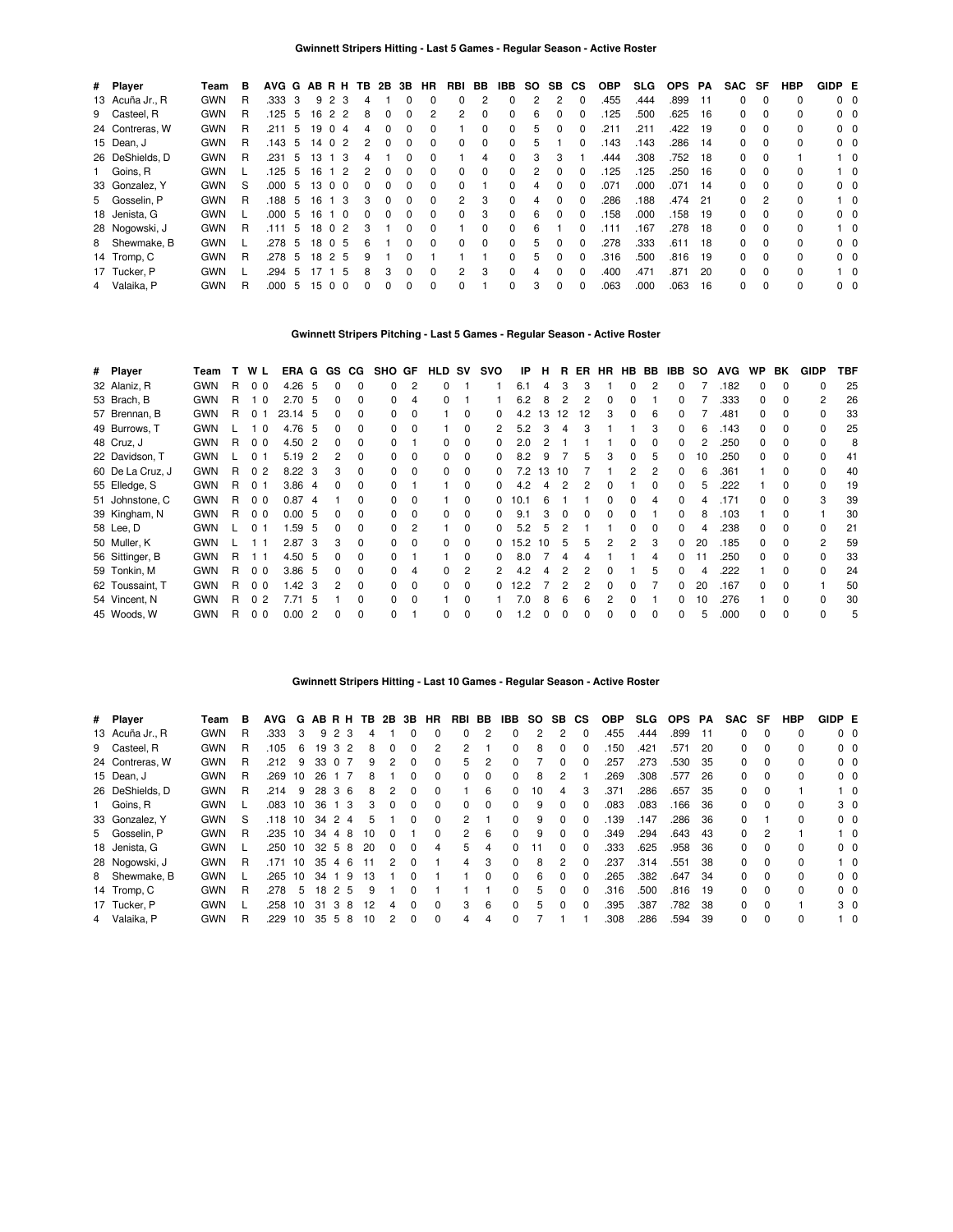| # Player         | Team       |    | W L            | ERA G             |                | GS.      | CG.          | SHO GF       |          | HLD SV       |              | svo          | IP   | н  | R  | ER | <b>HR</b> |   | HB BB | IBB.         | SO. | <b>AVG</b> | <b>WP</b>    | BK           | <b>GIDP</b>  | TBF |
|------------------|------------|----|----------------|-------------------|----------------|----------|--------------|--------------|----------|--------------|--------------|--------------|------|----|----|----|-----------|---|-------|--------------|-----|------------|--------------|--------------|--------------|-----|
| 32 Alaniz, R     | <b>GWN</b> | R  | 0 <sub>0</sub> | $4.26\quad 5$     |                | $\Omega$ | 0            |              | 2        | $\Omega$     |              |              | 6.1  | 4  | 3  | 3  |           | 0 | 2     | <sup>0</sup> |     | .182       | 0            | $\Omega$     | <sup>0</sup> | 25  |
| 53 Brach, B      | <b>GWN</b> | R. | 1 <sub>0</sub> | 2.70 <sub>5</sub> |                | 0        | 0            |              | 4        | $\Omega$     |              |              | 6.2  | 8  | 2  | 2  | 0         | ŋ |       |              |     | .333       | 0            | $\Omega$     | 2            | 26  |
| 57 Brennan, B    | <b>GWN</b> | R  | 0 <sub>1</sub> | 23.14 5           |                | 0        | 0            |              | $\Omega$ |              | $\Omega$     |              | 4.2  | 13 | 12 | 12 | 3         | o | 6     |              |     | .481       | O.           | <sup>0</sup> |              | 33  |
| 49 Burrows, T    | <b>GWN</b> |    | 1 በ            | 4.76              | -5             | O.       | <sup>0</sup> |              |          |              | O            |              | 5.2  |    | 4  | З  |           |   |       |              |     | .143       | n            | <sup>0</sup> | <sup>0</sup> | 25  |
| 48 Cruz, J       | <b>GWN</b> | R  | 0 <sub>0</sub> | 4.50              | -2             |          | 0            |              |          | O.           | 0            |              | 2.0  |    |    |    |           |   |       |              |     | .250       | n.           | $\Omega$     |              | 8   |
| 22 Davidson, T   | <b>GWN</b> |    | 0 1            | 5.19              | 2              |          | <sup>0</sup> |              | $\Omega$ | <sup>0</sup> | <sup>0</sup> |              | 8.2  | 9  |    | 5  |           |   |       |              | 10  | .250       | <sup>n</sup> | $\Omega$     |              | 41  |
| 60 De La Cruz, J | <b>GWN</b> | R. | 0 <sub>2</sub> | $8.22 \quad 3$    |                | 3        | <sup>0</sup> |              | $\Omega$ | <sup>0</sup> | <sup>0</sup> |              | 7.2  | 13 | 10 |    |           |   |       |              |     | .361       |              |              |              | 40  |
| 55 Elledge, S    | <b>GWN</b> | R. | 0 <sub>1</sub> | 3.86 4            |                |          | 0            |              |          |              | $\Omega$     |              | 4.2  |    |    |    |           |   |       |              |     | 222        |              |              |              | 19  |
| 51 Johnstone, C  | <b>GWN</b> | R. | 0 <sub>0</sub> | 0.874             |                |          | <sup>0</sup> |              |          |              | $\Omega$     |              | 10.1 |    |    |    |           |   |       |              |     | .171       |              |              |              | 39  |
| 39 Kingham, N    | <b>GWN</b> | R  | 0 <sub>0</sub> | 0.005             |                | 0        | 0            |              | 0        | 0            | $\Omega$     | 0            | 9.1  |    | O  | 0  | 0         |   |       |              |     | .103       |              |              |              | 30  |
| 58 Lee, D        | <b>GWN</b> |    | 0 <sub>1</sub> | 1.59              | -5             | O.       | 0            |              | 2        |              | $\Omega$     |              | 5.2  | 5  |    |    |           |   |       | 0            |     | .238       |              | <sup>0</sup> |              | 21  |
| 50 Muller, K     | <b>GWN</b> |    |                | 2.87              | -3             | 3        | $\Omega$     | <sup>0</sup> | $\Omega$ | $\Omega$     | $\Omega$     |              | 15.2 | 10 | 5  | 5  | 2         | 2 | 3     | 0            | 20  | .185       |              | <sup>0</sup> | 2            | 59  |
| 56 Sittinger, B  | <b>GWN</b> | R. | 11             | 4.50 5            |                | 0        | $\Omega$     |              |          |              | $\Omega$     | 0            | 8.0  |    | 4  |    |           |   | 4     | <sup>0</sup> |     | .250       | 0            | $\Omega$     | <sup>0</sup> | 33  |
| 59 Tonkin, M     | <b>GWN</b> | R  | 0 <sub>0</sub> | 3.86 <sub>5</sub> |                | 0        | $\Omega$     |              | 4        | <sup>0</sup> | 2            | 2            | 4.2  |    |    | 2  | ŋ         |   | 'n.   | 0            | Δ   | 222        |              | $\Omega$     | $\Omega$     | 24  |
| 62 Toussaint, T  | <b>GWN</b> | R. | 0 <sub>0</sub> | 1.42              | 3              | 2        | $\Omega$     |              | $\Omega$ | <sup>0</sup> | $\Omega$     | 0            | 12.2 |    | 2  | 2  | 0         | n |       | <sup>0</sup> | 20  | .167       | 0            | $\Omega$     |              | 50  |
| 54 Vincent, N    | <b>GWN</b> | R  | 0 <sub>2</sub> | 7.71              | 5              |          | $\Omega$     | <sup>n</sup> | $\Omega$ |              | $\Omega$     |              | 7.0  | 8  | 6  | 6  | 2         |   |       | <sup>n</sup> | 10  | 276        |              | <sup>0</sup> | <sup>0</sup> | 30  |
| 45 Woods, W      | <b>GWN</b> | R  | 0 <sub>0</sub> | 0.00              | $\overline{2}$ |          | $\Omega$     |              |          | 0            | $\Omega$     | <sup>n</sup> | .2   | ŋ  | ŋ  | O  |           |   |       |              |     | .000       |              | $\Omega$     | U            | 5   |

# **Kyle Muller - Pitching - Game Log - 2022 - Regular Season**

| Date    | GM#Team Opp W L ERA G GS CG SHO SV SVO IP H R ER HR HB BB IBB SO WHIP AVG AB WP BK GIDP TBF |                                                                         |  |  |  |  |  |  |  |  |  |                                                                   |  |  |  | NP-S      |
|---------|---------------------------------------------------------------------------------------------|-------------------------------------------------------------------------|--|--|--|--|--|--|--|--|--|-------------------------------------------------------------------|--|--|--|-----------|
| 4/5/22  |                                                                                             | GWN @MEM 0 0 1.93 1 1 0 0 0 0 4.2 4 1 1 0 0 1 0 7 1.07 .235 17 0 0 1 18 |  |  |  |  |  |  |  |  |  |                                                                   |  |  |  | $77 - 50$ |
| 4/10/22 |                                                                                             | GWN @MEM 1 0 2.79 1 1 0 0 0 0 5.0 4 2 2 1 2 1 0 6 1.03 .235 17 0 0 1 20 |  |  |  |  |  |  |  |  |  |                                                                   |  |  |  | $82 - 55$ |
| 4/17/22 | GWN                                                                                         | NAS                                                                     |  |  |  |  |  |  |  |  |  | 0 1 2.87 1 1 0 0 0 0 6.0 2 2 2 1 0 1 0 7 0.83 185 20 0 0 0 21     |  |  |  | $91 - 56$ |
| April   | GWN                                                                                         |                                                                         |  |  |  |  |  |  |  |  |  | 1 1 2.87 3 3 0 0 0 0 15.2 10 5 5 2 2 3 0 20 0.83 .185 54 0 0 2 59 |  |  |  | 250 - 161 |
| Total   | GWN                                                                                         | AAA                                                                     |  |  |  |  |  |  |  |  |  | 1 1 2.87 3 3 0 0 0 0 15.2 10 5 5 2 2 3 0 20 0.83 .185 54 0 0 2 59 |  |  |  | 250 - 161 |

### **Kyle Muller - Pitching - Stat Splits - 2022 - Regular Season**

| <b>Split</b>              | Team       |                |            |               |          | W L ERA G GS CG SHO SV |                | IP                |    |    |   |               |               |   | H R ER HR HB BB IBB SO |    | WHIP AVG AB WP |         |     |              | BK       | GIDP | TBF | NP-S        |
|---------------------------|------------|----------------|------------|---------------|----------|------------------------|----------------|-------------------|----|----|---|---------------|---------------|---|------------------------|----|----------------|---------|-----|--------------|----------|------|-----|-------------|
| Home Games                | GWN        | 0 1            | 3.00       |               |          |                        | $\Omega$       | 6.0               |    | 22 |   |               |               |   | 0                      |    | 0.50           | .100    | -20 | $\Omega$     |          |      | 21  | $91 - 56$   |
| Away Games                | GWN        |                | 10 2.79 2  | $\mathcal{P}$ |          | $\Omega$               | $\overline{0}$ | 9.2               |    | 83 | 3 |               | 2             | 2 | 0                      | 13 | 1.03           | .235    | -34 | $\Omega$     | $\Omega$ | 2    | 38  | 159 - 105   |
| Day Games                 | GWN        |                | $3.27$ 2 2 |               |          | $^{\circ}$             |                | 0 11.0 6 4        |    |    | 4 | 2             | 2             | 2 | 0                      | 13 | 0.73           | .162 37 |     | $\Omega$     | $\Omega$ |      | 41  | $173 - 111$ |
| Night Games               | GWN        | 0 <sub>0</sub> | L.93       |               |          | $\Omega$               |                | 4.2               | 4  |    |   |               |               |   | <sup>0</sup>           |    | 1.07           | .235    | -17 | 0            |          |      | 18  | 77 - 50     |
| On Grass                  | <b>GWN</b> |                | 2.87 3     | 3             | $\Omega$ | $^{\circ}$             |                | $0$ 15.2 10 5     |    |    | 5 | $\mathcal{P}$ | $\mathcal{P}$ | 3 | 0                      | 20 | 0.83           | .185 54 |     | $\Omega$     | $\Omega$ | 2    | 59  | $250 - 161$ |
| April                     | GWN        |                | 2.87 3     | 3             | $\Omega$ |                        |                | $0 \t0 15.2 10 5$ |    |    | 5 | 2             | 2             | 3 | 0                      | 20 | 0.83           | .185    | -54 | $\Omega$     | $\Omega$ | 2    | 59  | $250 - 161$ |
| On Tuesdays               | <b>GWN</b> | 0 <sub>0</sub> | 1.93       |               |          | $\Omega$               | $\Omega$       | 4.2               | 4  |    |   |               | 0             |   | 0                      |    | 1.07           | .235    | -17 | $\Omega$     | $\Omega$ |      | 18  | 77 - 50     |
| On Sundays                | GWN        |                | $3.27$ 2   | 2             | $\Omega$ | $\Omega$               |                | 0.11.0            |    | 64 | 4 | 2             | 2             | 2 | 0                      | 13 | 0.73           | .162 37 |     | 0            | $\Omega$ |      | 41  | $173 - 111$ |
| In games following a loss | <b>GWN</b> |                | $3.27$ 2   |               | $\Omega$ | 0                      |                | 0.11.0            | -6 | 4  | 4 | $\mathcal{P}$ | 2             |   | 0                      | 13 | 0.73           | .162 37 |     | <sup>0</sup> | $\Omega$ |      | 41  | $173 - 111$ |
| Starter                   | GWN        |                | 2.87 3     |               | $\Omega$ |                        |                | $0$ 15.2 10 5     |    |    | 5 | 2             | 2             | 3 | 0                      | 20 | 0.83           | .185    | -54 | $\Omega$     | $\Omega$ |      | 59  | $250 - 161$ |